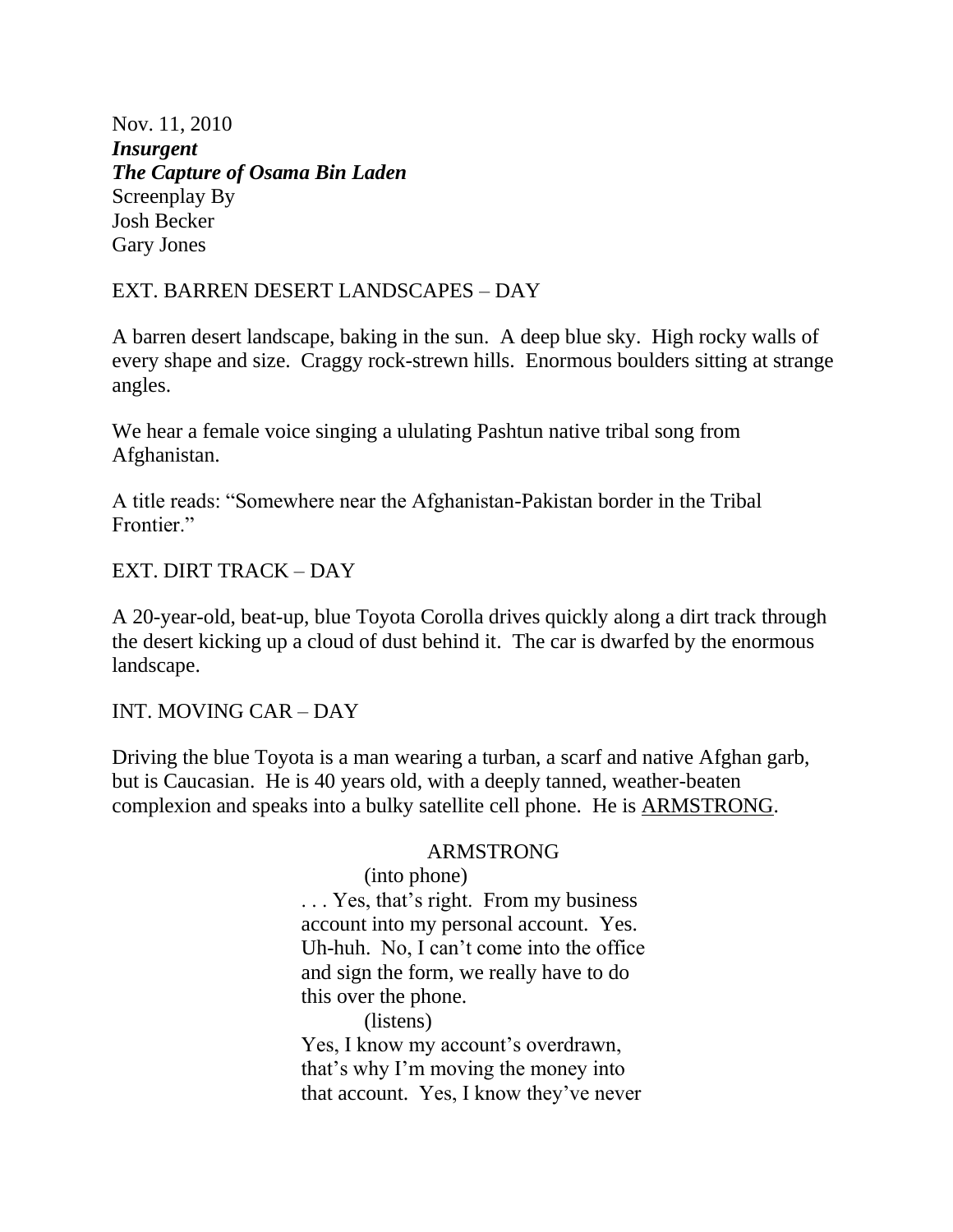been linked up, and I've been meaning to do that for a long time, but, you know, with one thing and another I haven't gotten around to it. And now the mortgage payment is due, and I'm not there, and I (continued)

 ARMSTRONG (cont.) do have the money, it's just not in the right account, see . . . ? (listens) No, no, wait, please don't put me on hold. (he's put on hold) Son of a bitch!

In the backseat of the car is an arsenal: a big 50mm black military rifle with a scope, a small, Uzi submachine gun, boxes of ammunition, MREs, bottles of water, a carton of Marlboros, two 10-gallon cans of gasoline, and a black backpack.

Armstrong rolls up the window, cradles the phone with his shoulder and lights a cigarette. He opens the window and the smoke is whipped away.

#### ARMSTRONG

 (he hears something) Hello? Yes, I'm on hold. I'm waiting for Mr. Fitzgerald. Uh-huh, thank you. I'll wait. (he's put back on hold so he starts humming) La  $la$  la  $\ldots$  (there's a loud crackle, then the line goes dead) *Oh, shit!* (he tosses the phone on the seat) So, go ahead, take my house. I'll just move my family into the street. What do you care? Assholes!

Armstrong drives along holding the dead phone and thinking. Considering.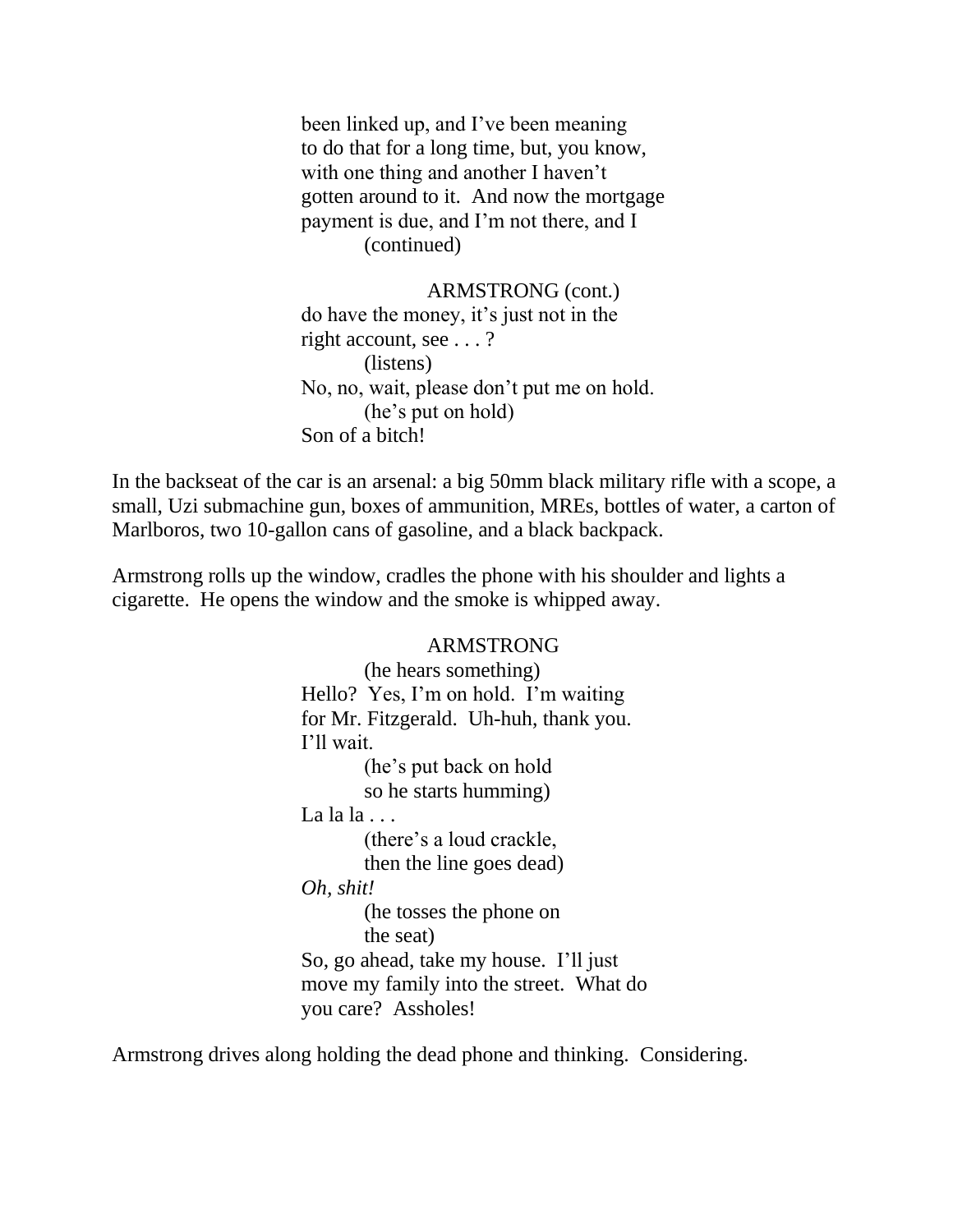(mumbles) I don't know what I'm gonna do.

Finally, he sighs and dials the phone – it's a lot of numbers. The phone rings and rings, then is answered.

#### ARMSTRONG

 Hi, Dad, how're you? (listens) I'm good, thanks. Yeah, I know, we haven't (continued) ARMSTRONG (cont.) talked in a long time. Here's the thing, could you lend me the money to pay my mortgage? I've got the money, I just can't get at it. I'll pay you pay back in like a week, OK? (listens) It's fourteen hundred dollars. Can you do that? You can? Great. I really appreciate it. Just send it to Sarah and she'll handle it. (listens) Uh, no, I can't tell you where I am. And this call is like a hundred dollars a minute, so give my love to Mom. Thanks. I lo— (the connection cuts off) —ve you.

Armstrong sighs, hangs up and sets the phone on the seat beside him.

### EXT. BARREN DESERT LANDSCAPE – DAY

The blue Toyota barrels along, a tiny dot at the bottom an enormous rocky landscape. In the foreground, out of focus, is an Afghani man in a black turban and scarf holding a rifle, watching the car go past.

### EXT. DESERT – NIGHT

The car is parked. Armstrong sits on his backpack outside under stars eating a U.S. Army MRE (Meals Ready to Eat). He squirts meat paste out onto a cracker, eats it, chews, shrugs – it's not bad – then drinks some water. As Armstrong sits eating we see that he's wearing tan army pants and black army boots under his native robe. He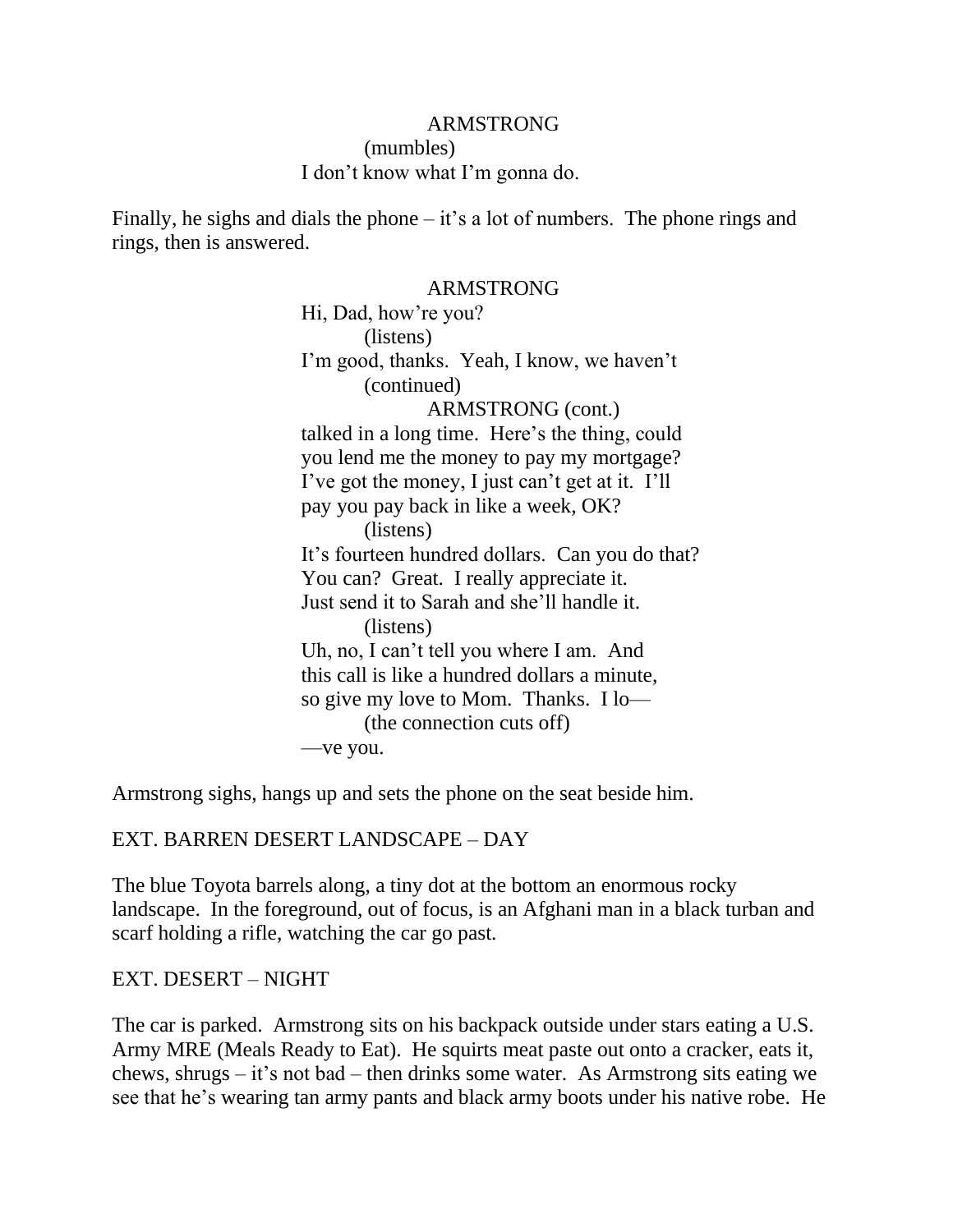also has a pistol on his belt. The submachine gun sits beside him. He swallows and looks up at the stars.

There are a million stars in the sky. Constellations, shooting stars, galaxies.

The phone rings and he answers it. We hear a male VOICE on the other end.

#### ARMSTRONG

(into phone)

Yeah?

# VOICE (O.S.) What's your status?

 ARMSTRONG On schedule. Who's my contact?

## VOICE (O.S.) Omar Abdul Zahir.

Armstrong writes down the name.

 ARMSTRONG And you're sure of him?

 VOICE (O.S.) As sure as I can be.

### ARMSTRONG

Meaning?

## VOICE (O.S.)

 He probably knows where the target is, but that doesn't mean you should trust him.

## ARMSTRONG

Of course.

### VOICE (O.S.)

 This is a high-level target, Armstrong. Christ, if you pull this off we're set for the rest of our lives.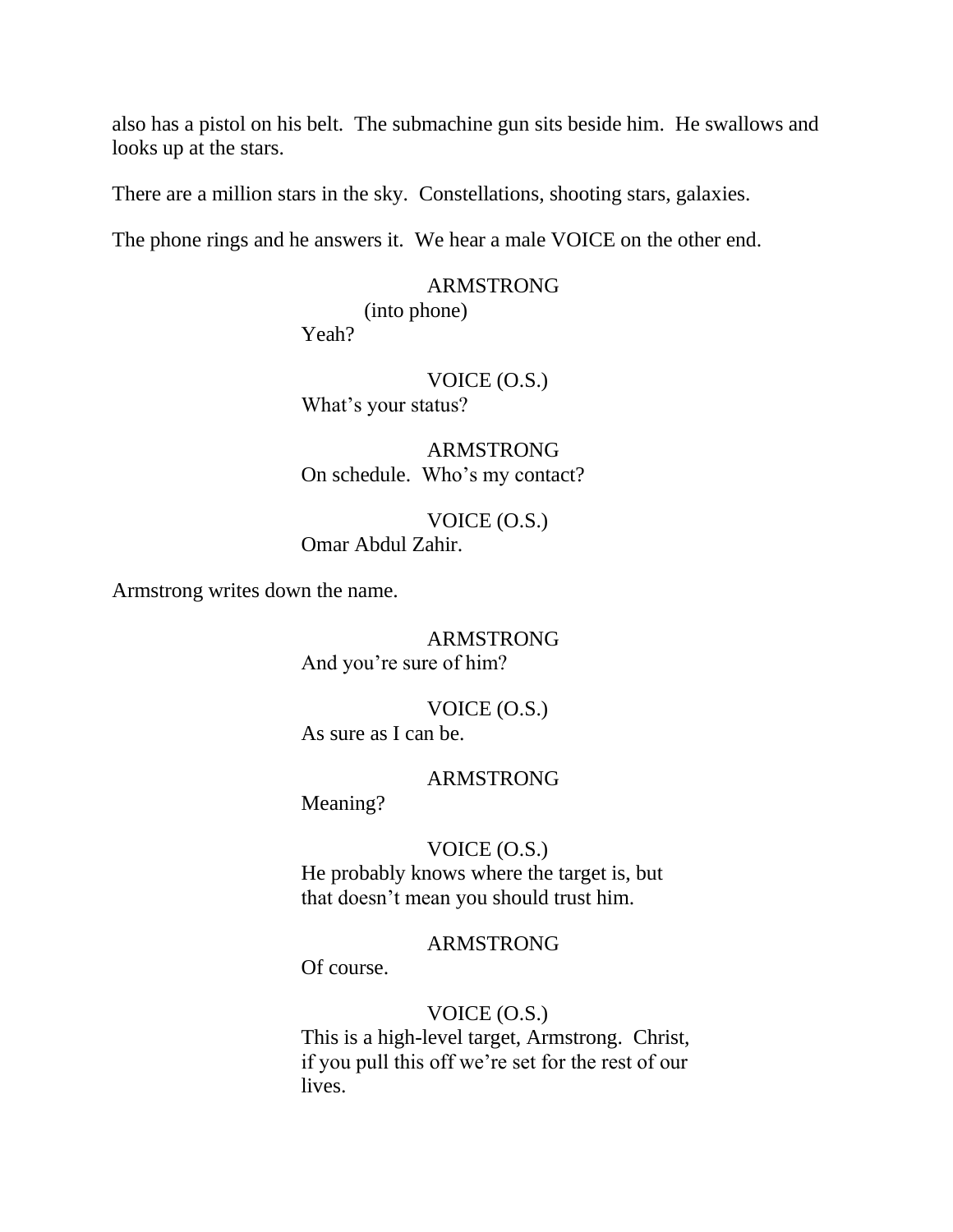Your intel better be good.

### VOICE (O.S.)

 It is. As good as I can get it. You having second thoughts?

#### ARMSTRONG

 Fuck no. I'm the one who's out here in the middle of abso-fucking-lutely nowhere. If I didn't trust your intel, I wouldn't be here?

### VOICE (O.S.)

 No. And we're both gonna get rich, so pull this thing off.

### ARMSTRONG

I will.

#### VOICE (O.S.)

 I know you will. But keep in mind that other people have this exact same information and are moving in right now.

### ARMSTRONG

Any idea who it is?

### VOICE (O.S.)

 No, but they're probably not as good as you. You're the best.

### ARMSTRONG

Fucking-A right I am.

## VOICE (O.S.)

Good luck.

### ARMSTRONG

Thanks.

He hangs up and sets the phone down. He lights a cigarette, inhales deeply, then blows the smoke up into the clear, star-filled sky.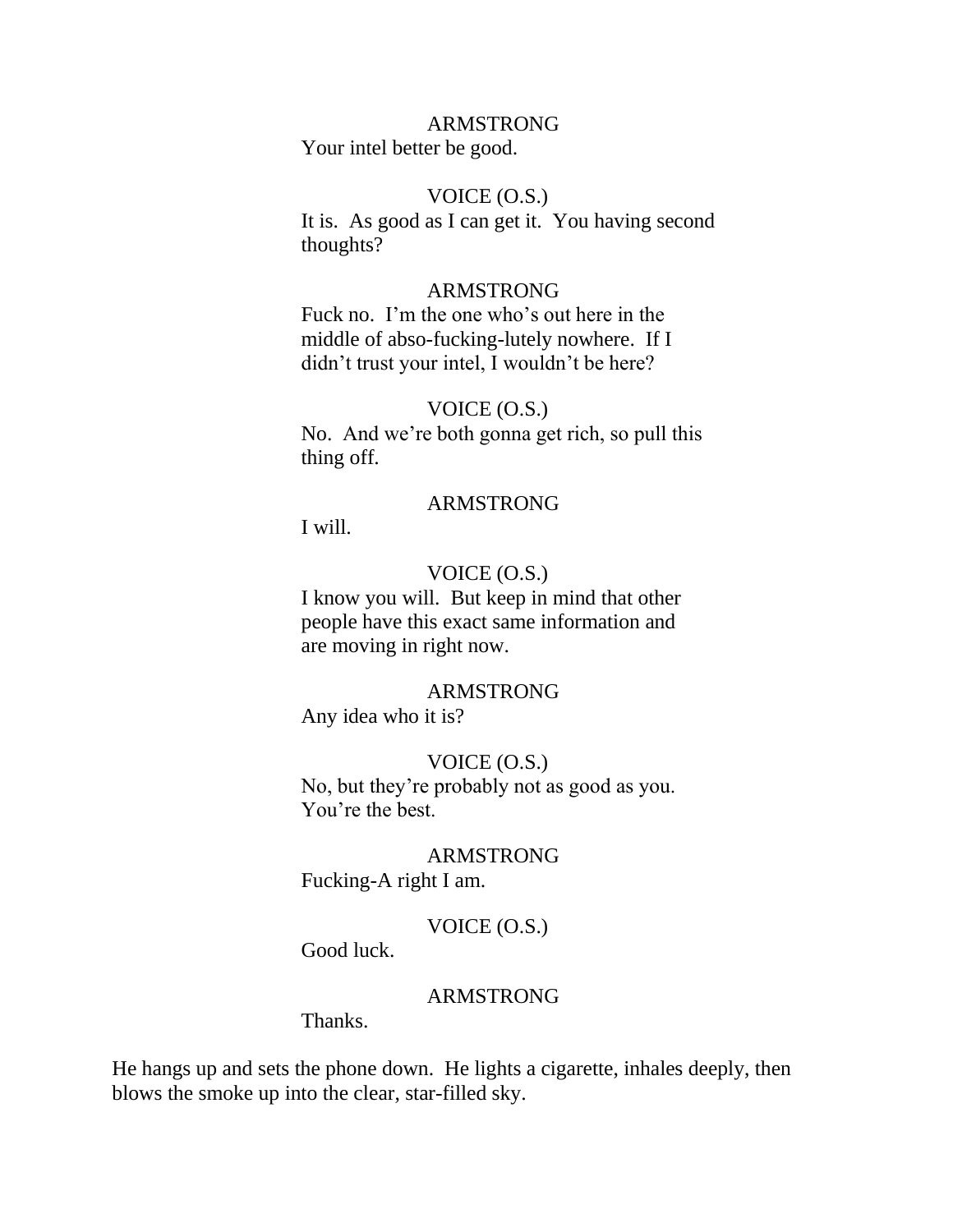## EXT. BARREN DESERT LANDSCAPE/VILLAGE – DAY

The blue Toyota drives across the rocky desert. Up ahead is a small Afghani village made up of dwellings made of baked mud. A shepherd walks along with a herd of sheep, Bedouin men lead their camels into the village.

# INT. MOVING CAR – DAY

Armstrong has the phone plugged into the lighter, but even still he can't get it to turn on. He keeps pushing the button, but nothing happens.

# ARMSTRONG

## Come on, will you just turn on!

But it won't. He tosses it on the seat in disgust.

Armstrong pulls the car over to the side of the road outside the village. He turns off the engine and gets out of the car.

# EXT. BARREN DESERT LANDSCAPE/VILLAGE – DAY

Armstrong leans against the side of the car outside the village. He takes a pack of cigarettes from his pocket, puts a cigarette in his mouth and lights it. He looks at his watch.

Armstrong drops his cigarette butt into a pile of five others. He looks to his right, then to his left. He sees a man walking slowly up the track toward him. Armstrong pulls his caftan up over the 9mm Berretta pistol holstered on his belt and unsnaps the cover. As the man slowly gets closer he sees that it's an Afghani man in a turban, scarf and robe, cartridge belts crisscross his chest, an AK-47 is strapped across his shoulder. He is OMAR ABDUL ZAHIR. Armstrong watches as the Omar wearily steps up to him.

## OMAR

Armstrong?

 ARMSTRONG Omar Abdul Zahir?

## OMAR

I am he.

(sighs in exasperation)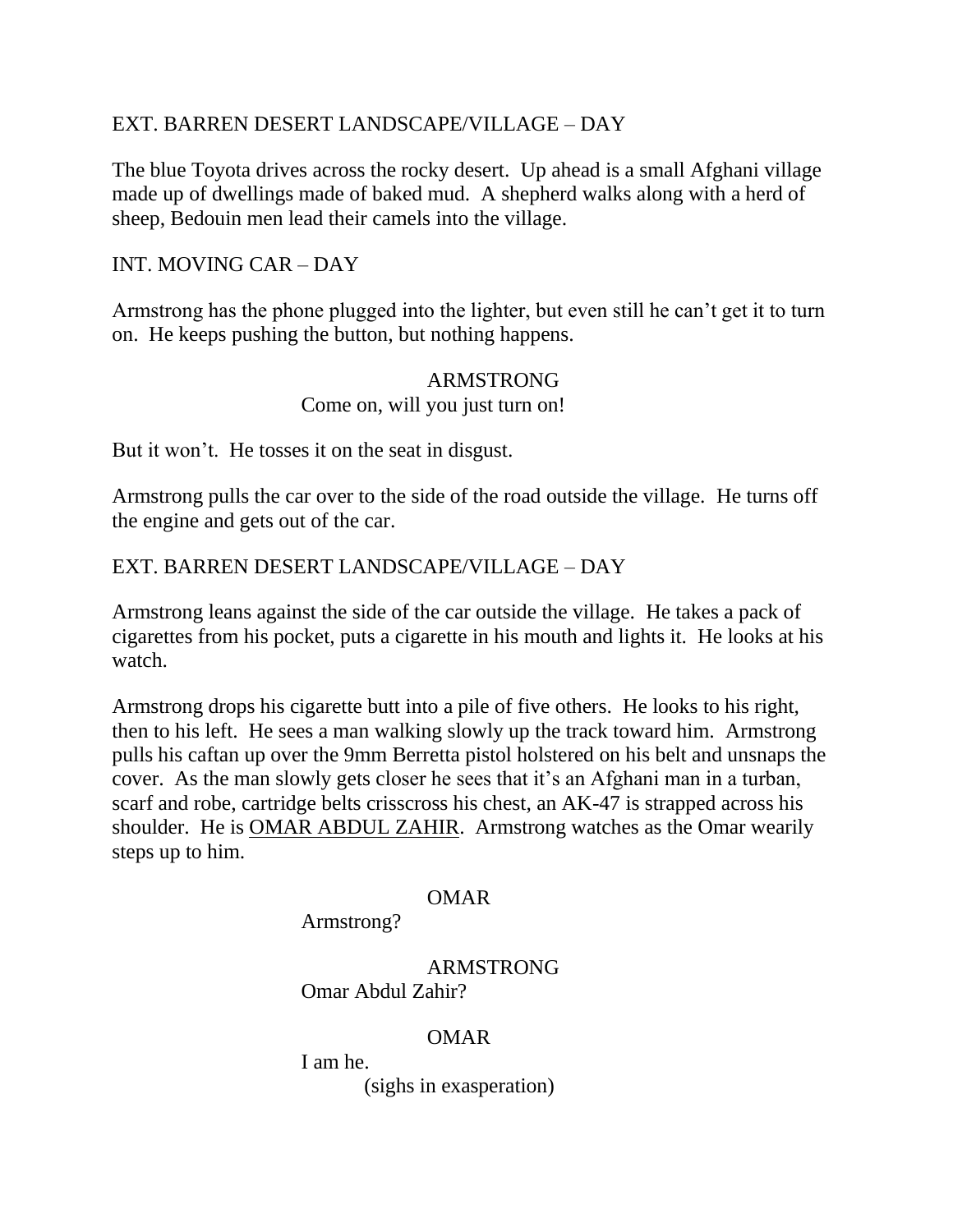We were supposed to meet at the village of Ekbar.

### ARMSTRONG

This isn't Ekbar?

## OMAR

 No, this is Anzadah. Ekbar is seven kilometers east of here. I had to walk.

# ARMSTRONG

 (grins sheepishly) Really? No kidding. Sorry about that.

 OMAR Seven kilometers is a long way.

 ARMSTRONG The two villages looked the same to me.

OMAR

Well they're not.

# ARMSTRONG

Nice to meet you, too. Get in.

Armstrong gets into the driver's seat. Omar goes around to the passenger door.

INT. CAR – DAY

Omar takes the rifle off his shoulder, gets in the car, sets the rifle upright between them and shuts the door. Omar pulls the scarf off his face revealing him to be an Afghani man in his 40s with a slightly graying beard. Armstrong puts it in gear and drives up the track.

They drive along in silence for a few moments.

## EXT. BARREN DESERT LANDSCAPE/VILLAGE – DAY

The blue Toyota passes the Afghan village, heading further off into the desolate wasteland.

INT. MOVING CAR – DAY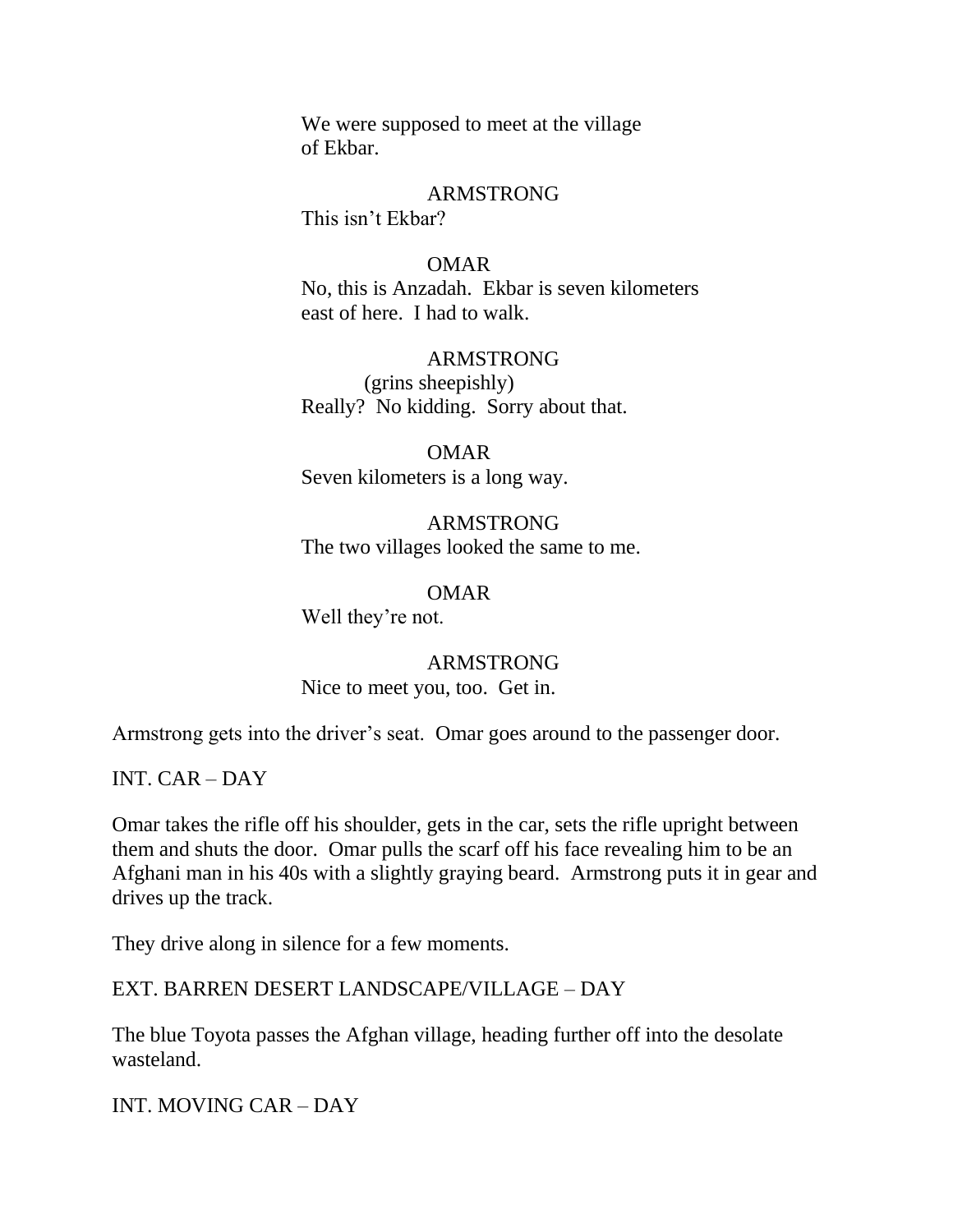Omar sees the exposed pistol on Armstrong's belt, but says nothing. Armstrong throws an occasional glance at Omar.

#### ARMSTRONG

So, you know where Aziz is?

### OMAR

I do.

### ARMSTRONG

How?

## OMAR

 (shrugs) I just know.

## ARMSTRONG

 That doesn't answer my question. How do you know?

### OMAR

I've been there.

### ARMSTRONG

 (suspicious) How did you manage that?

 OMAR I know one of Aziz's guards.

 ARMSTRONG And he just took you along with him?

### OMAR

Yes.

## ARMSTRONG

Why?

#### OMAR

 (shrugs) He trusts me.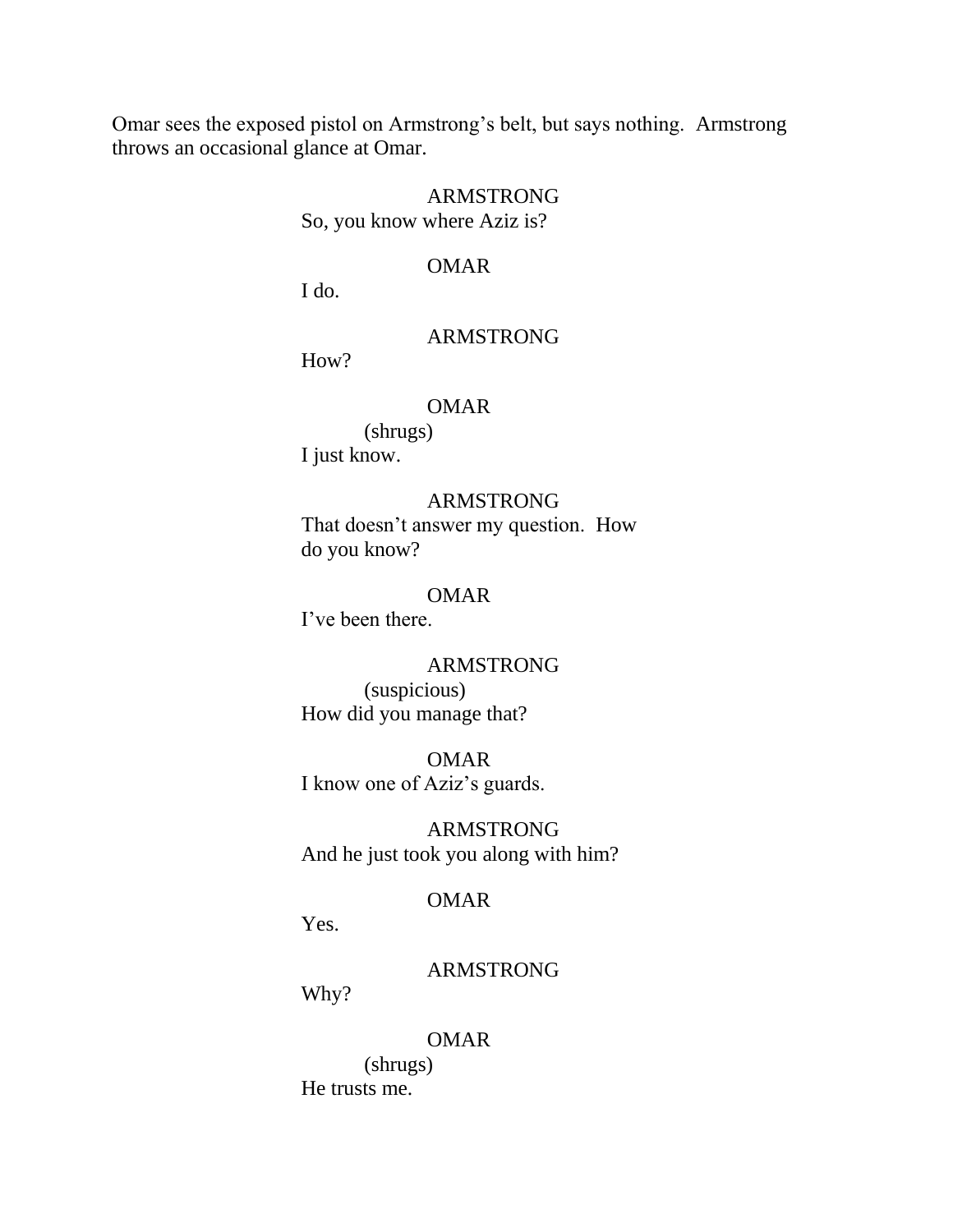(nods)

I see.

 (Omar gives him a dirty look) So, is it far?

### OMAR

 Yes, and we won't be able to drive all the way. We'll have to leave the car.

### ARMSTRONG

 (nods; thinks) So, why are you doing this?

#### OMAR

 I'm a patriot. I love my country. Al Qaeda has no place here. We don't want them and we don't need them.

### ARMSTRONG How about the Taliban?

### OMAR

 I don't think we need them, others think we do.

#### ARMSTRONG

How about the Americans?

#### OMAR

 We do need them right now, but not forever.

### ARMSTRONG

America doesn't want to be here forever.

#### OMAR

 That's what you say, but when American forces enter a country they rarely leave. You still have troops in Germany and Japan and that war's been over for nearly 70 years.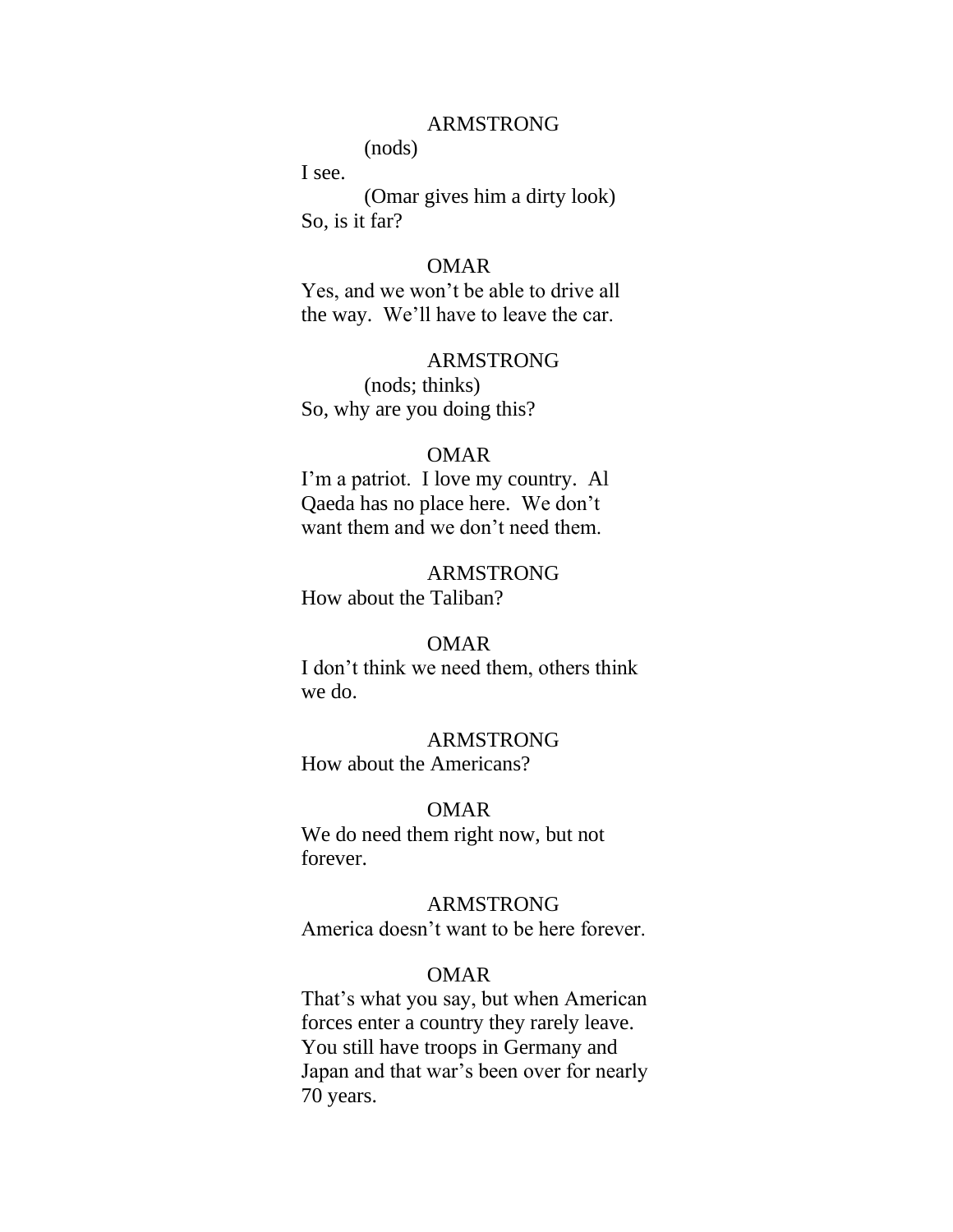The USA's the world's police force. We're just trying to keep the peace.

#### OMAR

Is that why you invaded Iraq?

#### ARMSTRONG

(nods)

Yes.

### OMAR

 Al Qaeda wasn't in Iraq until America invaded. Did that make the world more peaceful?

#### ARMSTRONG

Hey. I'm just a soldier, I do what I'm told.

They ride along in silence for a few more moments. Finally ...

#### OMAR

 So, who do you work for? The CIA? The Army? Special Forces? Or are you an "independent contractor"?

#### ARMSTRONG

 You don't need to know that. It won't do you the slightest bit of good.

#### OMAR

 No, I suppose not. I was just curious, not that it matters. I want Aziz dead just as much as you do, and I'll help you in any way I can to achieve that goal. We both want the same thing, to eliminate al Qaeda in Afghanistan.

Armstrong nods, reaches into his robe and removes a packet of U.S. currency which he hands to Omar. Omar takes the money and counts it.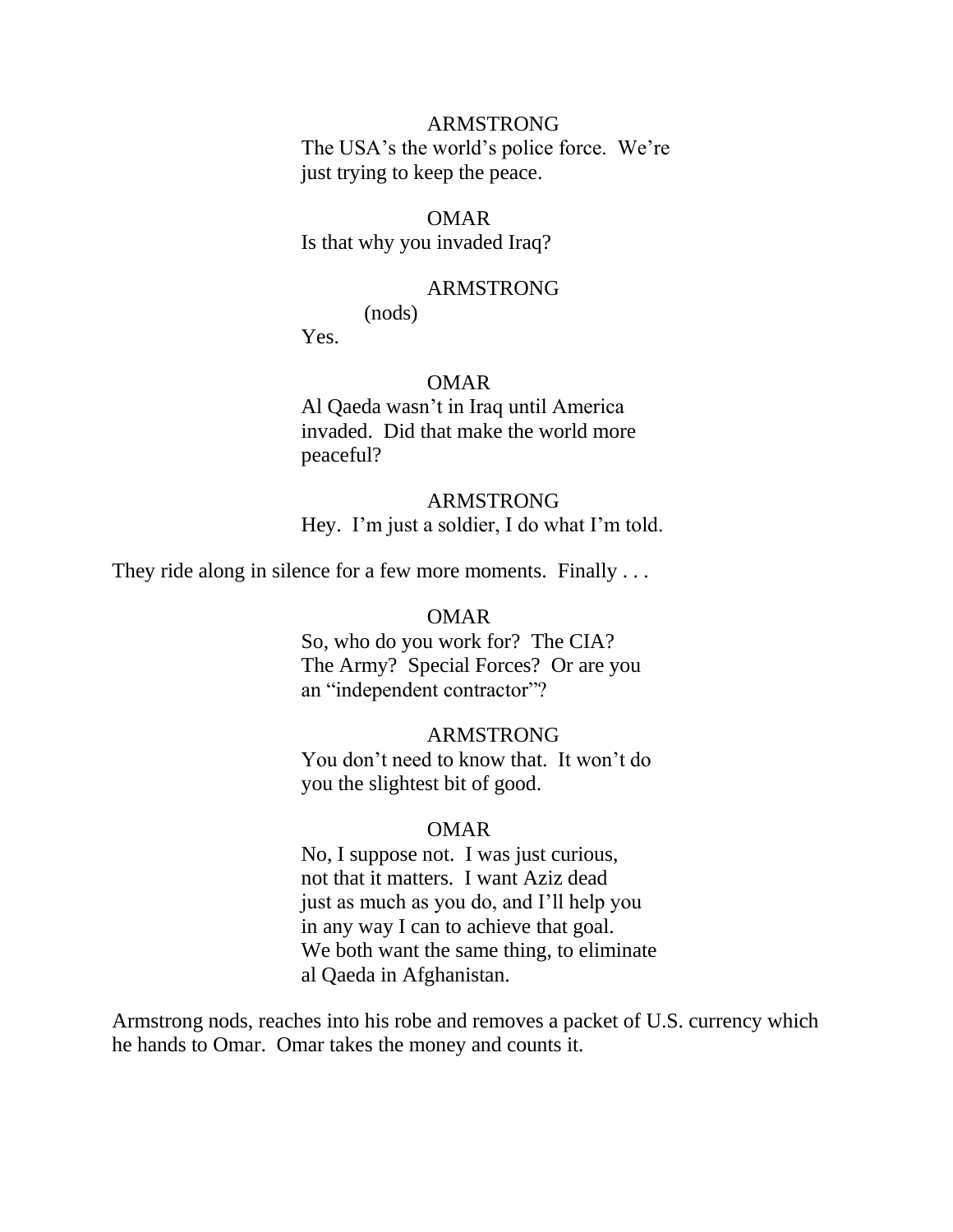And to make a living, too, of course.

#### OMAR

Yes, that, too.

Omar puts the money inside his robe.

 ARMSTRONG You speak English very well.

#### OMAR

Thank you.

 ARMSTRONG Where did you learn?

 OMAR At the university in Kabul.

 ARMSTRONG Did you graduate from there?

### OMAR

 Yes, I did. I studied for two years, then joined the Mujahideen and fought the Russians for two years, then came back and finished my degree.

#### ARMSTRONG

In what?

### OMAR

 History. I've also got a master's degree. I now teach history at the university in Kabul. Afghanistan has a very long, rich history, you know.

#### ARMSTRONG

 I know it's been conquered by just about every world power that ever existed.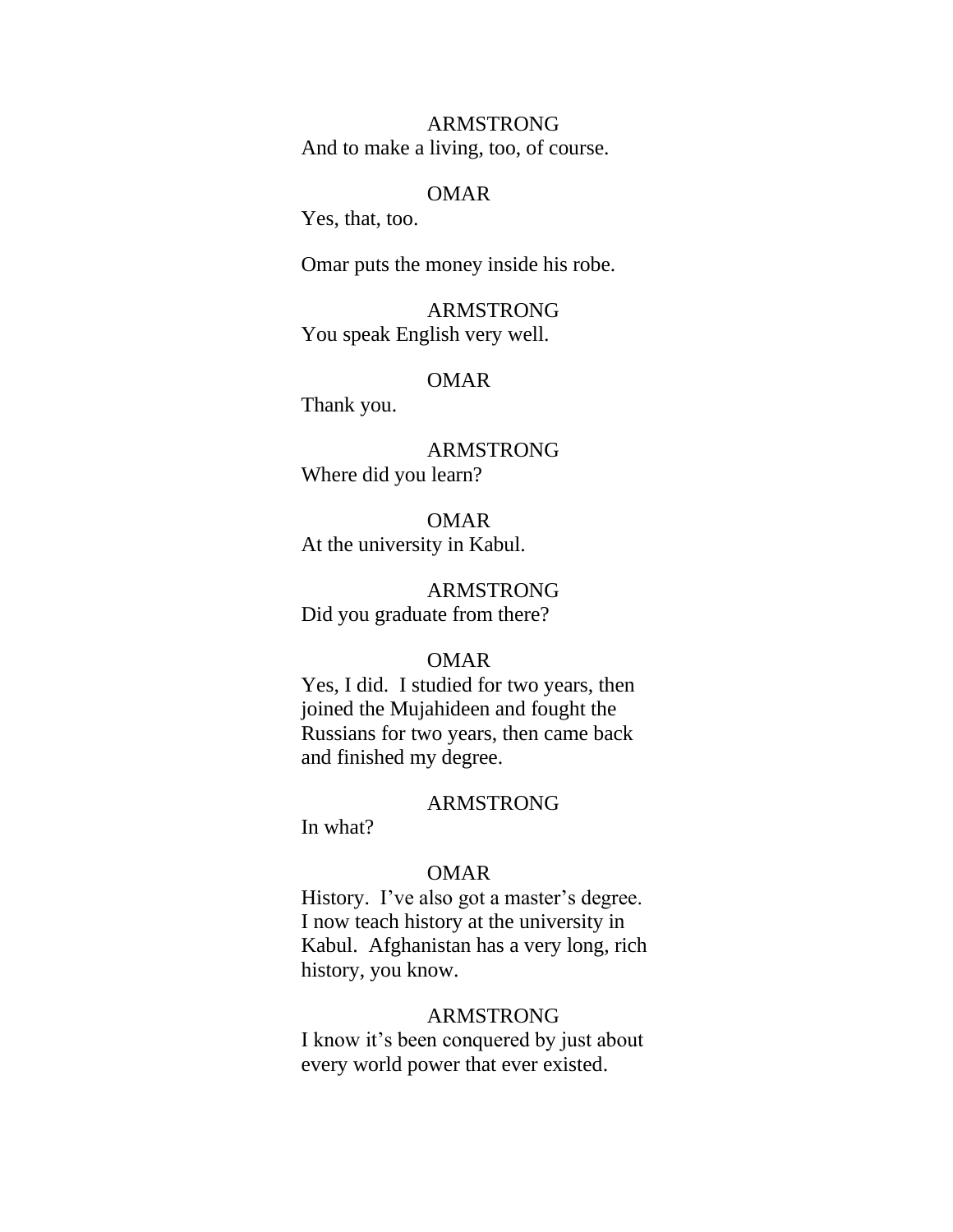### OMAR

 (nods and smiles) Overrun, yes, many times, but never conquered. By the Mongols, the Turks, the Greeks, the Macedonians, the British, the Russians, the Taliban, and now the Americans. Afghanistan is truly the crossroads of the world. We understand that. We accept it. Everyone will come to Afghanistan sooner or later, whether they like it or not, and some will get stuck here, and others will die here. But we Afghanis, the Pashtun people, we persevere and we go on. No one can ever *truly* conquer us.

### ARMSTRONG

 (unimpressed) It's all how you wanna look at it, I suppose. Is that what you teach the kids?

#### OMAR

 (nods) Yes, it is.

#### ARMSTRONG

 When you're not out killing al Qaeda leaders, that is.

Omar looks serious as he turns from Armstrong and stares out the window at the passing desert.

#### OMAR

That's correct.

 ARMSTRONG So, is this like a hobby or a sport to you?

### OMAR

No.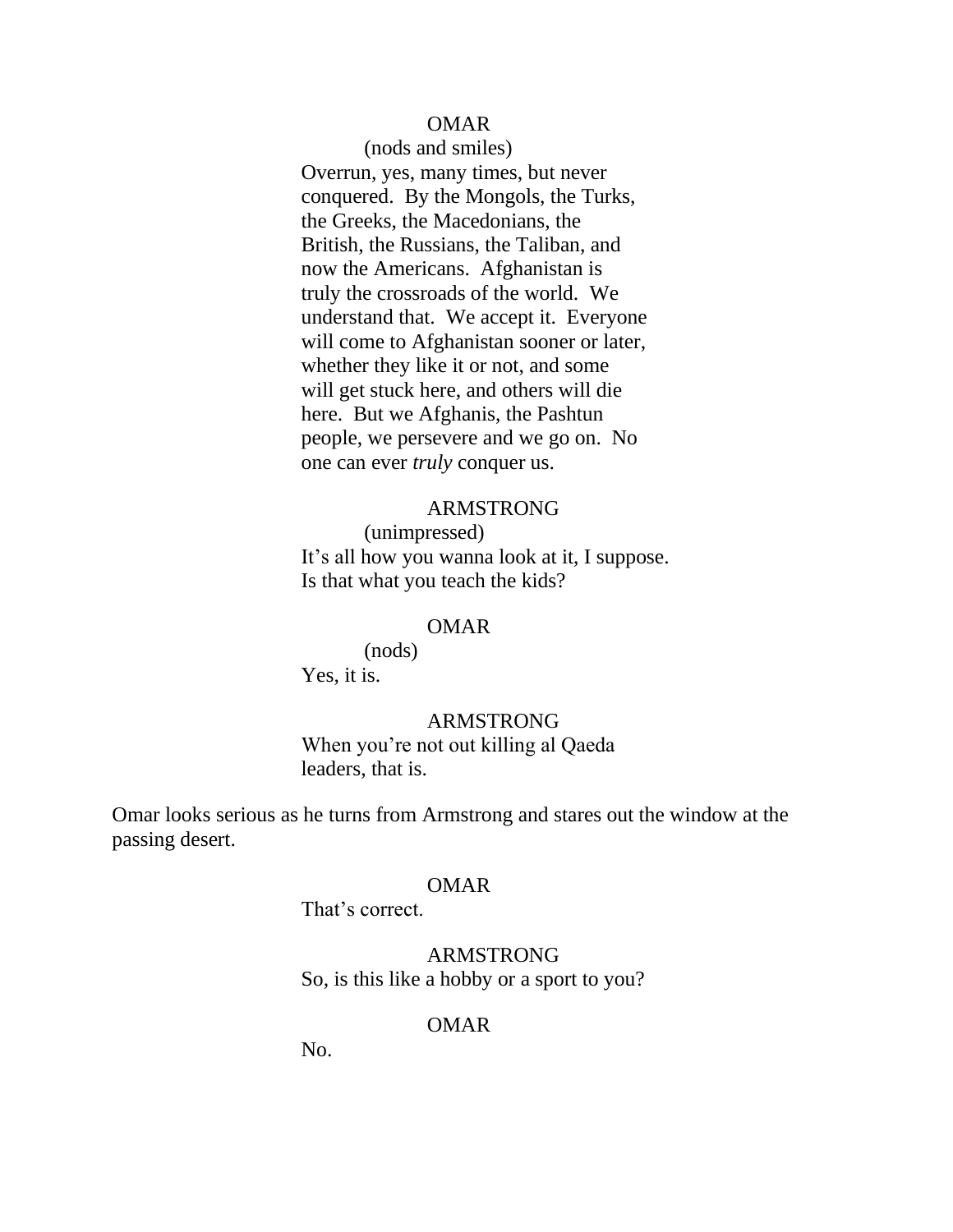ARMSTRONG Then you work for someone?

#### OMAR

Yes, the university.

 ARMSTRONG Is this an extracurricular activity?

 OMAR (smiles begrudgingly) You're very amusing.

ARMSTRONG

Thank you. So?

### OMAR

So, what?

 ARMSTRONG So, who do you work for?

#### OMAR

 It wouldn't do you the slightest bit of good to know.

 ARMSTRONG Yeah? I don't know about that.

EXT. DESERT – NIGHT

It's night and the car is parked. Armstrong and Omar sit on the ground, Armstrong on his backpack, Omar on a blanket. They eat in silence. Armstrong eats another MRE, Omar eats rice from a tin mess kit. The star-filled desert sky enshrouds them. Finally . . .

### OMAR

 You think that's just a rationale when I say that the Afghanis have never been conquered?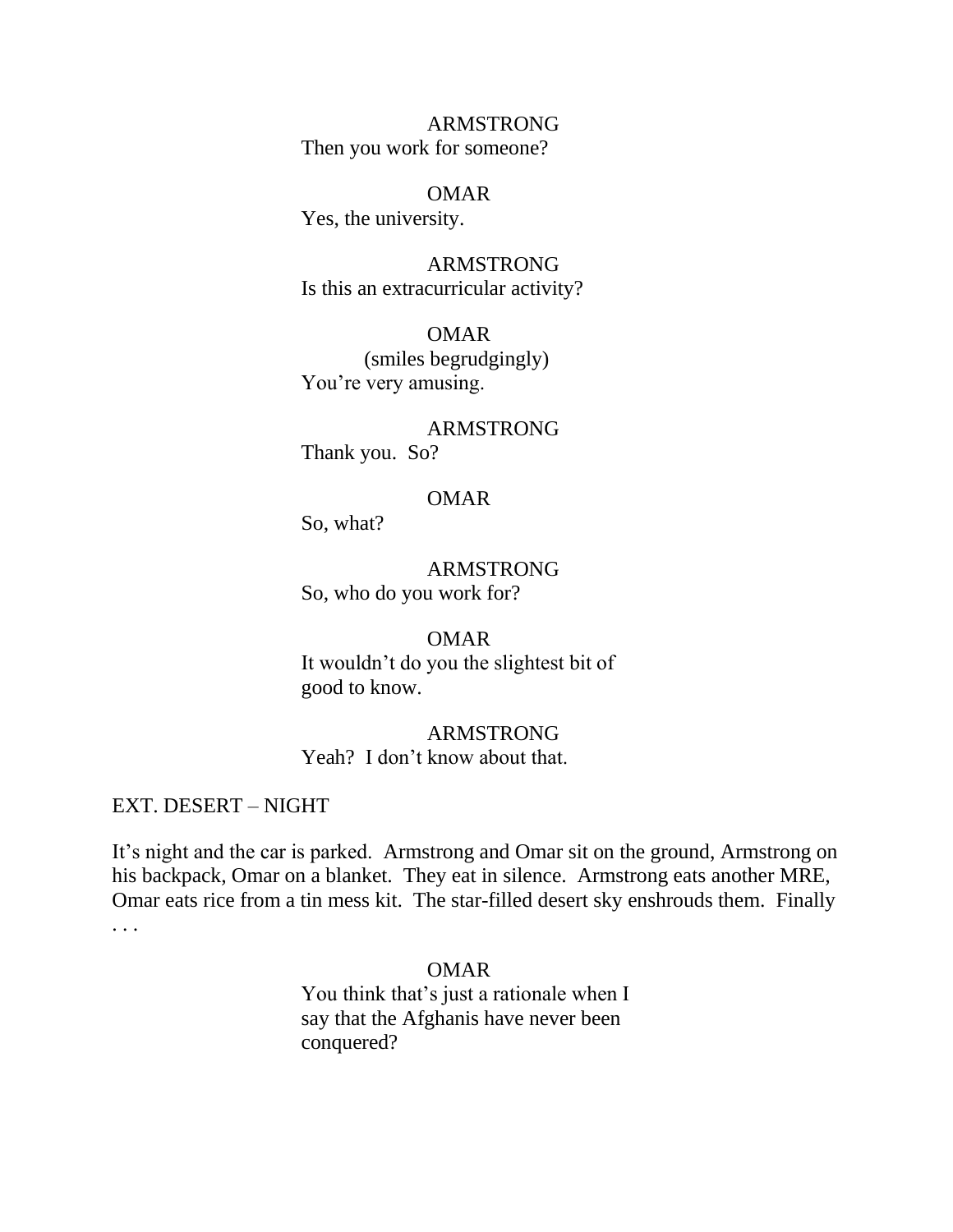Invaded, overrun, occupied. They're all just other words for conquered, as far as I'm concerned.

#### OMAR

 And you think this is a . . . *deficiency* in our national characters? Or is it simply a mistake of our geographic location?

 ARMSTRONG What does it matter what I think?

#### OMAR

I'm interested.

## ARMSTRONG

 Well . . . I think this is the asshole of the world. It's a hot, rocky, inhospitable desert, and I don't know why anyone would want to come here, let alone live here.

## OMAR

Why are you here?

### ARMSTRONG

 I'm a professional soldier. This is where the fighting is, so this is where I am.

### OMAR

 And the politics and the reasons for the fighting don't interest you?

### ARMSTRONG

 Sure they do. Al Qaeda isn't just your problem, they're America's problem, too. Don't forget, America had the deadliest terror attack of anywhere in the world, and it was perpetrated by al Qaeda. They're our enemies, too, and I'll do everything within my means to eliminate them.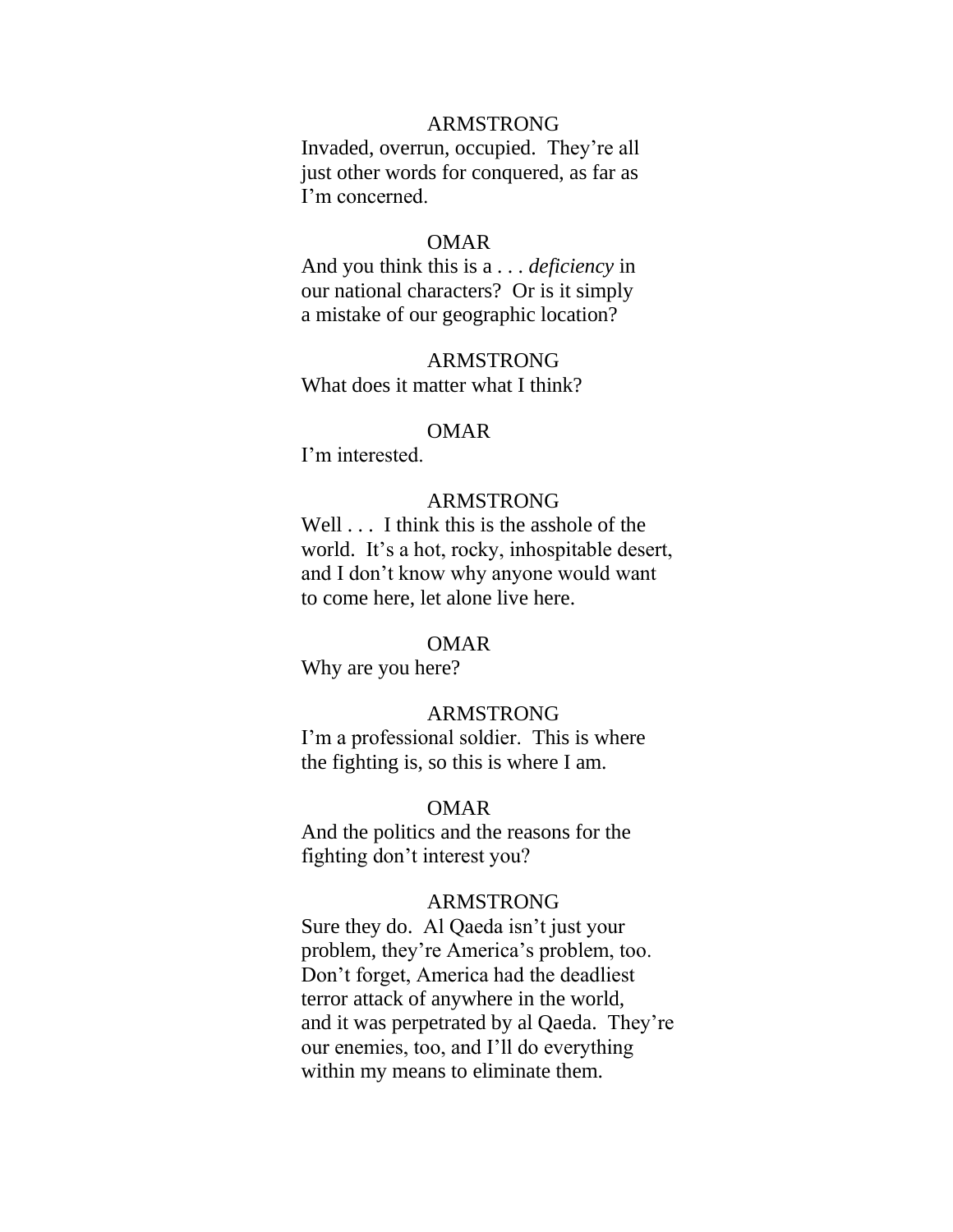### OMAR

But it doesn't effect you personally, right?

#### ARMSTRONG

 Wrong. It does effect me personally. I had a friend who was killed in the World Trade Center. He was a fireman. We grew up together. I liked him a lot.

### OMAR

 I'm sorry. I've had many friends killed. I understand.

### ARMSTRONG

 Is that why you're out tracking down and killing al Qaeda leaders?

### OMAR

That's part of it.

#### ARMSTRONG

What's the rest of it?

#### OMAR

Well . . . Teaching history is important. Those who don't know the past are doomed to repeat it. But teaching history isn't really being a part of it. I don't want the tide of history to just wash over me, I want to make a difference. Don't you?

#### ARMSTRONG

## (nods)

 Yes, I do. I don't have to be here. I'm here because I choose to be here. And I take the hardest assignments because I believe that they mean the most. If it's possible I'd like to leave the world a better place than I found it.

#### OMAR

You're an idealist. So am I. It's the only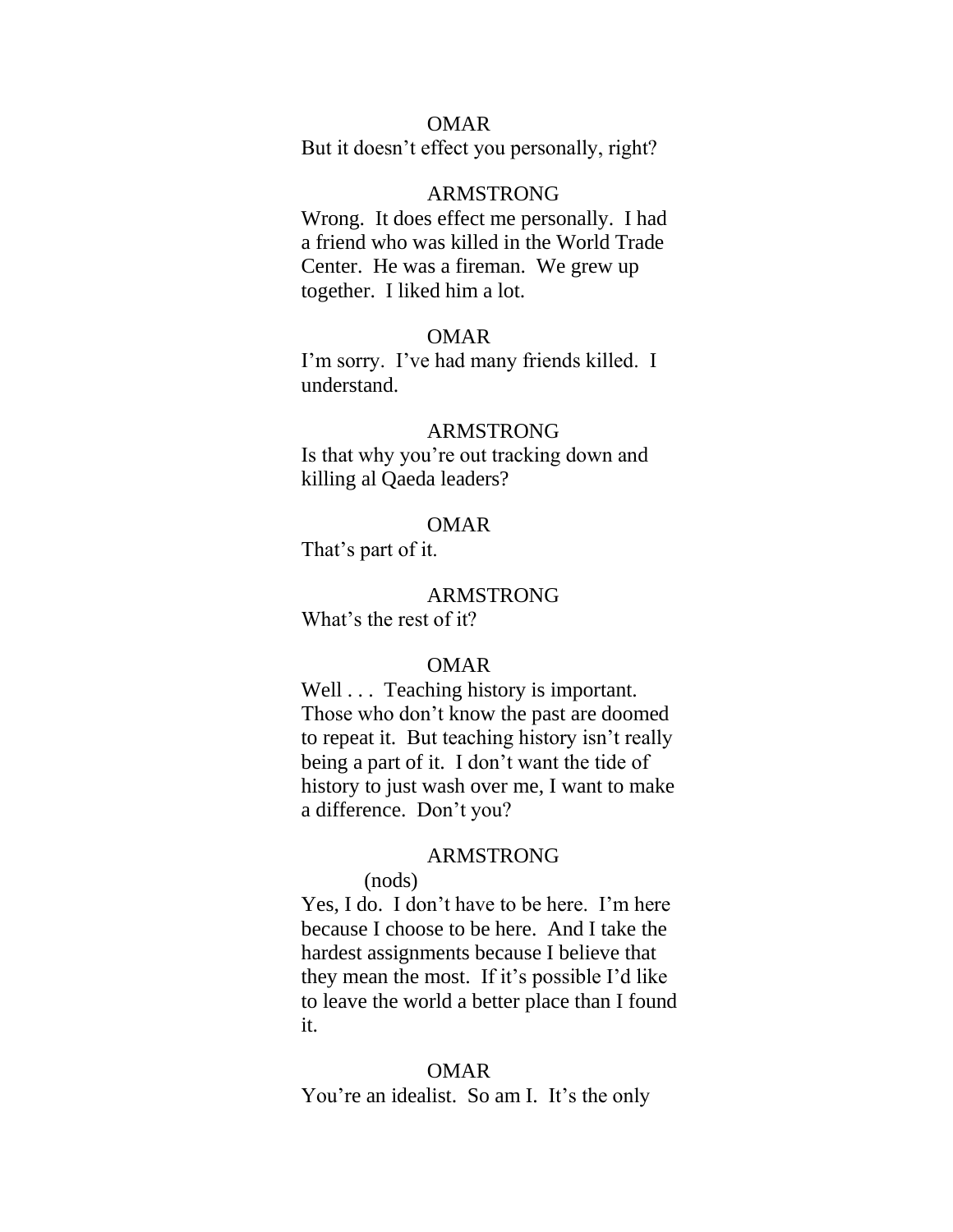way to be, as far as I'm concerned. You live your life and you can either hope for the best, or be afraid expecting the worst. I hope for the best. Do you have children?

#### ARMSTRONG

 (nods again) Uh-huh. Two. A boy and a girl. Twelve and fourteen. You?

### OMAR

 (smiles and nods) Yes. I have six children. Five girls and a boy.

### ARMSTRONG

 (impressed) Don't tell me, the boy's the youngest?

### OMAR

 Yes. It only took six tries, but Allah finally blessed us with a son. Not that I don't love my daughters every bit as much, of course.

### ARMSTRONG

Of course.

Armstrong reaches into his pocket and retrieves a photograph. He looks at it for a second, smiles, then hands it to Omar.

### ARMSTRONG

Here. This is them.

Omar looks at the photo, nods and smiles.

 OMAR Very nice. You have a an attractive family.

## ARMSTRONG

Thanks.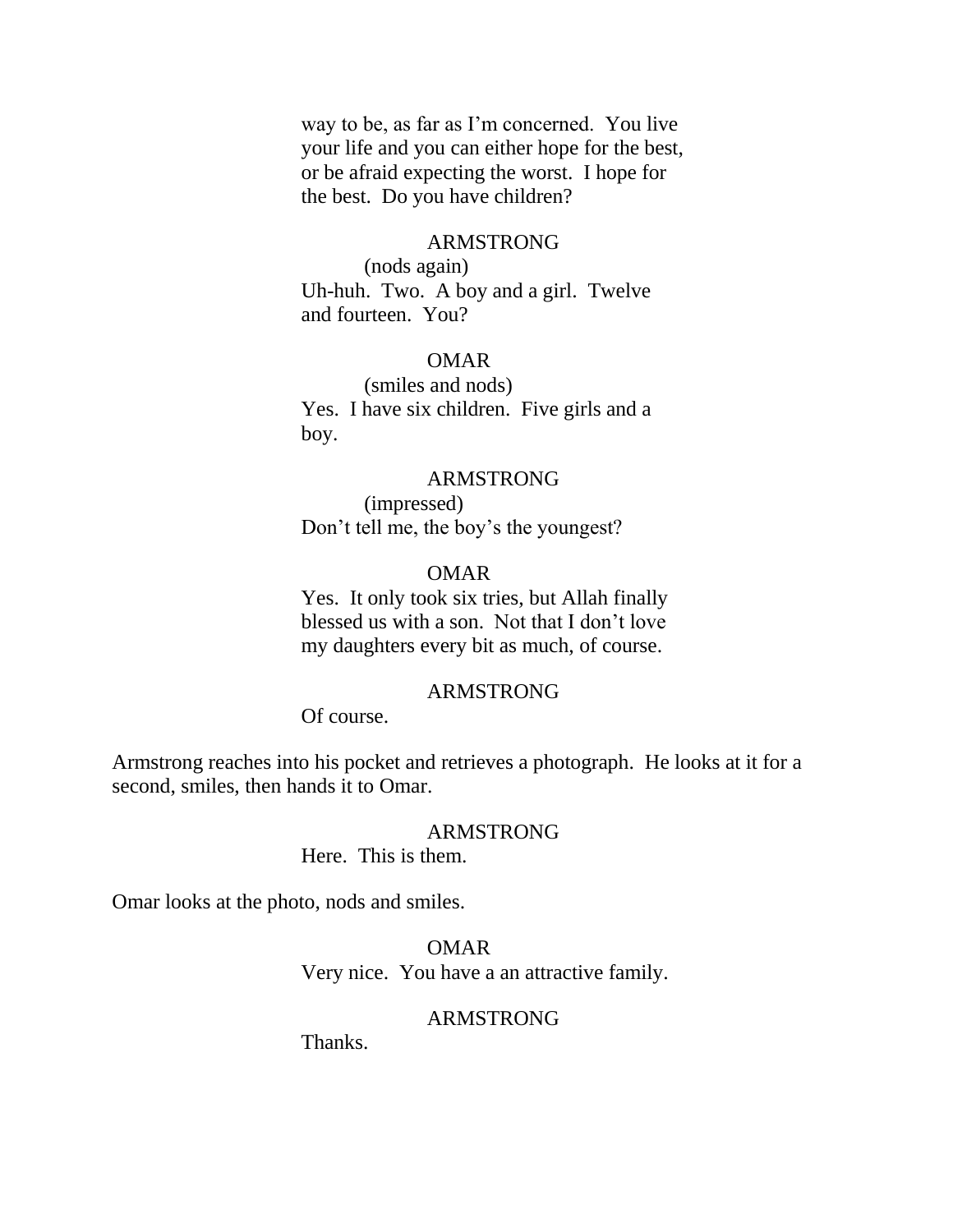Omar reaches into his caftan and also takes out a photo, which he hands to Armstrong. Armstrong admires it and nods.

#### OMAR

 This was taken at my birthday party last year. It's not easy getting everybody to stand still long enough to get a picture.

 ARMSTRONG I'll bet. Very nice. And you live in Kabul?

He hands the photo back. Omar puts it back inside his caftan.

#### OMAR

Yes.

# ARMSTRONG

You have a house?

#### OMAR

No, an apartment.

 ARMSTRONG Eight of you in an apartment?

#### OMAR

 No, eleven of us, with my parents and my wife's mother.

 ARMSTRONG Wow. Must be a big apartment.

## OMAR

No, it's actually quite small.

 ARMSTRONG Sounds like you could use a bigger place.

 OMAR Yes, I could. But my eldest daughter will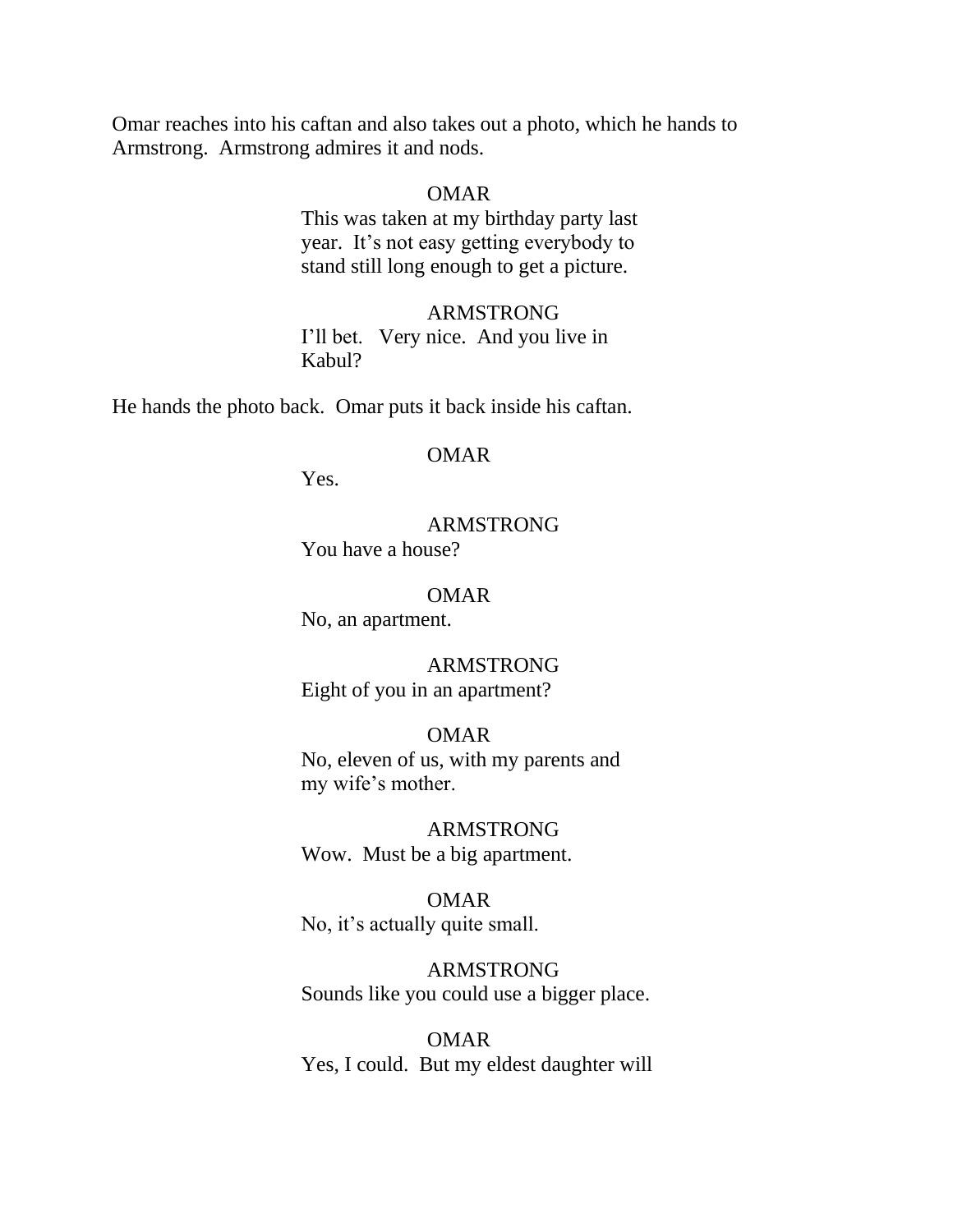be getting married soon, so she'll be moving out.

#### ARMSTRONG

Congratulations.

 OMAR Thank you. Where do you live in America?

### ARMSTRONG

New York.

### OMAR

 (smiles) Ah, the Big Apple, yes?

## ARMSTRONG

 Well, yes, New York City is the Big Apple, but I live upstate in a small town called Phoenicia.

#### OMAR

Phoenicia? That's an ancient civilization.

### ARMSTRONG

I know.

### OMAR

 Are there ancestors of the ancient Phoenicians living there?

### ARMSTRONG

 I doubt it. It's just a little artsy-fartsy town, right near Woodstock, where the big music festival was held in the '60s. (Omar looks blank) Jimi Hendrix? Janis Joplin? Canned Heat? (Omar still looks blank) Doesn't matter.

#### OMAR

The Phoenicians had the very first alphabet.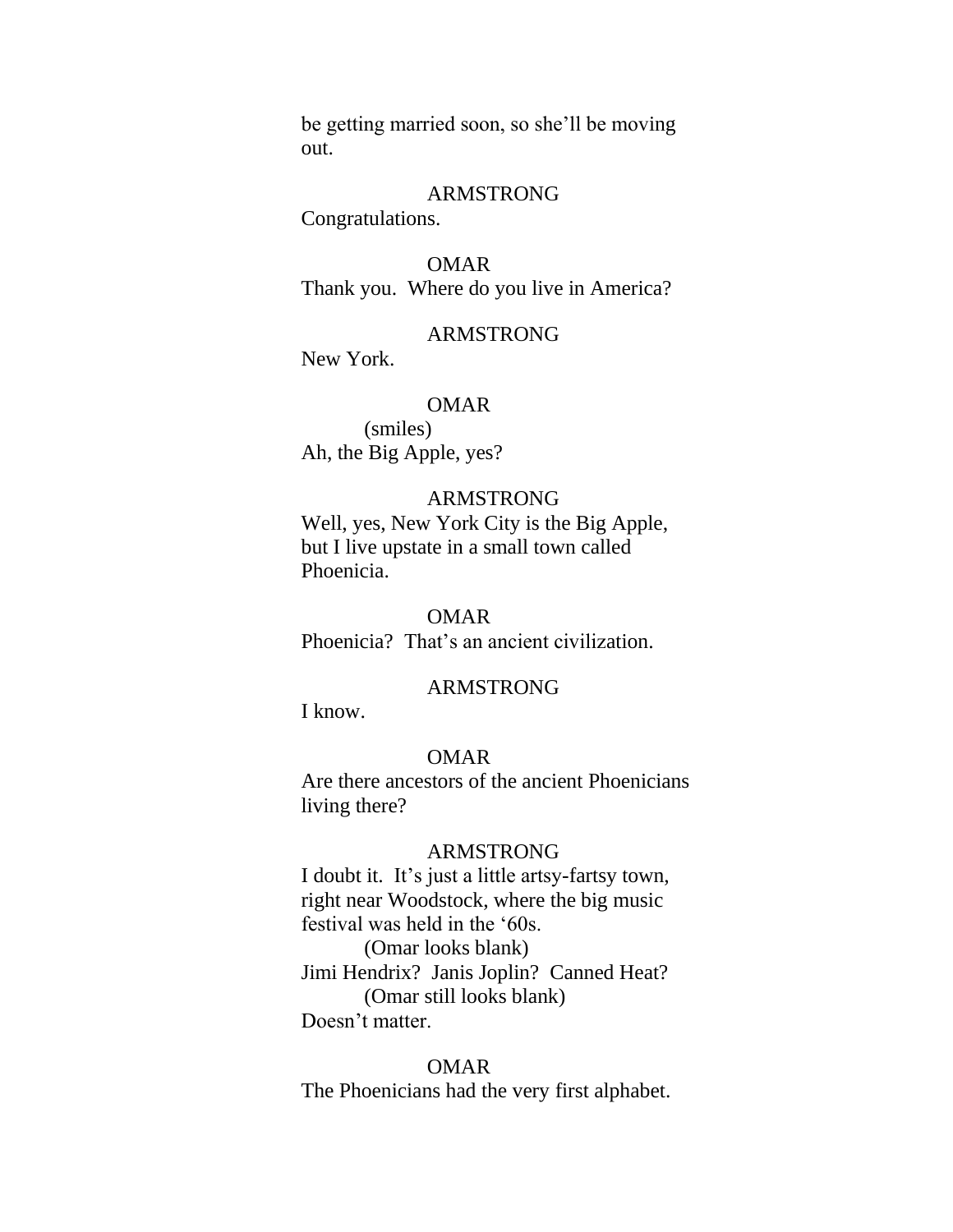No kidding.

### OMAR

 Yes. And they were great sailors. You know where Phoenicia was?

#### ARMSTRONG

Uh, actually, no.

### OMAR

 You live in a town called Phoenicia, but you don't know where Phoenicia was?

#### ARMSTRONG

No.

#### OMAR

Weren't you ever curious?

### ARMSTRONG

Honestly, no. Was it near here?

#### OMAR

 No. It was on the coast of the Mediterranean Sea, where northern Israel, Lebanon and Syria are now.

#### ARMSTRONG

Well, what do you know about that.

#### OMAR

 When you go home you can now tell your fellow Phoenicians where ancient Phoenicia was.

#### ARMSTRONG

Thank you.

Just then in the distance, behind the mountains, explosions begin going off – white flashes followed by distant booms. One explosion after another after another. Both men watch.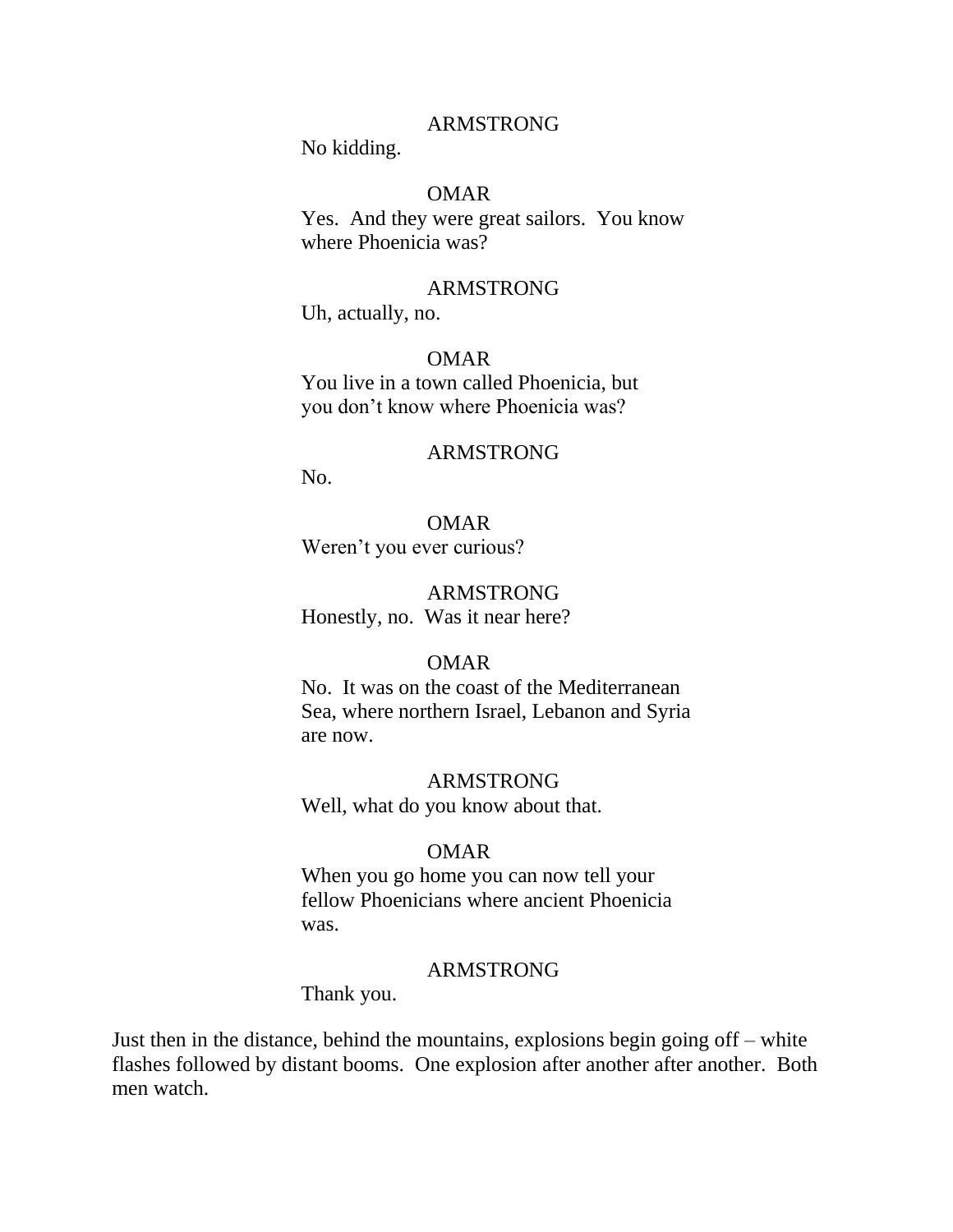#### OMAR

 Another night strike on the insurgents south of Kandahar.

### ARMSTRONG

 Now, what about Aziz? Will he be guarded?

#### OMAR

 There were two men guarding him when I was there.

#### ARMSTRONG

What type of weapons did they have?

#### OMAR

 They both had Kalashnikovs. That's all I saw.

### ARMSTRONG

 Short range, that's good. We just need to be outside their range, like 300 to 400 yards, then we're safe. An AK-47 is solid, durable weapon, it's just highly inaccurate beyond 100 yards. At 300 yards they won't be able to hit anything, unless they have some other weapons you didn't see.

#### OMAR

 It's possible. I wasn't there for very long and I didn't see what they had inside the cave.

#### ARMSTRONG

We'll have to chance it. Let's get some rest, we've got a big day tomorrow.

Armstrong rolls out a sleeping bag, Omar makes a bed out of his blankets and they both lay down under the vast canopy of stars. The explosions continue detonating in the distance.

#### EXT. DESERT RAVINE – DAY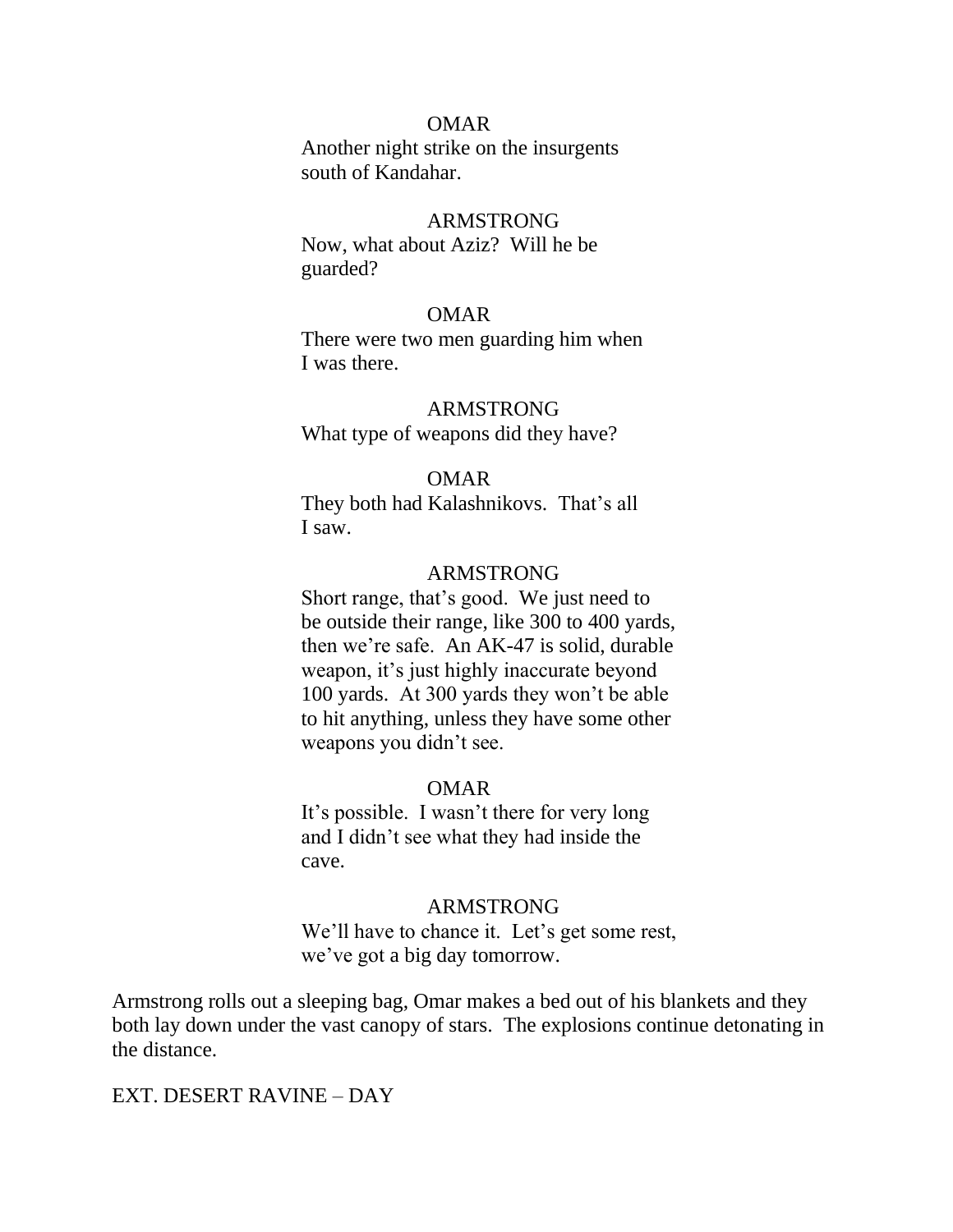The blue Toyota drives slowly down a thin, snaking ravine beneath high rock walls. There's no track here, so the driving is very difficult. The car bounces over deep ruts and winds its way between huge boulders.

#### INT. MOVING CAR – DAY

Omar picks up the clunky satellite cell phone.

## OMAR

Satellite phone?

### ARMSTRONG

Yeah.

#### OMAR

May I use it?

 ARMSTRONG I can't get it to charge.

### OMAR

Ah, that's too bad.

### ARMSTRONG

Do you know anything about electronics?

## OMAR

No, I don't.

#### ARMSTRONG

 Oh, well. Maybe the car's lighter is fucked up. I don't know. I'll try rigging it to the car battery on the way back, maybe that'll work.

## OMAR

 Then you'll call your superiors and tell them you've killed Aziz?

# ARMSTRONG Maybe. Or I might order Chinese food.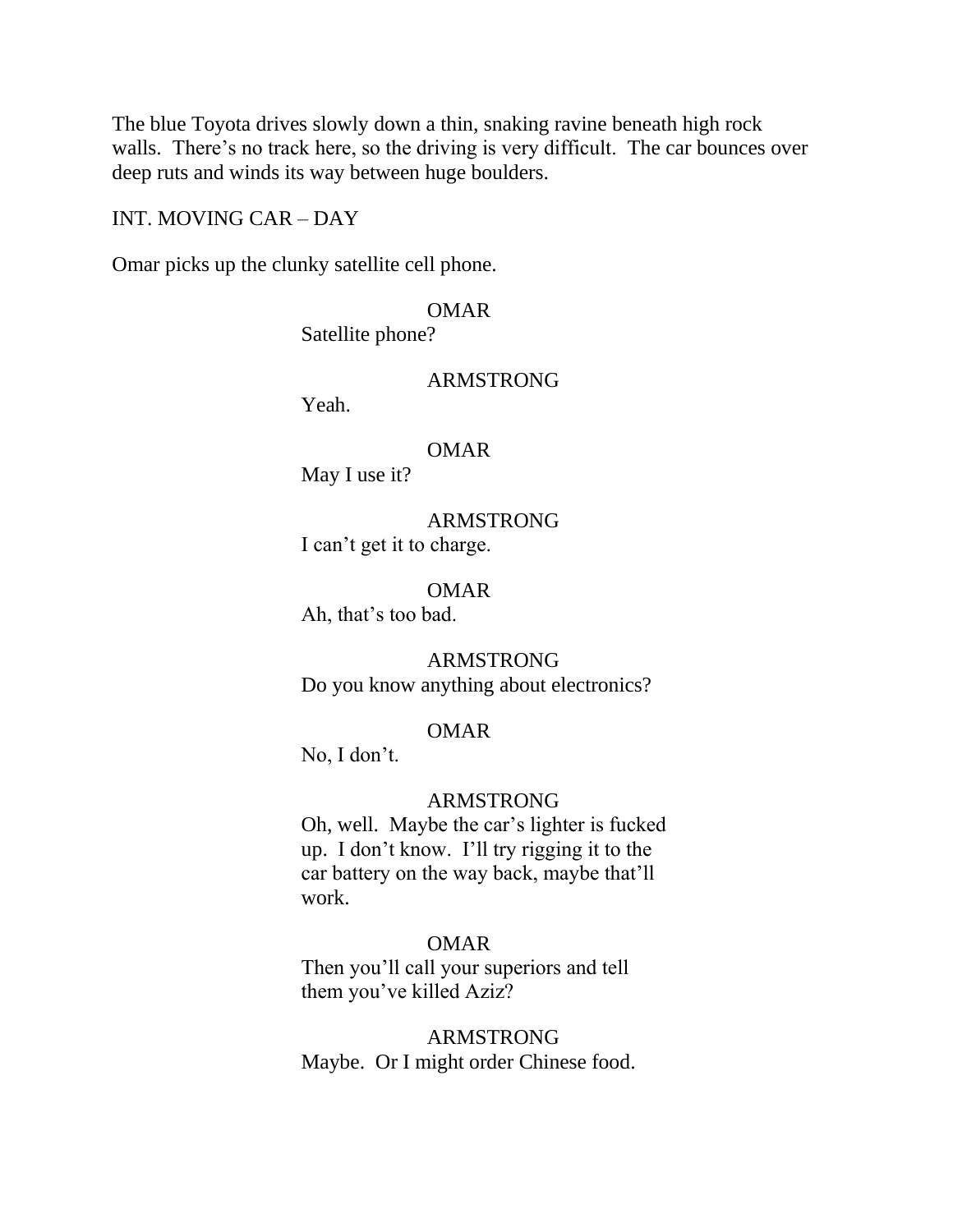## OMAR

 (smiles) Yes, you are very amusing, Mr. Armstrong.

## ARMSTRONG

 I almost went into comedy, but I chose the military instead.

Omar points at a rocky little trail leading out of the ravine and up a hill.

 OMAR There it is. From here we must walk.

## ARMSTRONG

Right.

Armstrong stops the car and turns it off.

EXT. DESERT RAVINE/ROCKY TRAIL – DAY

Armstrong and Omar unload their equipment from the car  $-$  it's a lot of stuff for just two men to carry. Armstrong opens the trunk and takes out a rolled-up tan camouflage net. He and Omar pull the net over the car, holding the corners down with rocks.

Armstrong now wears the black backpack, and strapped over his shoulders are the big 50mm rifle and the Uzi. Omar wears another backpack full of ammunition and has his AK-47. They start walking up the rocky mountain trail.

## EXT. MOUNTAINSIDE – DAY

Omar goes first making his way nimbly up the steep mountain trail, with Armstrong right behind humping his heavy load. It's a treacherous climb and Armstrong is having difficulty not falling down. Omar begins to get ahead of Armstrong, who is pouring sweat and panting. Armstrong stops to take a breath.

## ARMSTRONG

Hang on a second.

Omar turns and walks back down to Armstrong.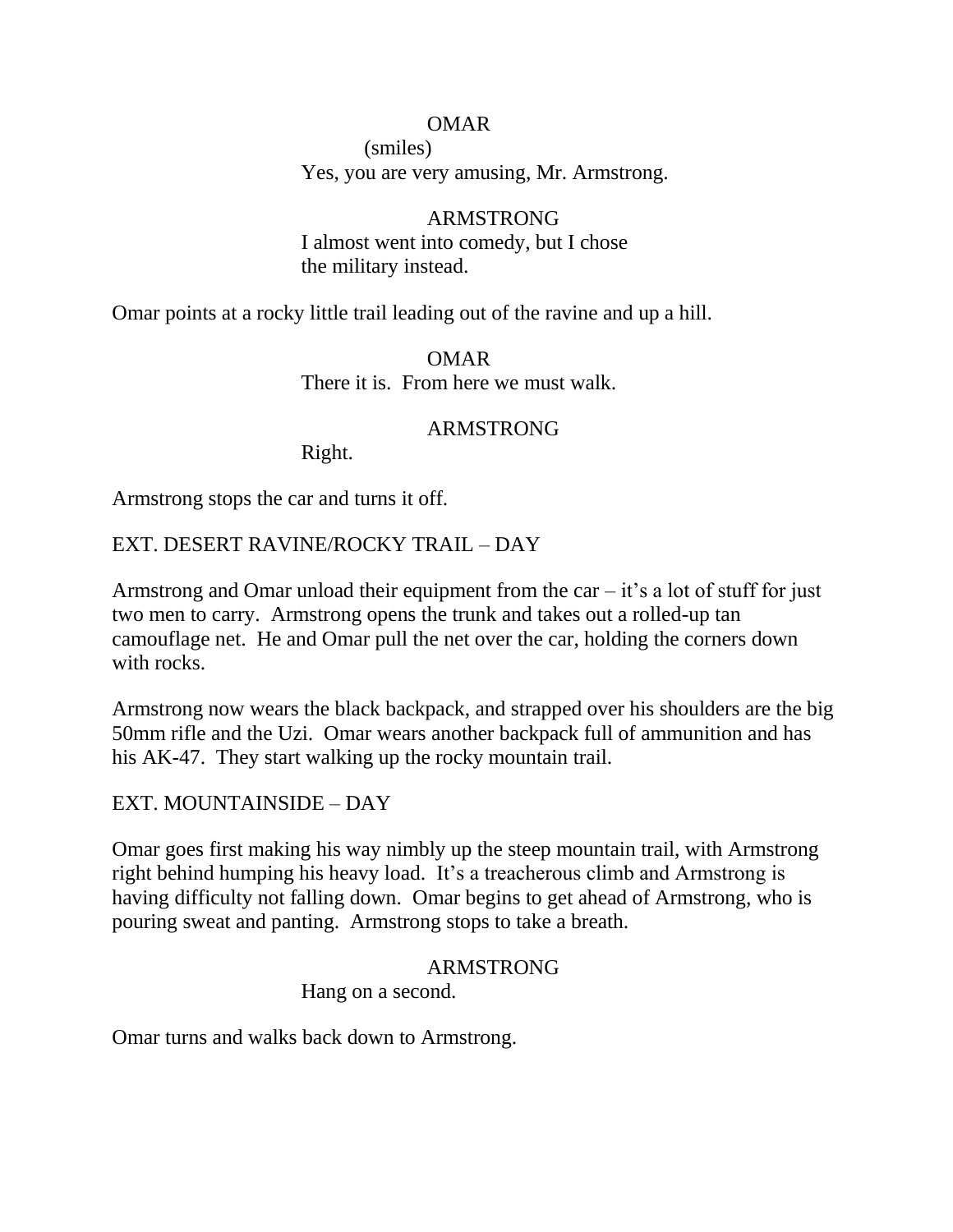### OMAR

 It's very steep. Let me take some of your equipment.

### ARMSTRONG

No, no, I've got it.

### OMAR

 (patiently) I appreciate that you are a strong, determined man, Mr. *Armstrong*, but if you simply let me help we'll certainly go faster.

Armstrong considers this for a second, then nods.

### ARMSTRONG

Right.

Armstrong hands Omar the 50mm rifle which he puts over his shoulder. Omar waits for more, but that's all Armstrong's giving him. Omar turns, looks off into the distance, shades his eyes, then points his finger.

#### OMAR

### Bedouins. Nomads.

Armstrong looks, doesn't see anything, squints and still doesn't see anything. He takes out a pair of binoculars.

### EXT. DESERT/POV THROUGH BINOCULARS – DAY

Through the binoculars, way in the distance, Armstrong sees a group of twenty nomads all dressed in black robes, leading camels and pack mules across the desert.

EXT. MOUNTAINSIDE – DAY

Armstrong turns to Omar.

### ARMSTRONG

Who are they?

#### OMAR

 *Wotapuri-Katarqalai*. The Shadow Men. A fierce nomadic tribe.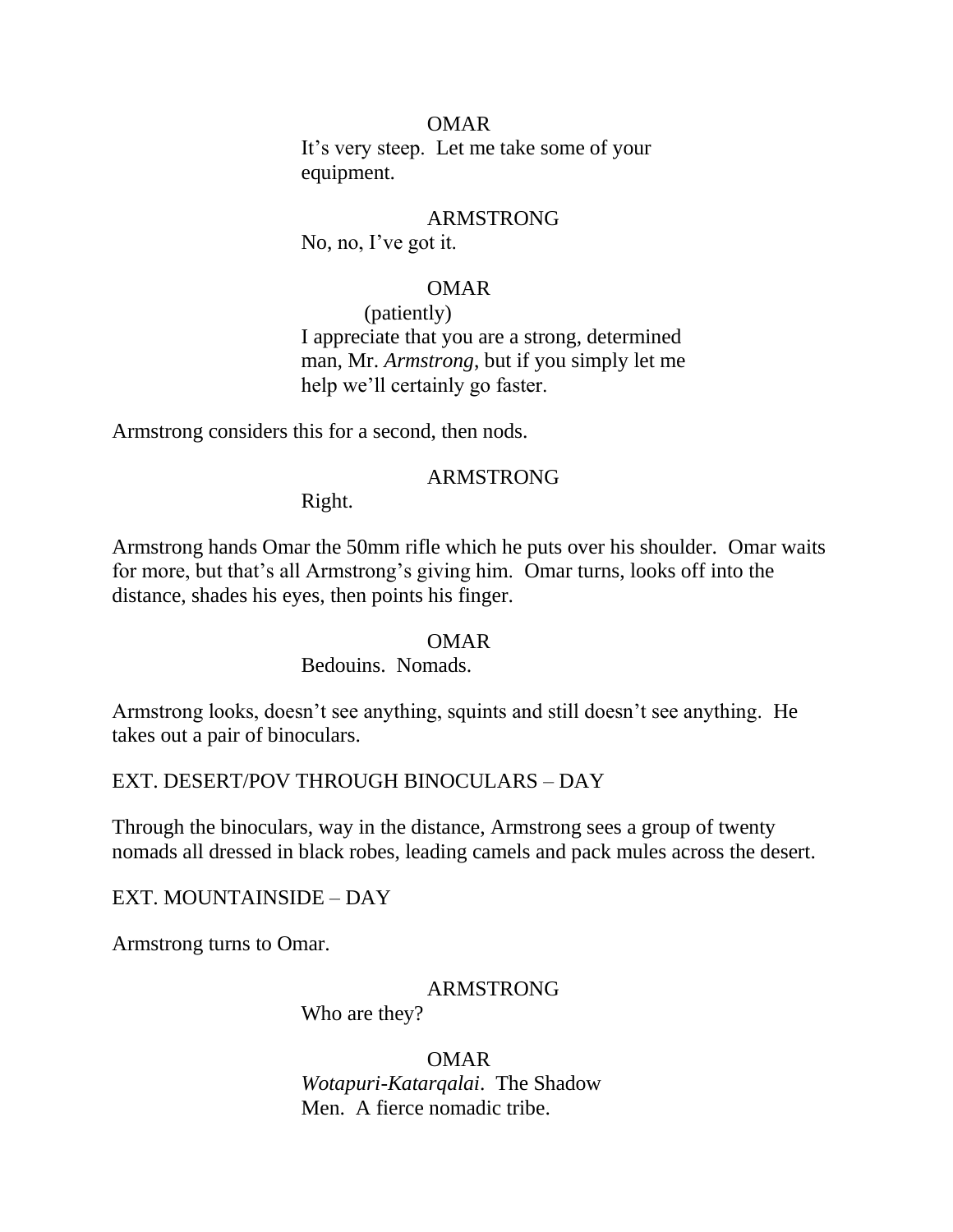Whose side are they on?

#### OMAR

 No one's. Their own. Very little is known of them. They have nothing to do with anyone else. No one even knows what language they speak.

### ARMSTRONG

 How could you not know what language they speak?

#### OMAR

 No one has ever spoken to them and lived to tell about it. What we do know is that they're bandits. And make no mistake, they'll kill anyone who gets in their way and take whatever they want. Best to avoid.

### ARMSTRONG

(nods)

Right.

They both keep going.

#### EXT. ANOTHER MOUNTAIN TRAIL – DAY

Both men keep trudging up the thin mountain trail. Omar is ahead, Armstrong behind. Armstrong is really struggling with his load. He looks up and sees that Omar has stopped and is kneeling down. A look of confusion and concern crosses Armstrong's face. He takes the Uzi off his shoulder and holds it in his hands.

Armstrong steps up beside Omar to find that he's kneeling beside a severely wounded DYING MAN. There's a bullet wound in the man's chest and he's bleeding profusely. His face is covered by a scarf and there's an expression of horror in the man's eyes. Omar looks up at Armstrong.

> OMAR He's very badly wounded. We must get him to a doctor.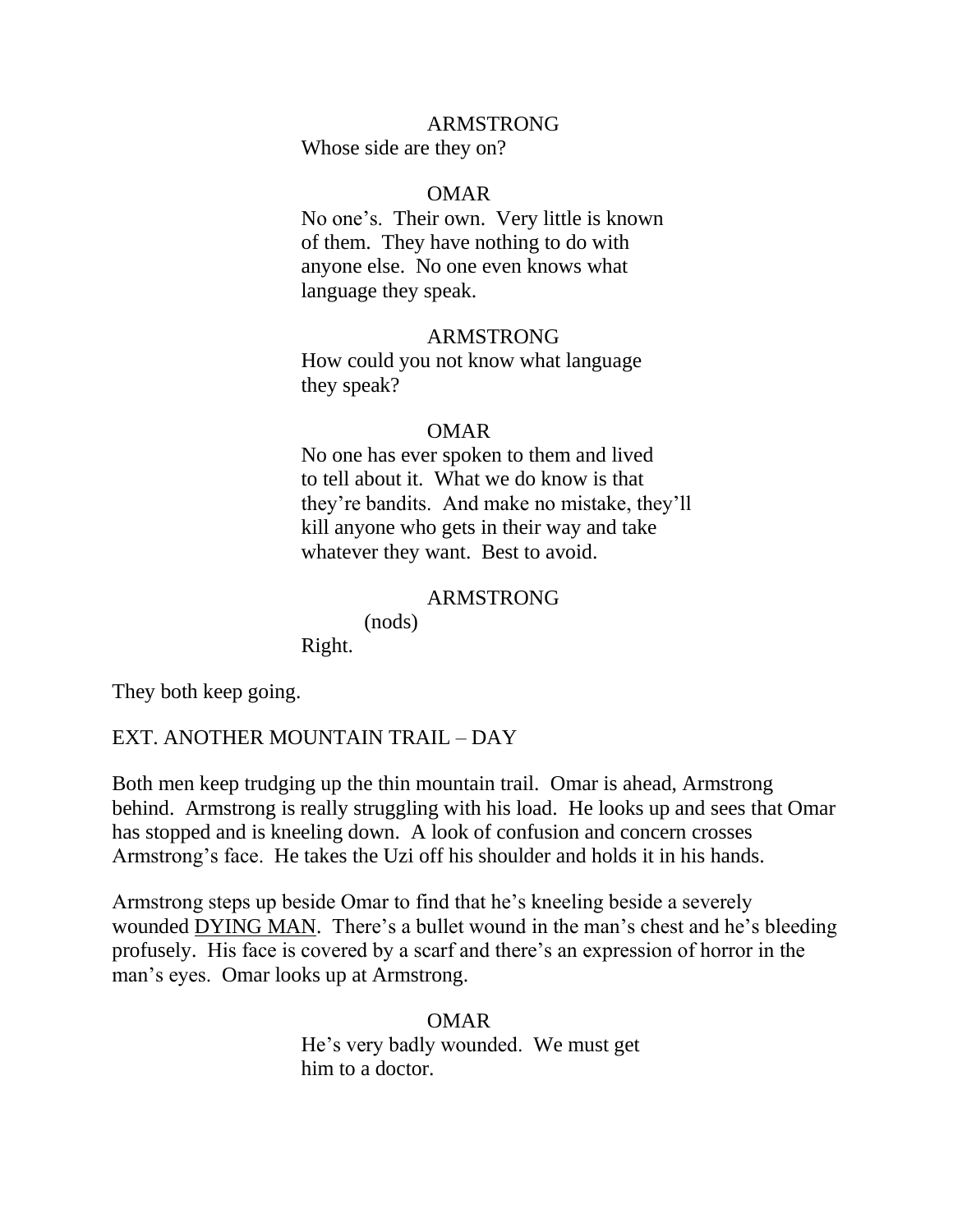We haven't got time.

### OMAR

Then he'll die.

## ARMSTRONG

Then he'll die. It's not our problem.

Armstrong pulls back the scarf covering the man's face revealing him to be a Caucasian. The Dying Man looks at Armstrong and recognizes him.

## DYING MAN

Armstrong.

Armstrong recognizes him.

# ARMSTRONG Why, Robertson. As I live and breathe.

# DYING MAN

## *You son of a bitch!*

Robertson reaches up, grabs Armstrong around the throat and squeezes as hard as he can.

Armstrong unceremoniously pulls out his 9mm Beretta, wraps it in the man's scarf, puts the barrel to Robertson's head, and to Omar's horror, shoots him in the head killing him. Omar's eyes widen in disbelief. Armstrong grabs Robertson's dead hand, dislodges it from his throat and drops it on the dead man's chest.

### OMAR

He knew you.

Armstrong unwraps his pistol from the bloody scarf.

## ARMSTRONG

Casually.

Omar still looks horrified.

 OMAR *That* wasn't casual.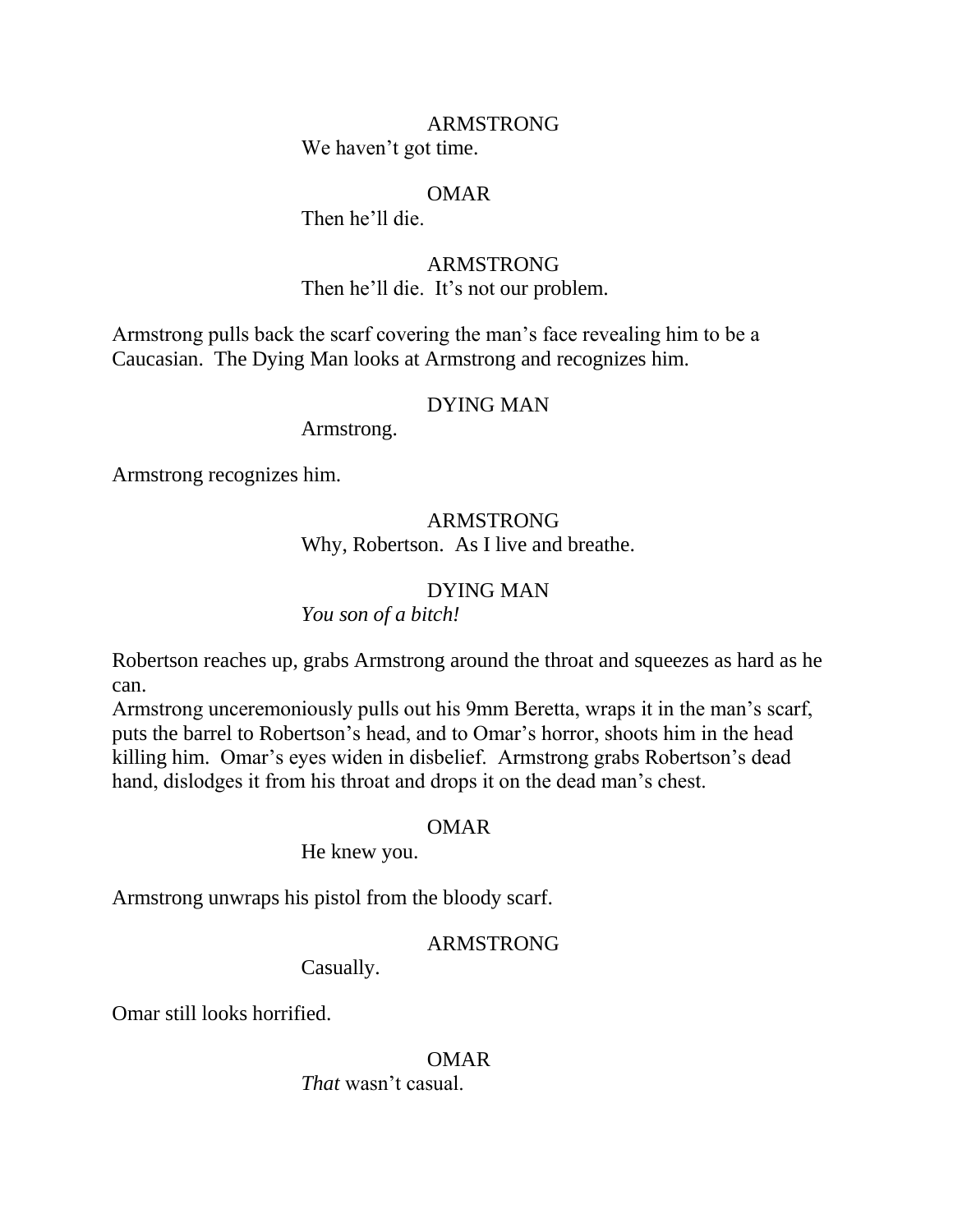# ARMSTRONG No. He went and got serious on me. (shrugs) What are you gonna do?

Armstrong put his pistol back in the holster. Omar goes through Robertson's pockets. He finds some local money, a photo of his family, and a wanted poster in Pashto for Aziz offering a \$1,000,000 reward for his capture. Omar holds the poster up for Armstrong to see.

## OMAR

What's this?

 ARMSTRONG Hey, that looks like Aziz.

### OMAR

It *is* Aziz.

 ARMSTRONG Sorry, but the rest is Greek to me.

## OMAR

 (correcting) Pashto.

### ARMSTRONG

Yeah, whatever.

## OMAR

 It says that there's a million dollar reward for the capture of Aziz.

 ARMSTRONG Really? No kidding?

 OMAR Yes. That's a lot of money.

#### ARMSTRONG

It sure is.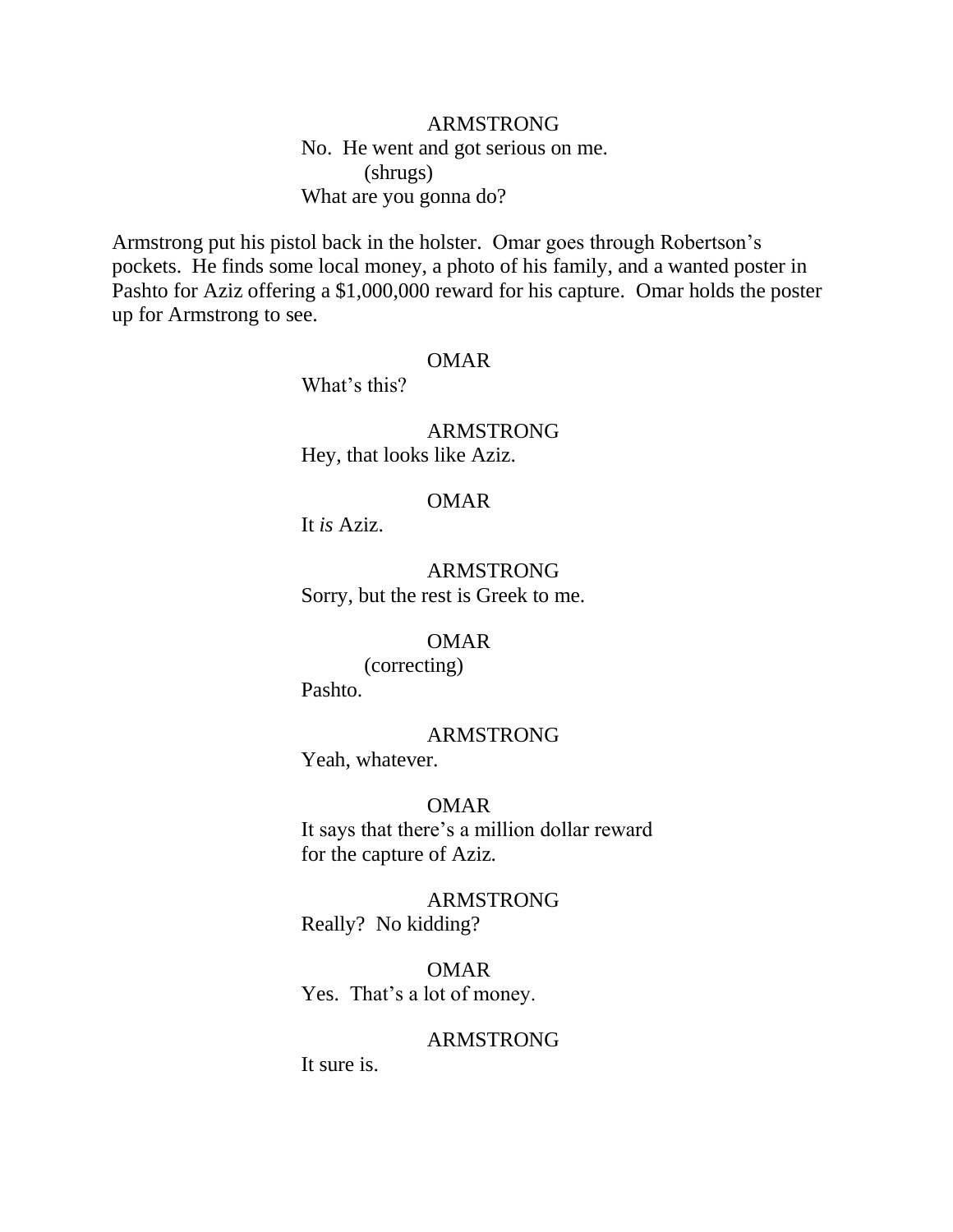OMAR You gave me a thousand U.S. dollars.

#### ARMSTRONG

Uh-huh.

### OMAR

 That's a very small percentage of a million U.S. dollars.

 ARMSTRONG Your point being?

 OMAR Shouldn't *I* be getting more?

### ARMSTRONG

Uh. No.

## OMAR

Why not?

### ARMSTRONG

 Because we all make our own deal, that's why. You made your deal, live with it.

#### OMAR

What if I don't want to live with it?

#### ARMSTRONG

 Then we've got trouble. Omar Abdul Zahir, you don't want trouble with me, of *that* I can assure you.

### OMAR

What if I don't lead you to Aziz?

#### ARMSTRONG

 That's making trouble. Omar, my friend, you've been paid to do a job, so just do your job, OK? Now let's get moving.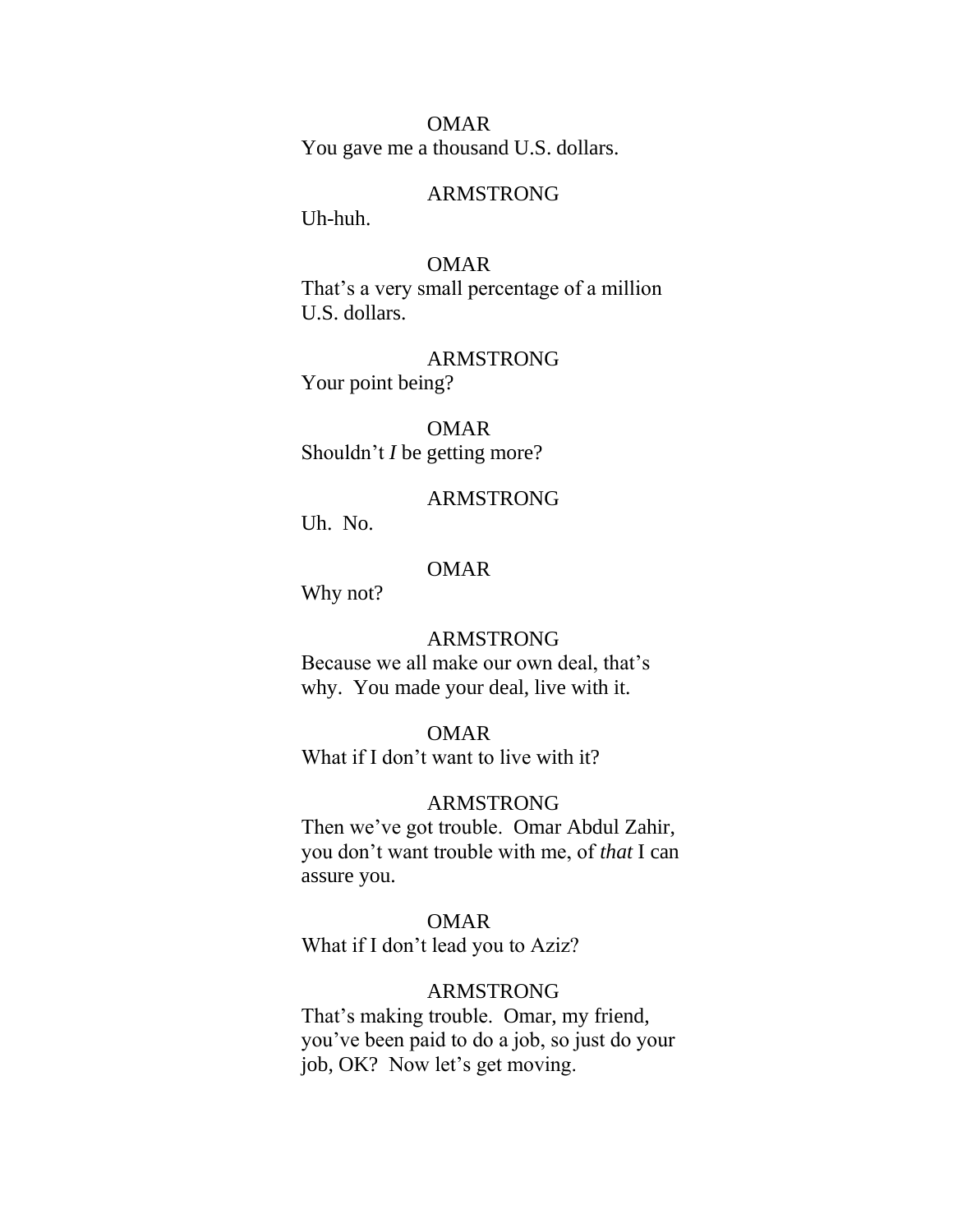They both keep walking. Omar throws a stricken glance back at the dead man, then a disgusted look forward at Armstrong.

## EXT. ANOTHER MOUNTAIN TRAIL – DAY

The two men keep climbing the side of the mountain along a thin, rocky trail. Once again, Omar is ahead and Armstrong has fallen behind, huffing and puffing, clearly struggling with his load. Omar sighs, turns around and goes back. He finds Armstrong sitting on a rock, panting and sweating.

### ARMSTRONG

 I'm fine. No problem. Just give me another second here.

#### OMAR

 Seriously, Mr. Armstrong, I can carry more than I've got.

Just then they both hear a distant buzzing sound. They both look all around, then up in the air.

#### ARMSTRONG

 It's a surveillance drone. (he points) Quick, let's get behind that rock.

They both hustle behind a large boulder and duck down.

EXT. SKY – DAY

A little white airplane, a surveillance drone, flies across the blue sky, accompanied by the buzzing of a little motor.

EXT. BOULDER – DAY

Armstrong and Omar hide behind the boulder and peer up at the drone. They watch as it flies past.

> ARMSTRONG They're getting close, but we'll get there first.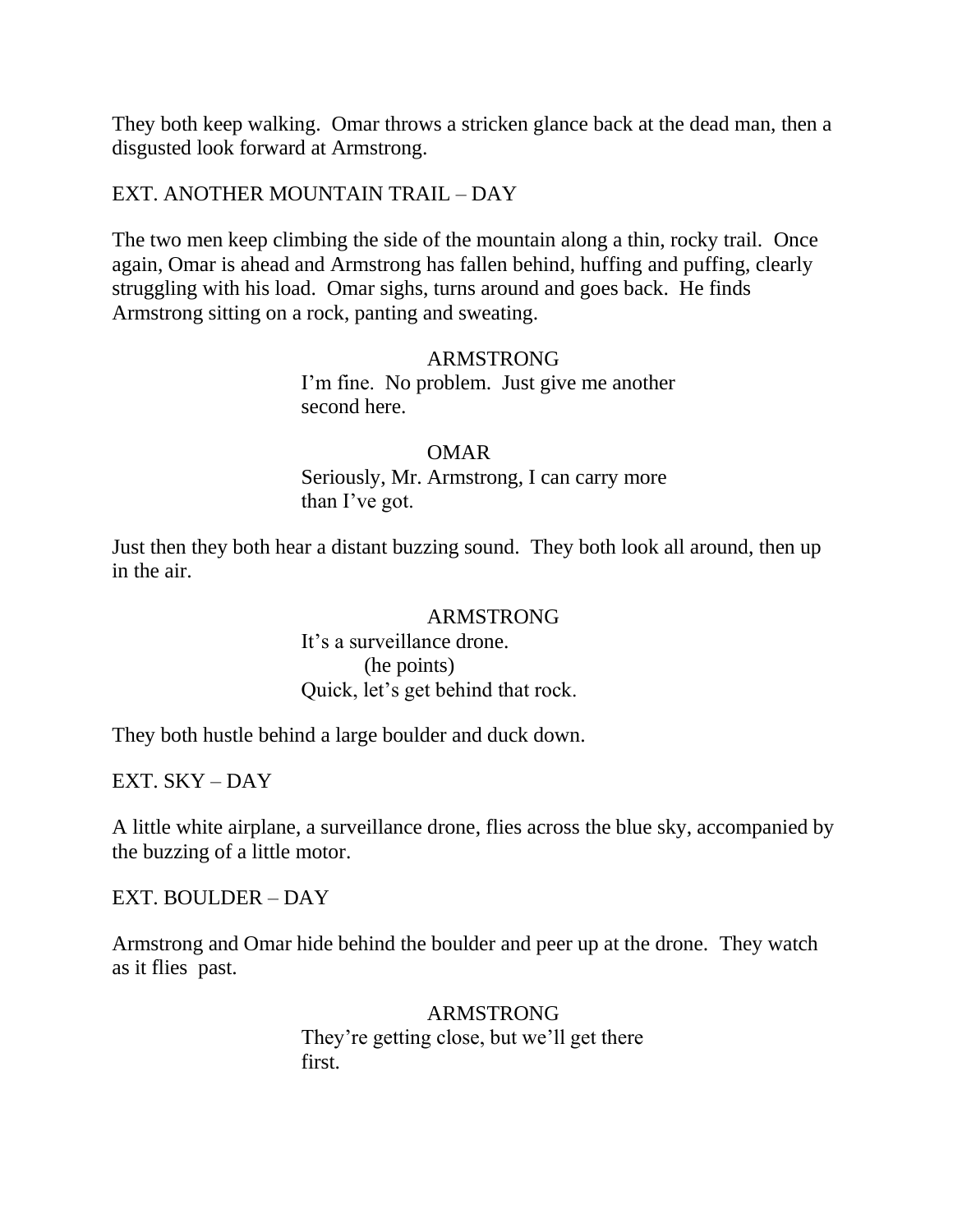OMAR "They" are the U.S. Military, correct?

### ARMSTRONG

Yeah.

 OMAR So, you're not one of them?

Armstrong gives Omar a long serious look.

## ARMSTRONG

What's it to you?

Omar raises his hands.

### OMAR

Nothing.

## ARMSTRONG Right. Nothing. So let's keep going.

They keep climbing the side of the mountain.

## EXT. MOUNTAINSIDE BELOW CAVE – DAY

There is a cave entrance perched on the side of the mountain, approached by a thin trail. Several hundred yards below it Omar comes crawling up, hidden behind large rocks. He looks back and sees Armstrong huffing and puffing his way up the mountainside. Omar waves at him, catches his attention, then indicates he should be quiet and duck down. Armstrong squats down, then crawls up beside Omar, who points up at the cave.

### OMAR

There it is.

 ARMSTRONG There's no one there.

 OMAR Believe me, they're there.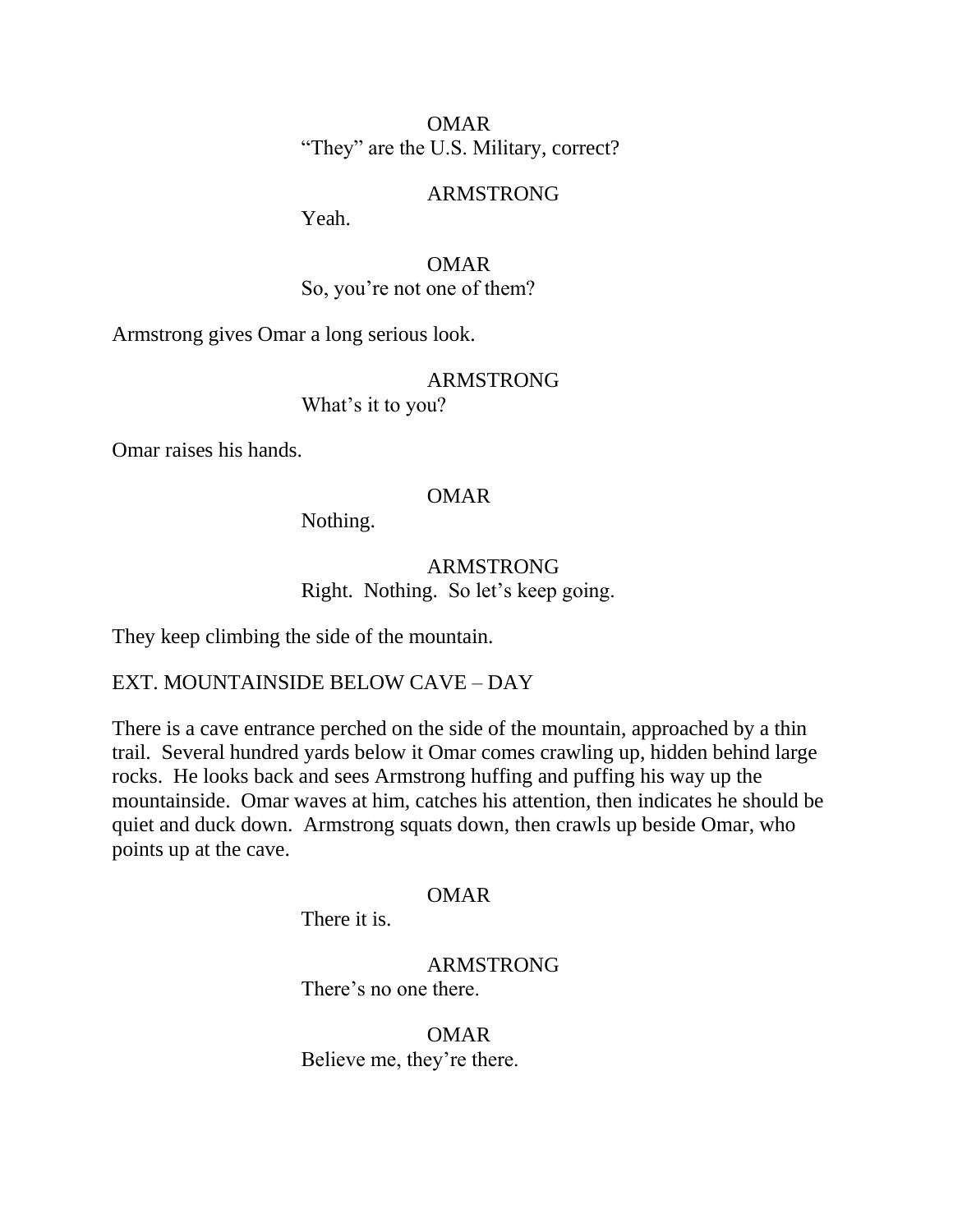Armstrong digs into his pack and comes out with a small green, military telescope. He looks through the telescope, which has distance markings visible on the side. As he turns the focus ring it tells him how far away the cave is  $-350$  yards.

#### ARMSTRONG

OK. This is a good position.

#### OMAR

Now what do we do?

### ARMSTRONG

We wait. Unless an opportunity presents itself earlier, we'll do this thing at first light.

#### OMAR

Then what happens?

#### ARMSTRONG

 I'll take out the sentries, then we'll storm the cave and capture or kill Aziz.

### OMAR

What do you mean, capture?

#### ARMSTRONG

 I don't mean capture, I mean kill. But we might catch him first before we kill him. Either way, he's dead.

 OMAR Correct. We're here to kill him.

#### ARMSTRONG

Correct.

 OMAR Not to capture him.

#### ARMSTRONG

No.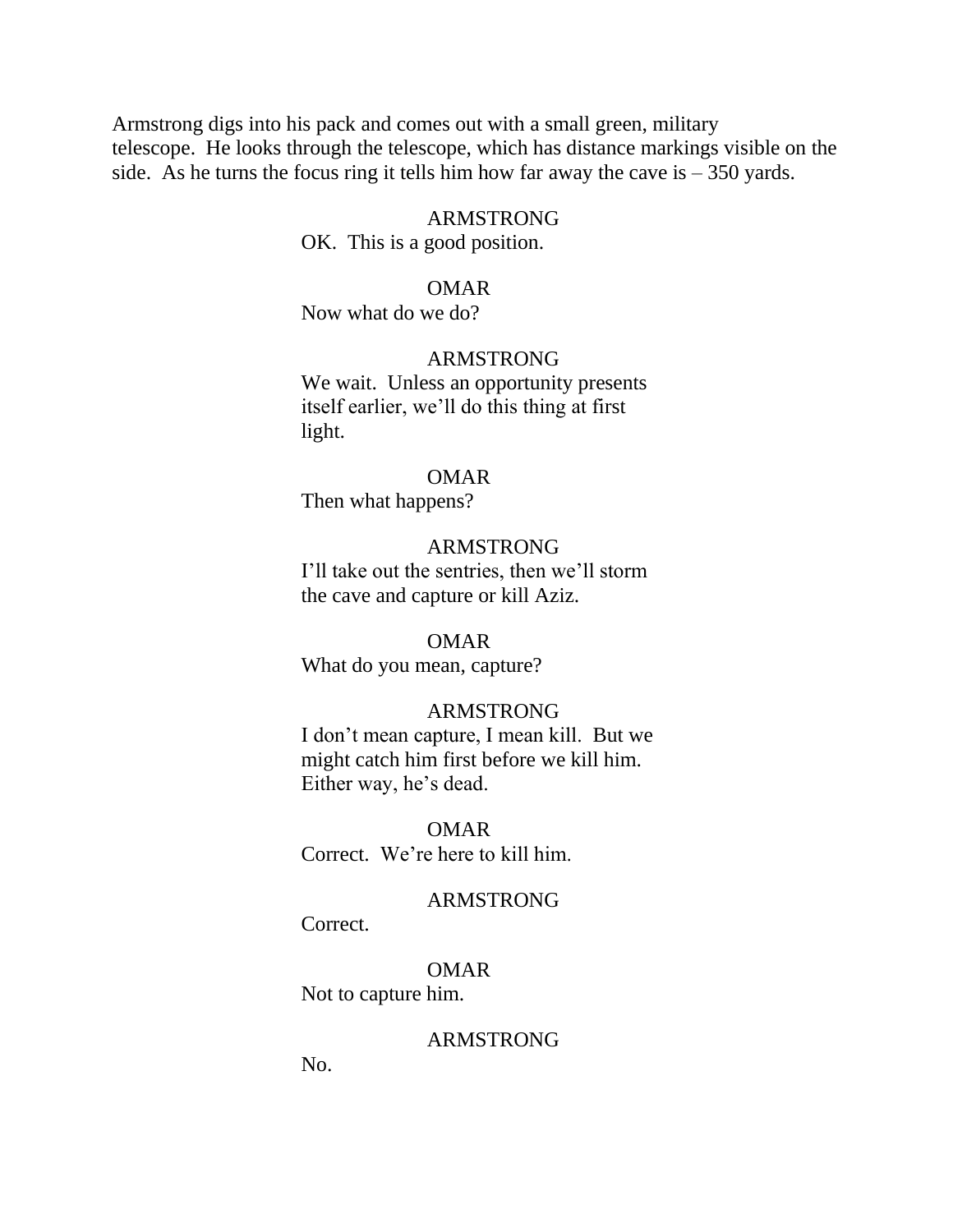## OMAR

 We're not taking him back. That wasn't the deal we made.

### ARMSTRONG

 We're not capturing him, and we're not taking him back, OK? We're going to kill him, and that's that.

 OMAR All right. I'm just making sure.

### ARMSTRONG You're very suspicious, aren't you?

## OMAR

 Not generally, but I don't even know who you work for.

### ARMSTRONG

 Whoever I work for, we want the same thing, so just cool down. By this time tomorrow Aziz will be dead.

Omar nods, but he doesn't look convinced. The two of them quietly take off their packs and make themselves comfortable for the night.

EXT. MOUNTAINSIDE BELOW CAVE – NIGHT

It's dark, but it's a bright moonlit night. Omar is curled up asleep. Armstrong sits awake holding the Uzi on his lap. He looks up and there are a million stars. He scans the vicinity and all is quiet.

Then wait, what's that? Armstrong's brow furrows and he leans to his left, straining to hear. Crunching. Feet on gravel. He reaches into his pack and comes out with a night vision scope. He puts it to his eye and looks around.

## EXT. TRAIL TO CAVE – NIGHT/NIGHT VISION P.O.V.

Through the night vision scope, in a green grainy image, we see five armed Afghani soldiers making their way up the trail toward the cave entrance.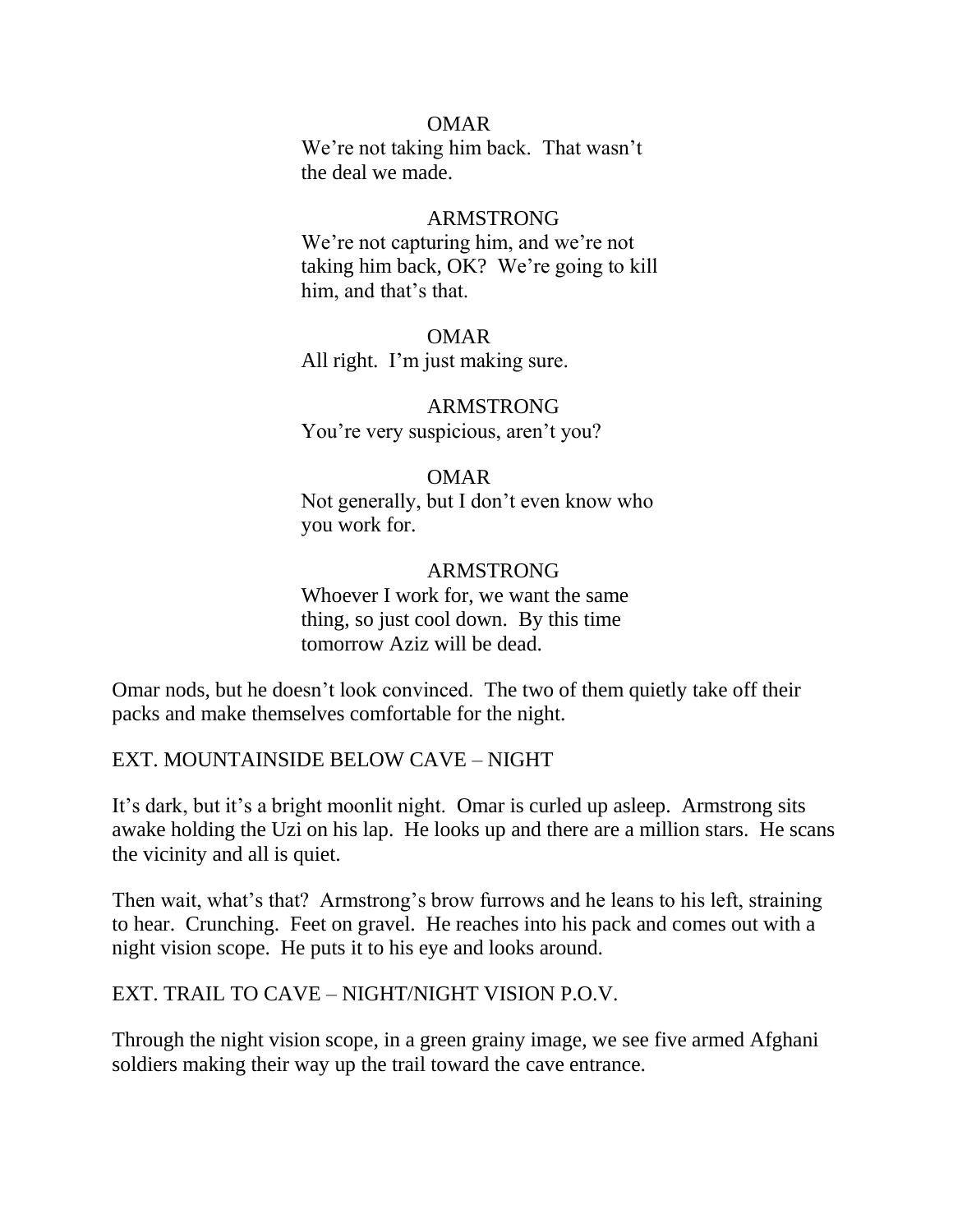# EXT. MOUNTAINSIDE BELOW CAVE – NIGHT

Armstrong lowers the scope.

## ARMSTRONG

(under his breath)

Crap!

He turns and gently wakes Omar. Omar opens his eyes and Armstrong puts his finger to his lips indicating to be quiet. Omar looks around. Armstrong points and hands him the scope. Omar looks through it.

EXT. TRAIL TO CAVE – NIGHT/NIGHT VISION P.O.V.

Through the night vision scope he sees the five armed Afghani soldiers enter the cave.

EXT. MOUNTAINSIDE BELOW CAVE – NIGHT

Omar lowers the scope and hands it back to Armstrong.

## OMAR

 (whispers) Now what do we do?

## ARMSTRONG

 (whispering) Same plan. No change.

 OMAR But now there are a lot more soldiers.

## ARMSTRONG

 Doesn't matter. (looks at his watch) Two hours till dawn. Hopefully, no one else will show up.

EXT. CRAGGY MOUNTAINTOPS – DAY

The suns rises over the ragged edges of the craggy mountaintops, splintering the rays of light like a diamond.

EXT. MOUNTAINSIDE BELOW CAVE – DAY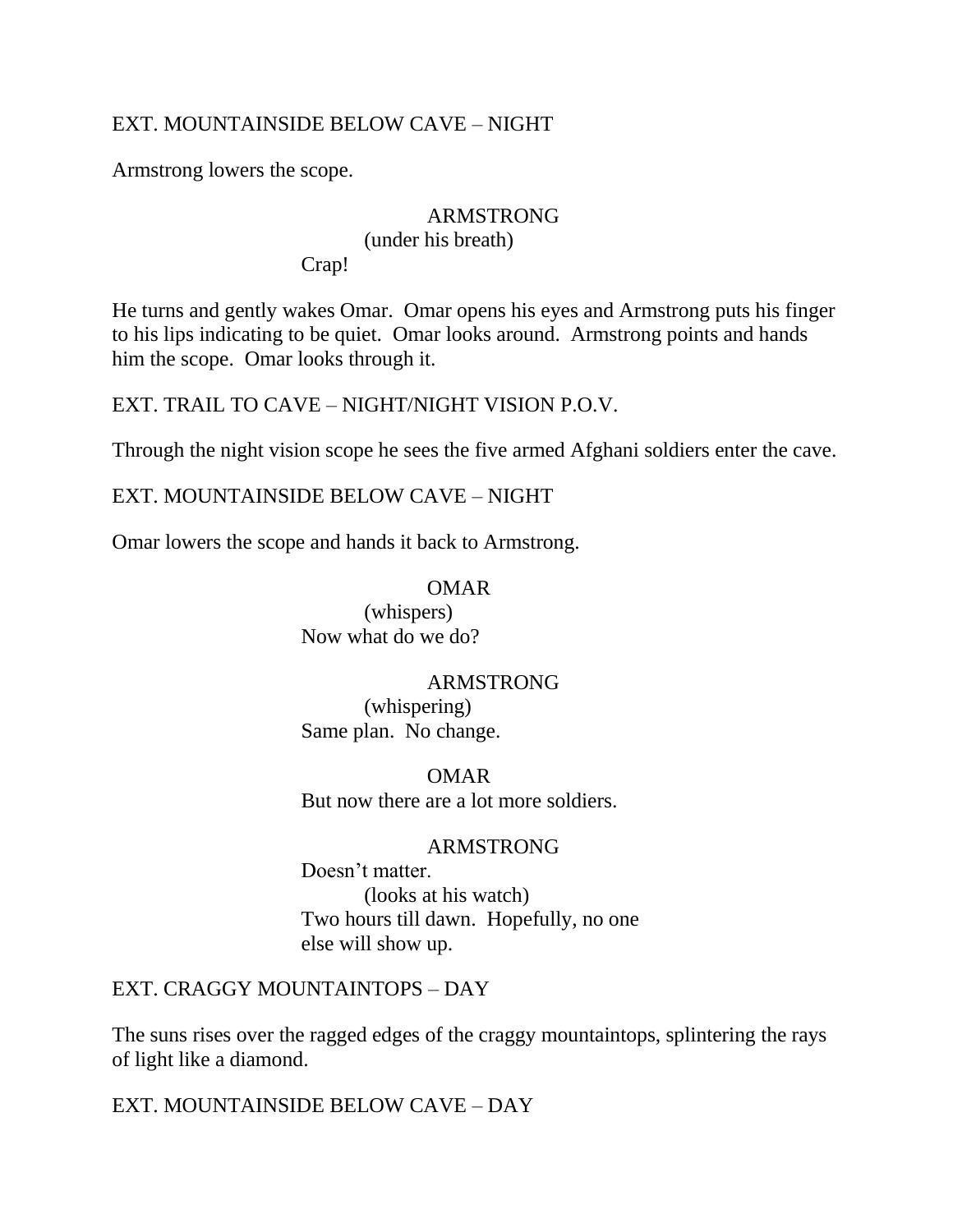Armstrong and Omar both sit in their same positions below the cave entrance, well hidden behind rocks. Omar peers through the small telescope. Armstrong now has the big 50mm rifle set up. On the end of the barrel is a foot long black silencer which rests on a small tripod. Armstrong has his eye up to the rifle's scope.

# EXT. CAVE ENTRANCE – DAY/THROUGH SCOPE

Seeing through the rifle's scope, Armstrong has a clear view of the cave's entrance.

# EXT. CAVE ENTRANCE – DAY

An AFGHANI SOLDIER (#1) with an AK-47 over his shoulder steps out of the cave entrance. He yawns, and begins fumbling with the front of his caftan like he's about to urinate.

Down the hill in front of the man there is a muzzle flash. A second later there's a high-velocity hissing sound, we see a tracer round come straight at us, then a bullet slams into the man's forehead leaving a hole the size of a fifty-cent piece and taking off the entire back of the man's head. Blood and brains spatter the rocks behind the man who drops to the ground dead.

# EXT. MOUNTAINSIDE BELOW CAVE – DAY

The smoking spent shell ejects from Armstrong's rifle and clatters on the rocks beside him. Without looking up he says to Omar . . .

# ARMSTRONG

That's one.

Omar lowers the telescope and looks at Armstrong.

# OMAR

Good shot.

Armstrong never removes his eye from the scope.

# ARMSTRONG

Thanks.

EXT. CAVE ENTRANCE – DAY

Another AFGHANI SOLDIER (#2) with an AK-47 groggily steps out of the cave. He sees his dead comrade and looks up to see where the bullet came from. Just then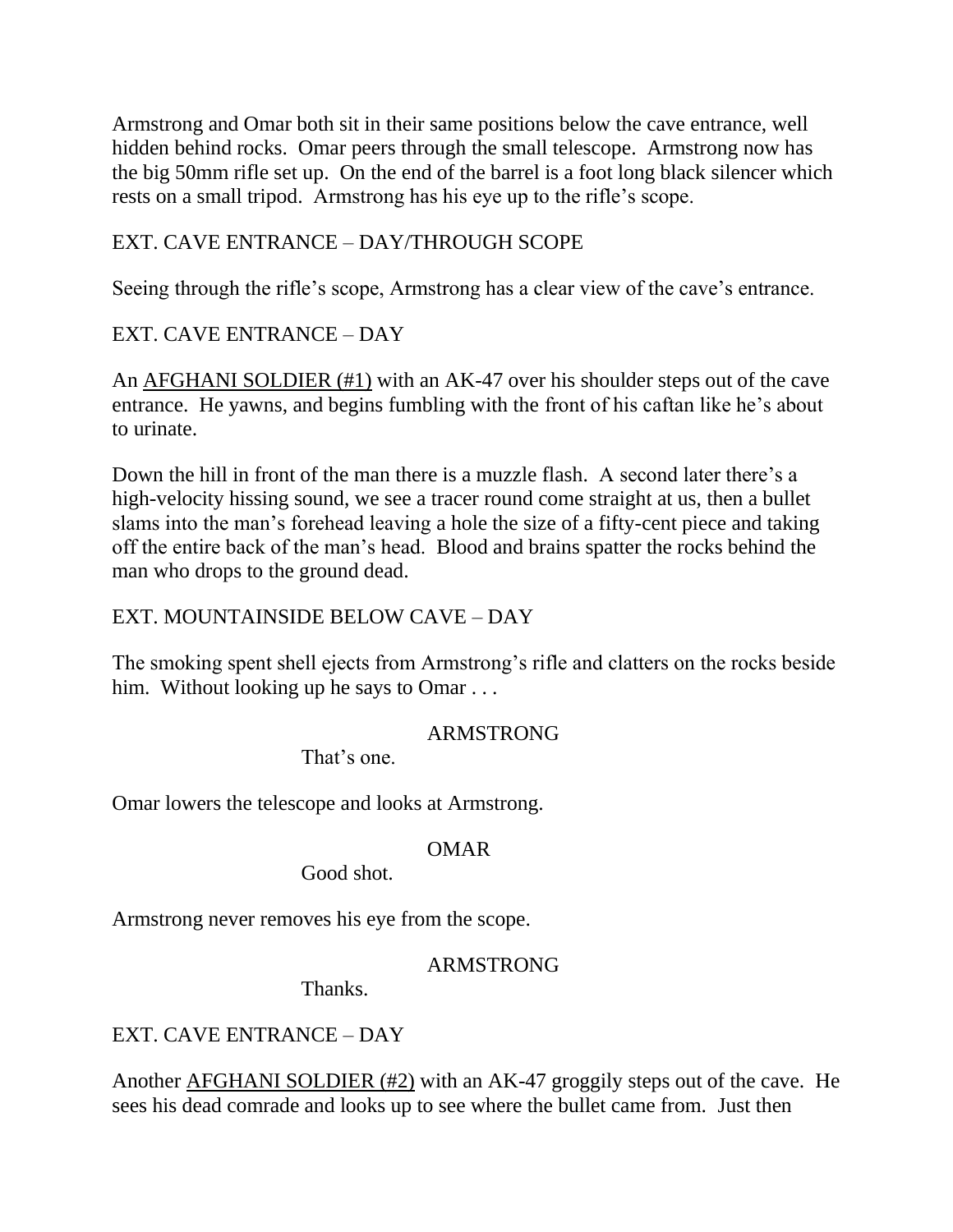there's the flash in the distance, then the high-pitched hissing noise. A bloody hole appears in the middle of the man's face where his nose used to be. There's a spray of blood and viscera, then he too drops to the ground dead.

## EXT. MOUNTAINSIDE BELOW CAVE – DAY

The smoking shell ejects from Armstrong's rifle. He looks up at Omar.

 ARMSTRONG That's two. OK, now they probably know something's going on. You ready?

Omar has the black backpack on his back and is holding his AK-47.

### OMAR

Yes, I am.

## ARMSTRONG

Right.

Armstrong puts his eye back to the scope. He sights back in on the cave entrance, then fires four quick shots.

EXT. CAVE ENTRANCE – DAY

Four big bullets shoot into the cave, then ricochet around like mad.

## EXT. MOUNTAINSIDE BELOW CAVE – DAY

Omar and Armstrong both stand. Armstrong has his Uzi in his hands. Leaving the 50mm rifle behind, the two men dash from behind the cover of the rocks up toward the cave. They run as fast as they can, zigzagging their up the side of the hill. So far so good.

## EXT. CAVE ENTRANCE – DAY

As Armstrong and Omar get to the lip of rock beside the cave entrance, at least two, maybe three weapons open fire from inside the cave. Bullets go flying all over the place.

Armstrong and Omar are flattened against the rock wall beside the cave entrance. Armstrong reaches back and Omar hands him a smoke grenade. Armstrong pulls the pin, reaches all the way back and throws the grenade with all his might into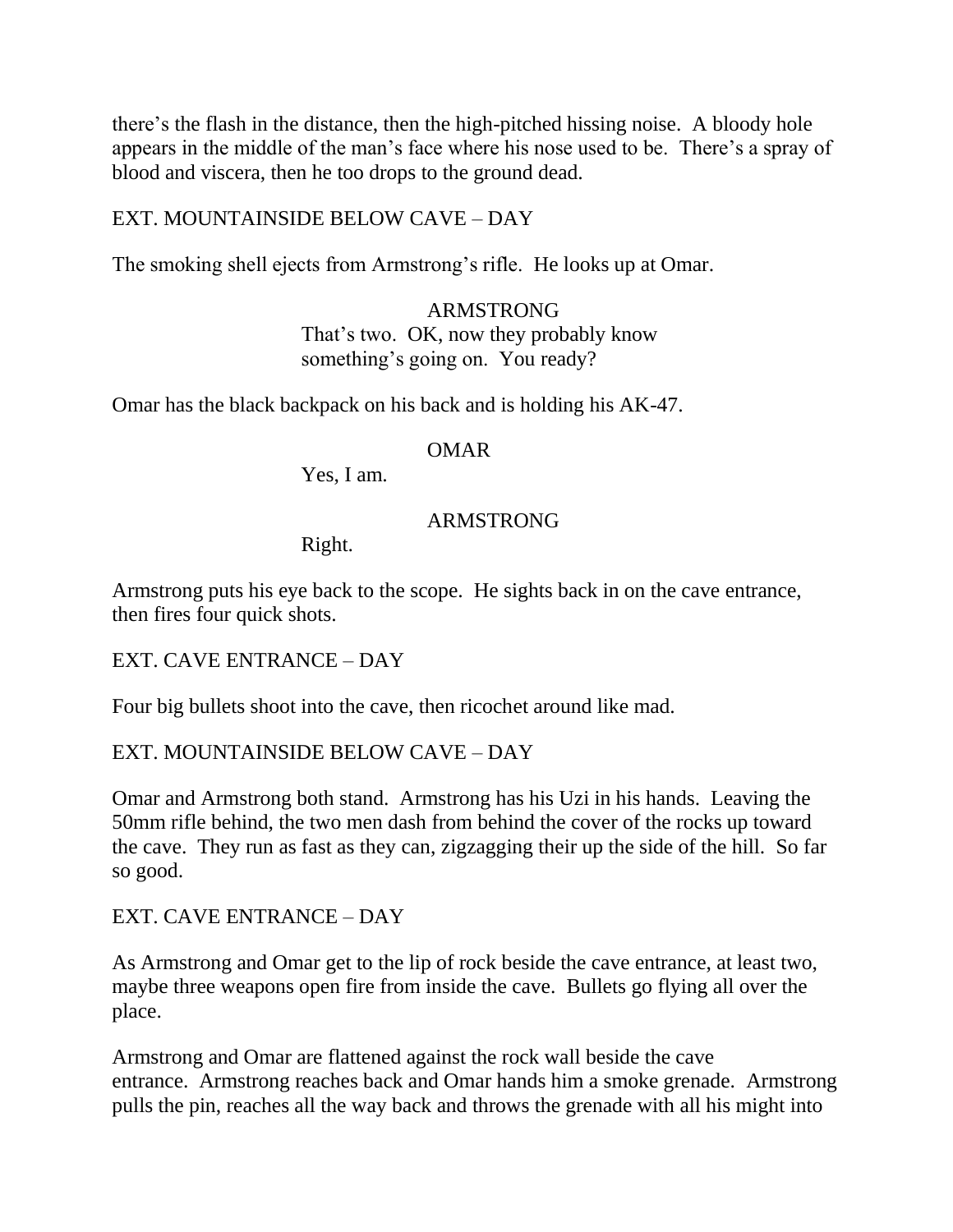the cave. They hear a pop come from inside the cave, then slowly bright yellow smoke begins to float out the entrance.

Armstrong turns back to Omar.

## ARMSTRONG

Gimme another one.

Omar hands him another smoke grenade. Armstrong pulls the pin and throws that one in, too.

A moment later an AFGHANI SOLDIER (#3) comes staggering out of the cave, coughing and firing blindly with his AK-47.

Armstrong and Omar both open fire. A line of bullet holes tear across the soldier's chest and he falls to the ground dead.

## ARMSTRONG

That's three.

Omar takes two gas masks out of the pack and hands one to Armstrong.

## OMAR

Here.

Armstrong takes the gas mask.

### ARMSTRONG

Stay low. Follow me.

They both put on the gas masks, squat down in a crouch, then dash over to the cave entrance. At the entrance itself they both get down on their faces and crawl into the cave, past the dead soldier, yellow smoke billowing out over their heads.

INT. CAVE – DAY

Armstrong and Omar crawl into the cave wearing gas masks, their weapons in their hands in front of them. Yellow smoke fills the air, although it's somewhat clearer down at the floor.

They hear coughing, then see a man's feet staggering toward them. Armstrong fires off a short burst with his Uzi, then the AFGHANI SOLDIER (#4) drops to the ground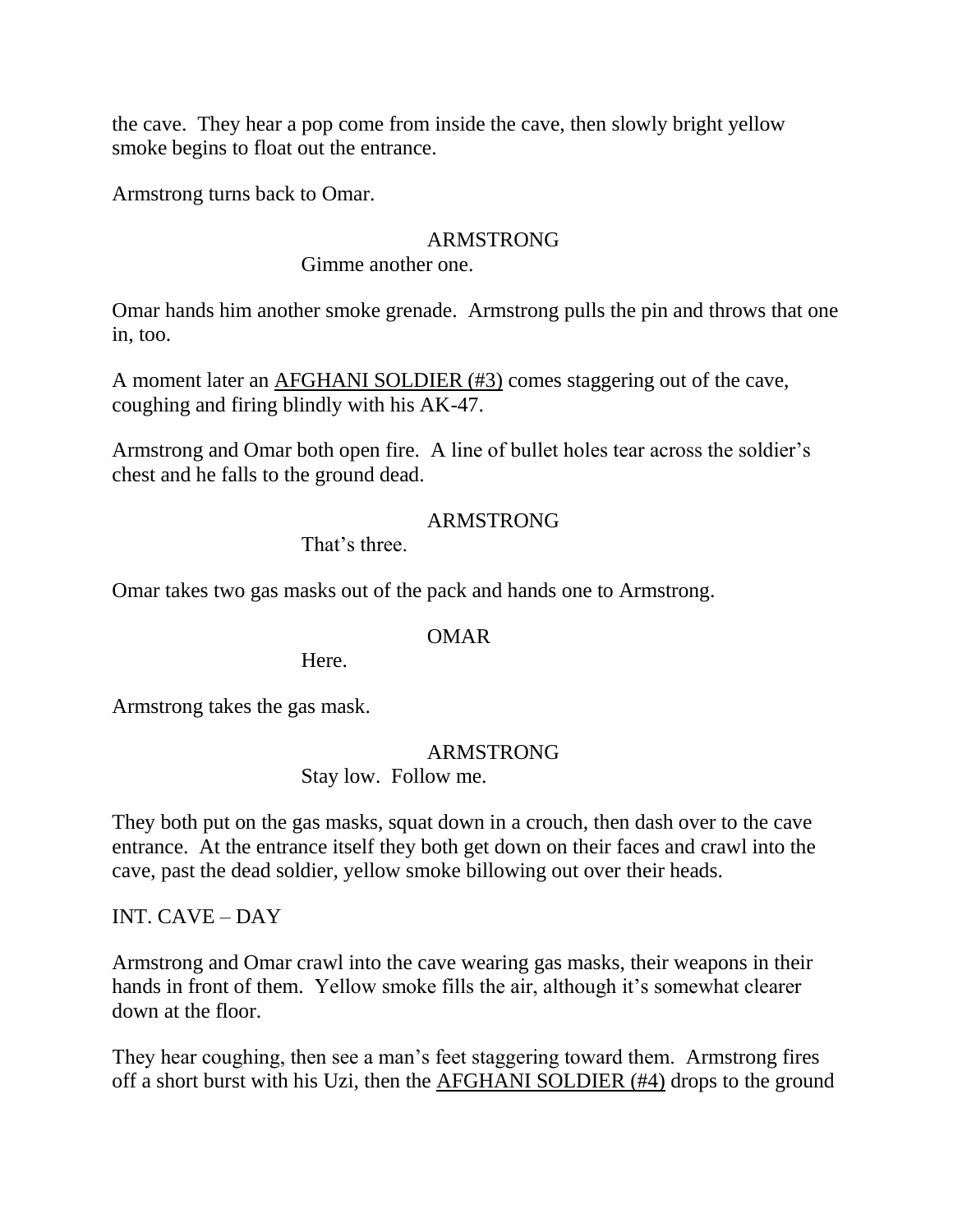in front of them with several bullet holes in his chest, although he's still alive. Blood gushes out of the man's mouth.

As Armstrong crawls past the wounded man he reaches out with the Uzi, puts the barrel to the man's head and fires another shot, killing him. Omar winces inside his gas mask, but keeps crawling along up beside Armstrong, who holds up four fingers. They both keep crawling deeper into the cave.

They arrive at a rock wall that curves around leading to the next section of the cave. Armstrong gets to the edge of the wall and holds up his hand indicating that they should stop, which they do. Armstrong slowly sticks the barrel of his Uzi out past the edge of the wall.

Suddenly bullets come spraying out from behind the wall, which then ricochet all around the cave. Armstrong and Omar both flatten themselves against the floor as bullets come zinging right past them off the rock walls. When there's finally a lull in the shots and ricochets, Armstrong sticks the Uzi around the corner and fires off a long burst of automatic weapon fire. Bullets begin ricocheting around the next section of cave and scream is heard. Armstrong glances back at Omar, then cautiously peers around the edge of the wall.

In the next section of the cave lies a wounded AFGHANI SOLDIER (#5) who is riddled with bullets, his AK-47 on the ground beside him. Armstrong and Omar come crawling up. Armstrong reaches out with his Uzi, puts a bullet in the man's temple blowing his brains out against the stone wall. Armstrong holds up five fingers to Omar, then continues crawling past. Omar watches through the gas mask with a look of disgust in his eyes.

As they get even further into the cave the smoke is much thinner and visibility has increased. Armstrong pulls off his gas mask and so does Omar.

### ARMSTRONG

 (whispering) None of those guys was Aziz was it?

## OMAR

(whispering)

No.

## ARMSTRONG

 Then we have to assume he's still in here, and maybe some more guards, too.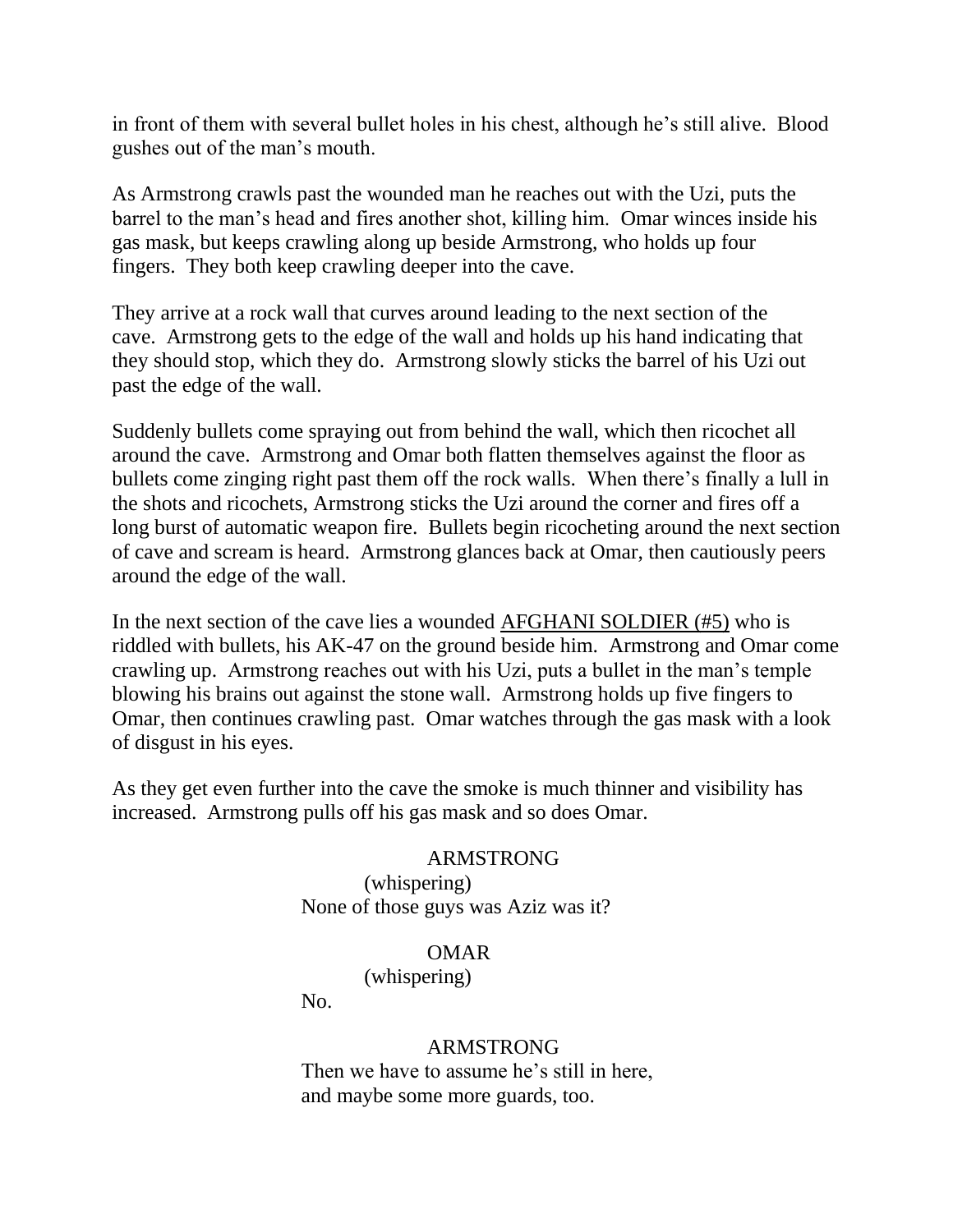Armstrong replaces the clip in his weapon and Omar follows suit.

 OMAR What if they're just waiting for us further into the cave?

 ARMSTRONG I expect they are. I hope they are. I'd hate to've done all this for nothing.

 OMAR Do you have to kill the wounded men?

## ARMSTRONG

 (nods) Yeah, I do. I hate people sneaking up behind me. (looks around)

Look at all this shit.

Omar looks around and sees a camera on a tripod, a TV and a DVD recorder, as well as several pieces of medical equipment on metal stands – an EKG and an EEG. There are also a number of wooden crates. Omar doesn't know what to make of it.

## OMAR

Huh.

Armstrong reaches back to Omar.

## ARMSTRONG

 Gimme another smoke grenade. (Omar hands him a grenade) It worked once, it'll work again.

Armstrong pulls the pin and tosses the grenade around the corner. They hear it pop, wait, but don't see any smoke. Armstrong looks at Omar in confusion, then moves forward in a crouch. Omar follows behind.

They come around the corner to find the smoke grenade on the ground spewing yellow smoke, but the smoke is being sucked out of the cave through openings in the rock wall that obviously lead outside. Beams of sunlight shine in through the openings. There's another cave corridor beside that one. Armstrong puts his fingers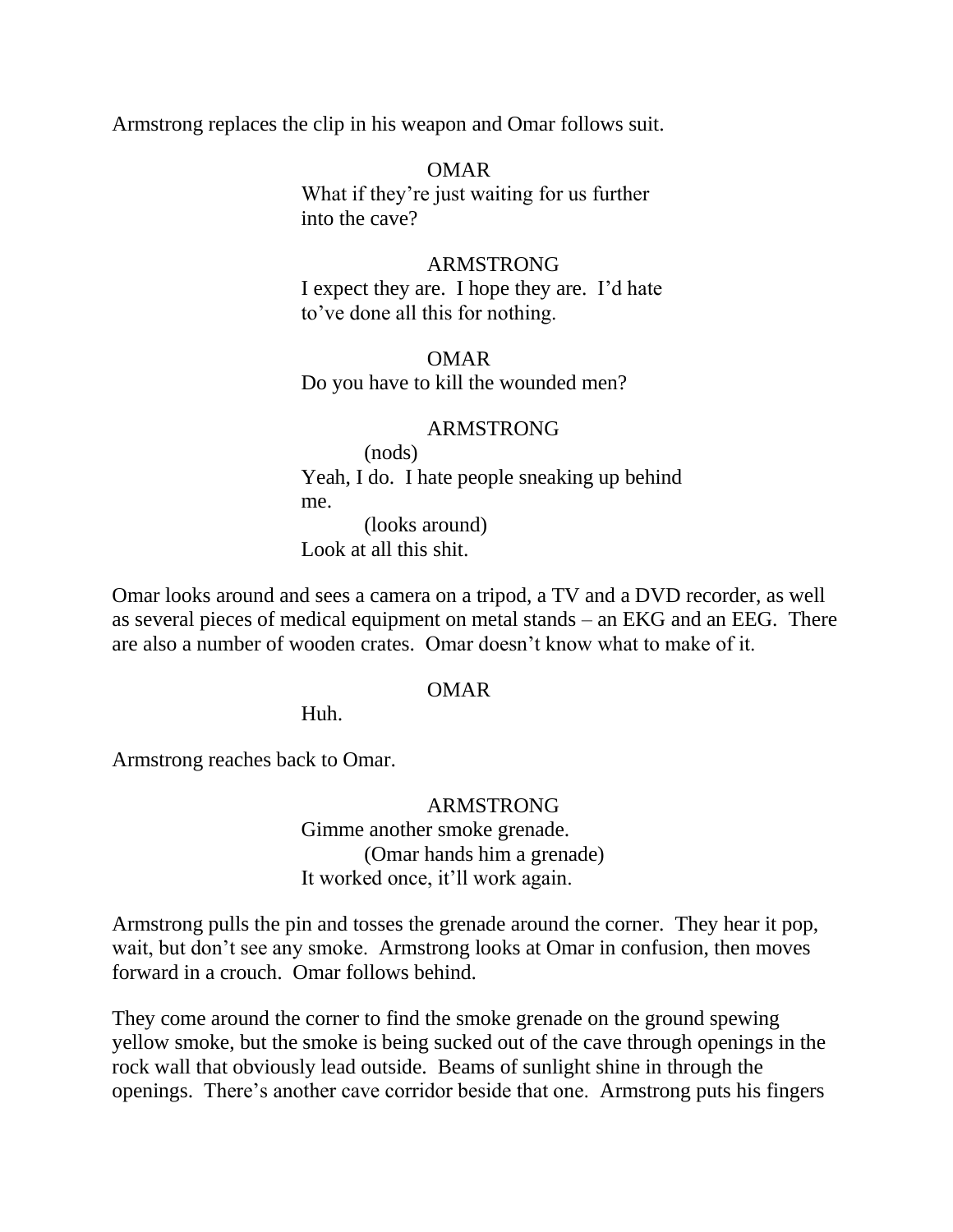to his lips for quiet, then listens intently, furrowing his brow and looking from one corridor to the other. Omar watches as Armstrong concentrates. Finally . . .

## ARMSTRONG

 I think there's someone down both of these corridors. (he points down the to the left) You check out that one . . . (points to his right) . . . I'll check this one.

Omar nods, then dashes down the corridor to the left, toward the beams of light. Armstrong runs into the corridor to the right, which is much darker.

# INT. CAVE CORRIDOR WITH LIGHT BEAMS – DAY

Omar cautiously makes his way up the corridor toward the beams of light. He sees movement within the light beams – it's someone squeezing their way through the space between two boulders. By the time Omar gets there the person has gotten through. Omar now squeezes himself through the opening.

## INT. DARK CAVE CORRIDOR – DAY

It's really dark in this corridor. Armstrong peers through the night scope attached to his Uzi.

## INT. DARK CAVE CORRIDOR/P.O.V. THROUGH NIGHT SCOPE

Through the night scope Armstrong's view is reasonably clear in the dark corridor, but he doesn't see anything. He continues moving up the corridor very slowly.

## INT. DARK CAVE CORRIDOR – DAY

Suddenly, bullets start flying out of the darkness at Armstrong, who immediately hits the dirt and flattens himself on the floor. The bullets hit the rock walls and ricochet around over Armstrong's head. When the bullets stop for a second he brings his weapon up and fires back, although he doesn't know what he's shooting at.

## INT. CAVE CORRIDOR WITH EXIT – DAY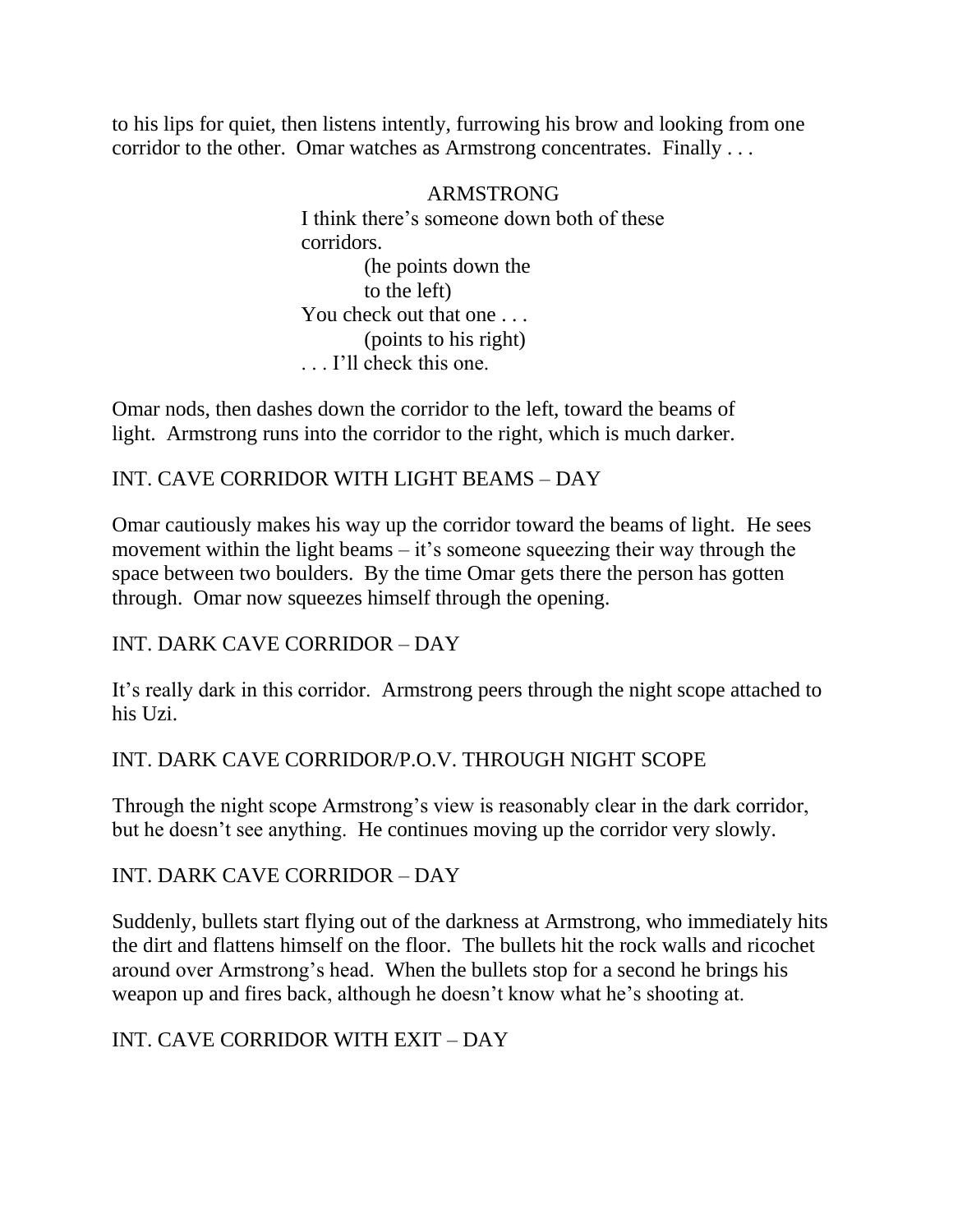Omar squeezes his way between the rocks and comes out in another cave corridor that leads to a back way out of the cave. Bright sunlight steams in the cave opening causing Omar to squint. He dashes to the opening and looks out . . .

# EXT. ROCKY HILLSIDE – DAY

Omar sees a man in a robe and turban dashing down the rocky hillside, already at least 100 yards away. The man is ducking in and out between boulders.

## INT. CAVE CORRIDOR WITH EXIT – DAY

Omar brings his AK-47 up, sights in and fires off a burst of automatic weapon fire, but all of the bullets fall short. In a moment the man has disappeared among the rocks. Omar grimaces and stomps his foot. He then lowers his weapon and heads back into the cave.

## INT. DARK CAVE CORRIDOR – DAY

Armstrong is still prone on the cave floor. Another fusillade of bullets come whizzing over his head, hitting the rock walls and ringing around. The bullets stop, then he hears the distinct sound of a weapon clicking empty, being re-cocked, clicking empty, then being thrown to the ground.

Armstrong stands, brings the scope up to his eye and slowly moves deeper into the dark corridor.

## INT. DARK CAVE CORRIDOR/P.O.V. THROUGH NIGHT SCOPE

Armstrong's view through the night scope moves cautiously up the corridor until it reaches a dead end. He finds a man in a turban and a robe, his face covered by a scarf, standing there with his hands up, obviously surrendering.

## INT. DARK CAVE CORRIDOR – DAY

Armstrong steps up to the man, sticks the barrel of his weapon under the man's chin, then pats him down with his other hand. Finding no other weapons, Armstrong grabs the guy's robe, give him a yank, then puts the barrel of the Uzi in the man's back and pushes him down the corridor.

## INT. CAVE – DAY

Armstrong arrives back at the part of the cave where he and Omar split up to find Omar just standing there.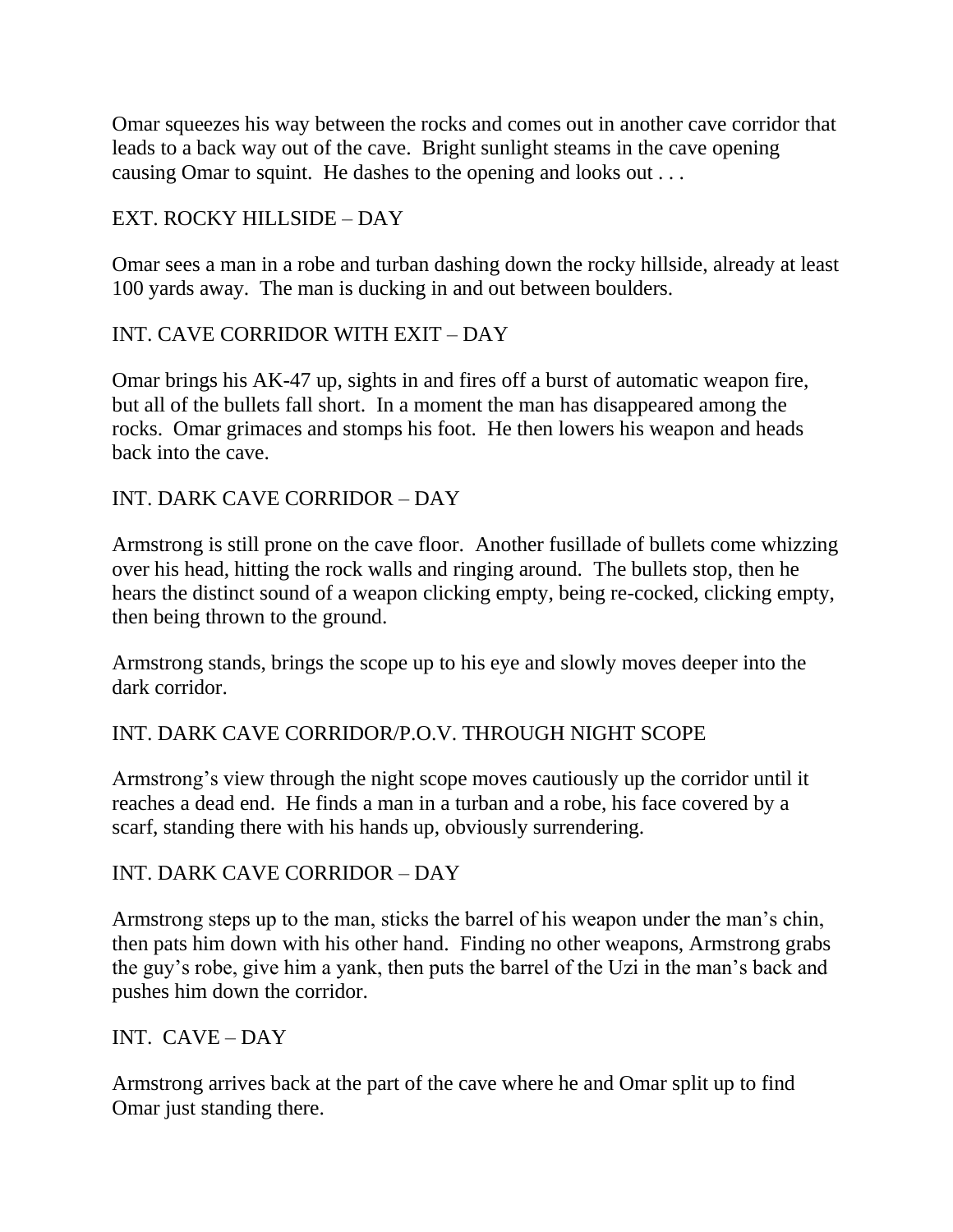## ARMSTRONG Did you get him?

Omar shakes his head.

## OMAR

No, he got away.

## ARMSTRONG You think it was Aziz?

## OMAR

 (shrugs) I don't know.

Armstrong pushes his prisoner toward Omar.

## ARMSTRONG

Is this Aziz?

Omar pulls the scarf off of the man's face revealing a thin, tall, Middle Eastern man in his 50s with a long beard streaked with gray. Omar's eyes widen and his mouth opens.

## ARMSTRONG

Well, is it?

## OMAR

No, it's not Aziz.

## ARMSTRONG

(disgusted)

Great!

Armstrong raises his weapon to shoot the man, but Omar reaches up and pulls the barrel down.

## OMAR

Wait!

 ARMSTRONG (impatient) What?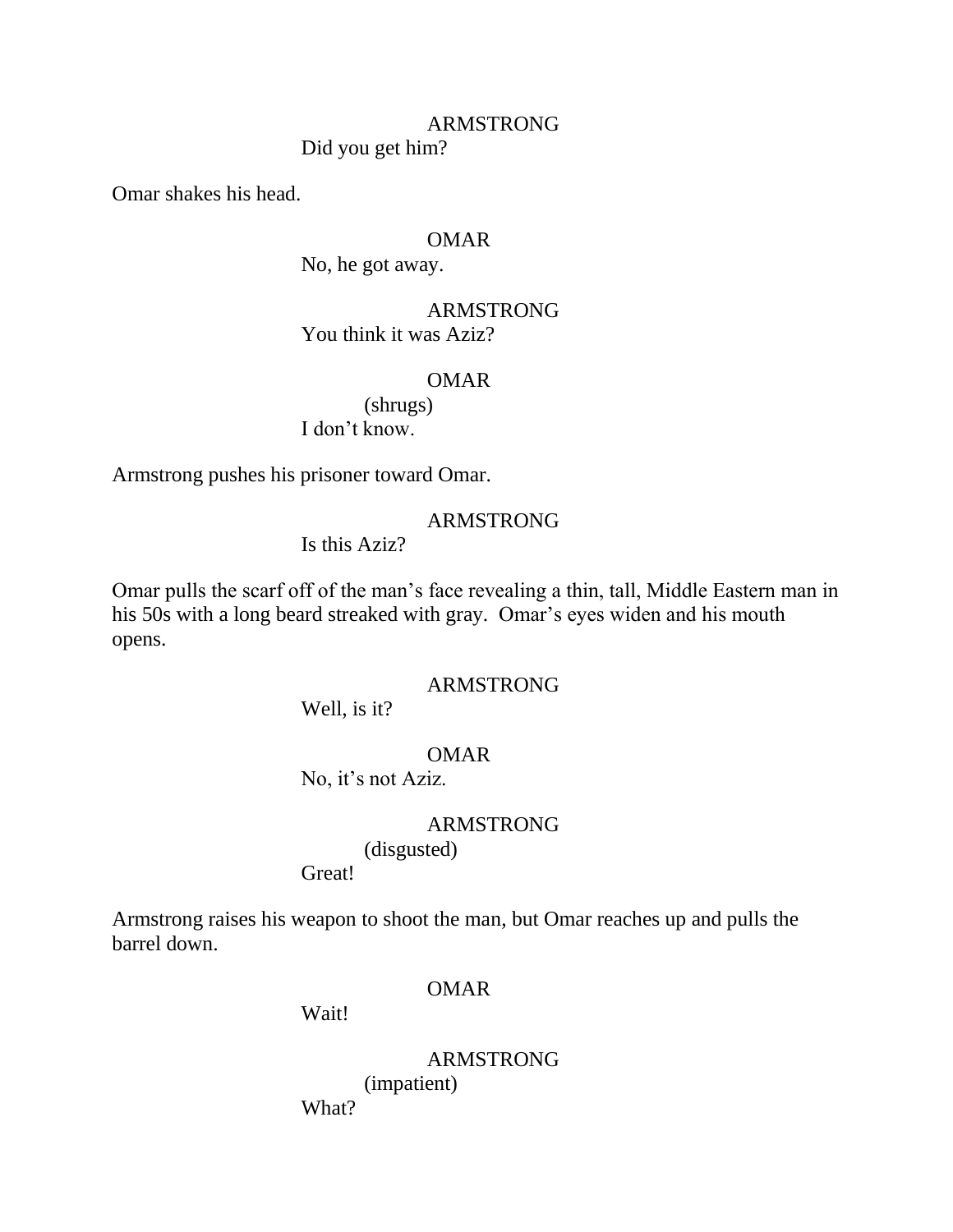(quietly) This isn't Aziz, *this is Bin Laden!*

## ARMSTRONG

 (in disbelief) *Bin Laden?* You're saying this is *Osama Bin Laden*?

## OMAR

(nods)

Yes, it is.

Armstrong can't believe what he's hearing. He looks closer at the man who arrogantly smirks back at him.

## ARMSTRONG

How do you know?

## OMAR

I know him.

### ARMSTRONG

 You know him? You know Osama Bin Laden?

## OMAR

 Yes, we were both Mujahideen. We fought the Russians together.

## ARMSTRONG

 You never mentioned you knew Osama Bin Laden.

## OMAR

You never asked. It never came up.

OSAMA BIN LADEN stands there looking at both of them with an amused expression on his gaunt weathered face.

### ARMSTRONG

You're sure?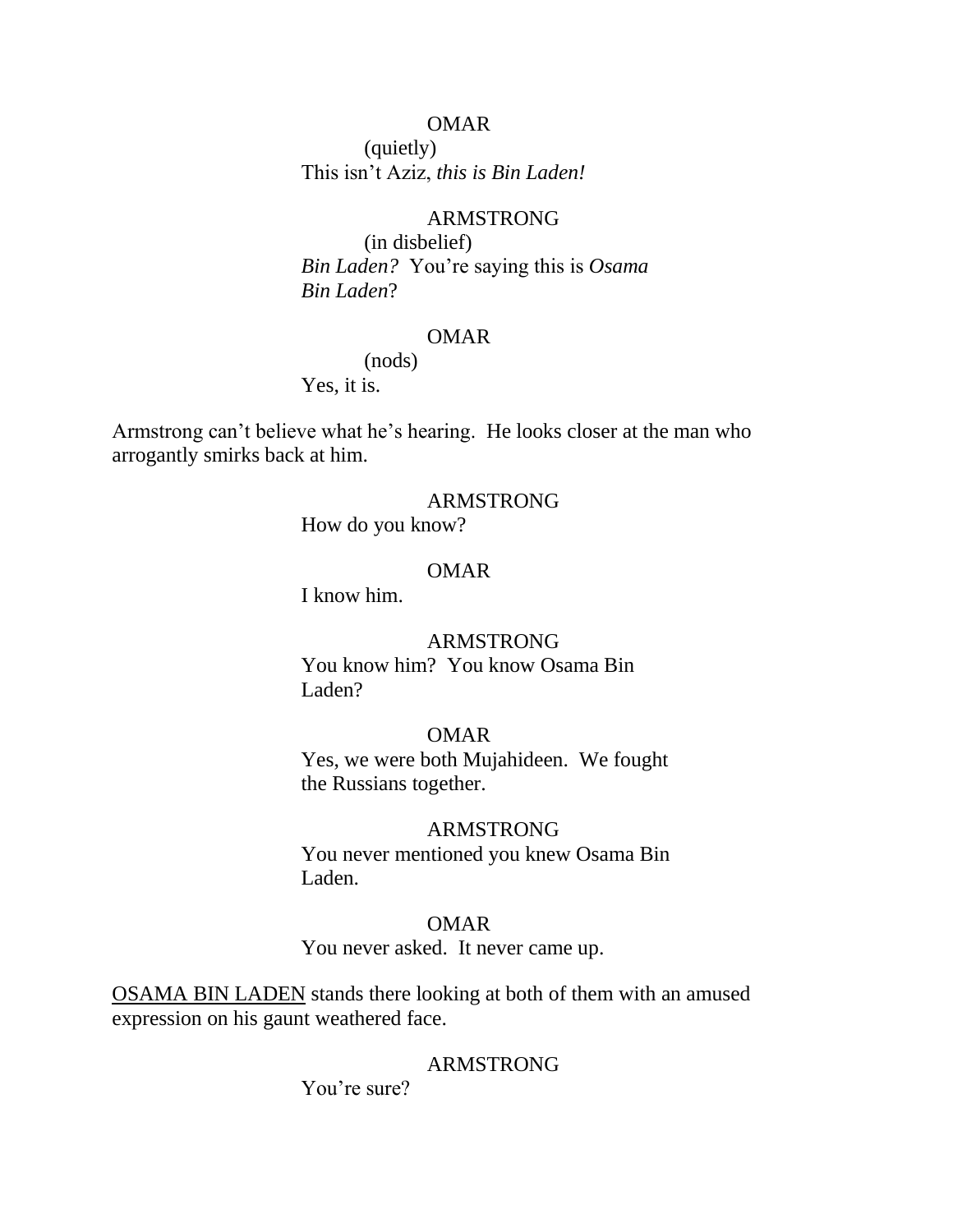Yes, I'm sure.

 ARMSTRONG Osama Bin Laden?

#### OMAR

Yes.

 ARMSTRONG The one and only?

### OMAR

Correct.

Armstrong really looks at Bin Laden. He squints his eyes.

### ARMSTRONG

 Are you Osama Bin Laden? Do you speak English?

#### BIN LADEN

 Yes, I speak English, and who I am is of no concern to you.

## ARMSTRONG

 There's a twenty-five million dollar bounty on your head.

#### BIN LADEN

 If I am who you think I am. If not, then I'm worth nothing.

Armstrong turns back to Omar.

## ARMSTRONG But it is Osama Bin Laden? You're sure?

Just as Omar is about to speak, terrorists begin shouting from outside the cave in Pashto. Omar listens to what they're saying.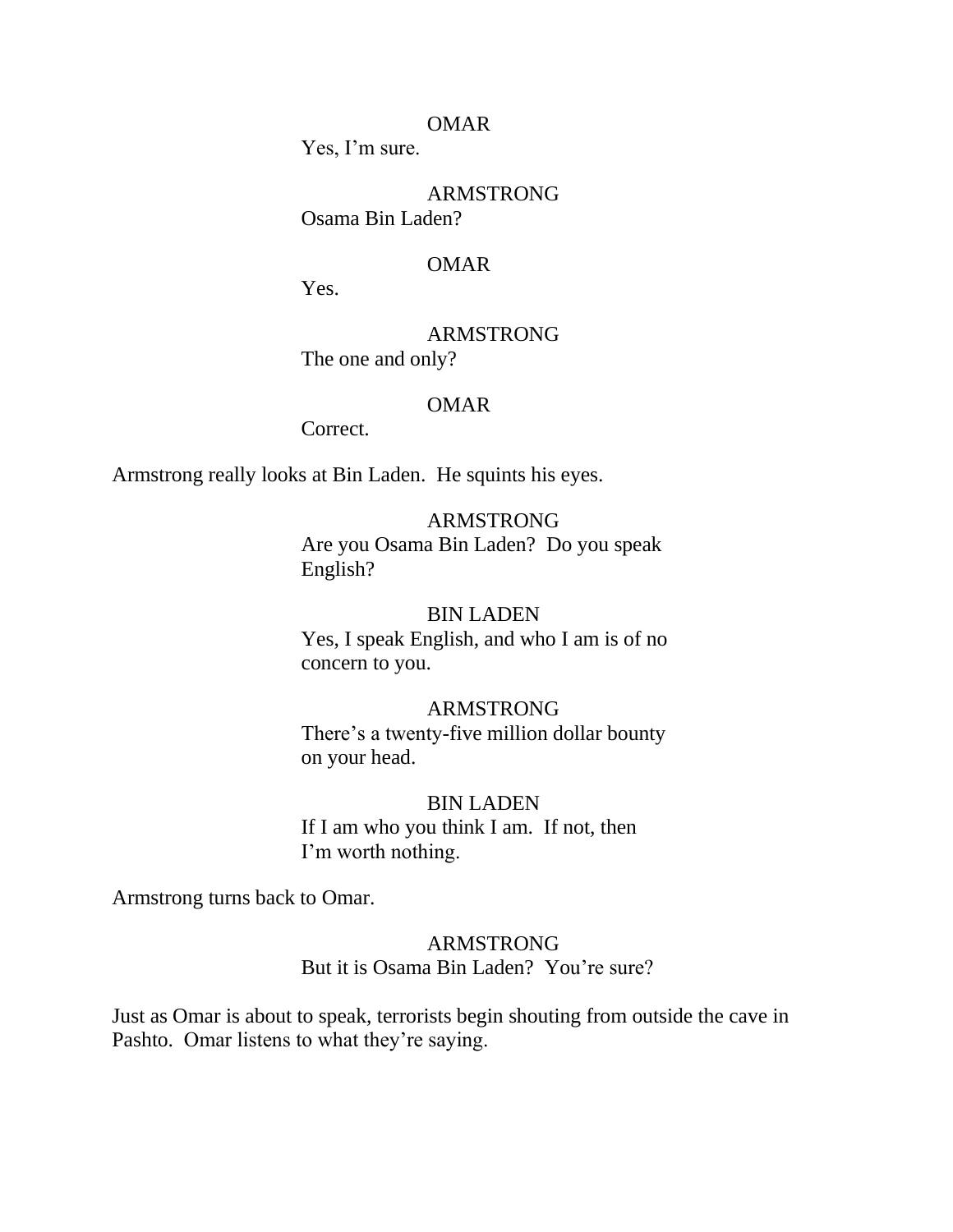They're at the cave entrance. They're worried. They think Bin Laden is dead.

Armstrong reaches into the pack on Omar's back, takes out a plastic zip-tie, grabs Bin Laden's hands and binds them together behind his back. He then looks closely into Bin Laden's face.

### ARMSTRONG

 Tell them to lower their weapons and we'll come out. (Bin Laden hesitates. Armstrong pushes his gun into the back of his head) Tell them I *will* kill you if they don't follow my orders!!

#### BIN LADEN

 (in Pashto; hollering)  *Yekhawul hati-yar! Tapunah iza rasawul! Mungah watah!*

Subtitle: "I won't be harmed. Lower your weapons. We're coming out."

They hear more chatter from outside. Armstrong turns to Omar for translation.

#### OMAR

 They're doing it. Several are arguing, but it seems that one man is taking charge. He's telling us to come out.

### ARMSTRONG

 (to Bin Laden) You'll die first if I see a single weapon aiming at us.

#### BIN LADEN

 (in Pashto; hollering)  *Ba-ham! Adamaey ilyas-zaey ag halaey! Yekhawul hati-yar!*

Subtitle: "It's OK my brothers! I'm not harmed! Lower your weapons!"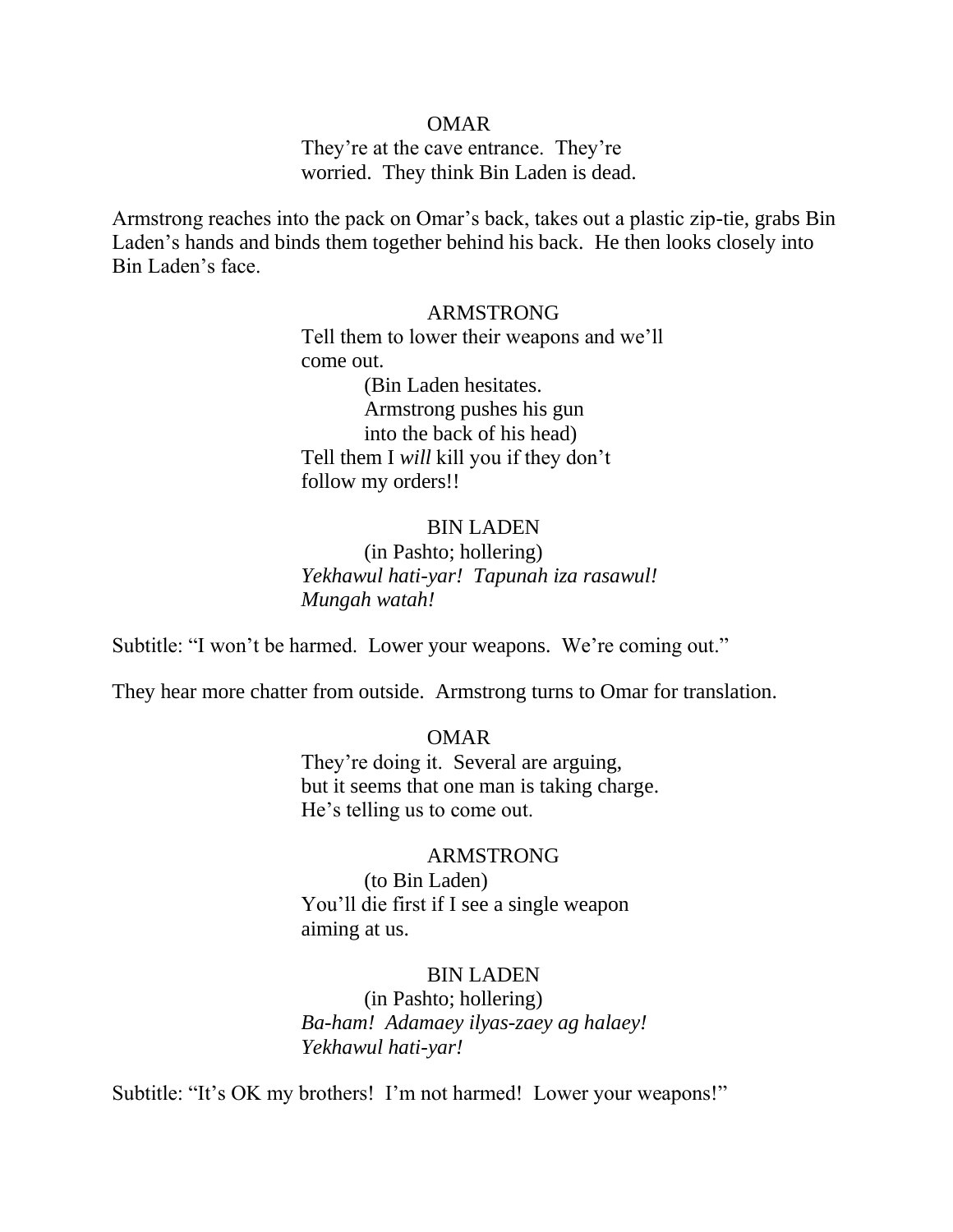The three men move toward the cave entrance. Armstrong pushes Bin Laden in front with his gun in one hand and unlatches his side pack with the other.

EXT. CAVE ENTRANCE – DAY

Yellow smoke is still wafting out of the cave entrance as Armstrong, Omar and Bin Laden step outside. They all blink in the bright sunlight. For a second it's hard to see, but when they can see they find three terrorists with weapons held down at their sides.

Armstrong pulls Bin Laden close with his gun to his head.

## ARMSTRONG

 (yelling) Anybody makes a move and I *will* kill him!

Omar and Bin Laden translate the command at the same time.

## BIN LADEN / OMAR

 (in Pashto) *Khuda-e, hits-kas pats-edal!*

Subtitle: "Please, nobody move!"

A big ugly terrorist with a FLAT-NOSE speaks harshly to his men.

## FLAT-NOSE

*Hits-kas pats-edal!*

Nobody moves.

## ARMSTRONG

 All right! Now back the fuck up! Over there!!

The terrorists back up. Armstrong has Bin Laden close – Omar brings up the rear. They slowly move to the edge of the trail.

## ARMSTRONG

 (to Omar) Keep an eye on that big ugly motherfucker.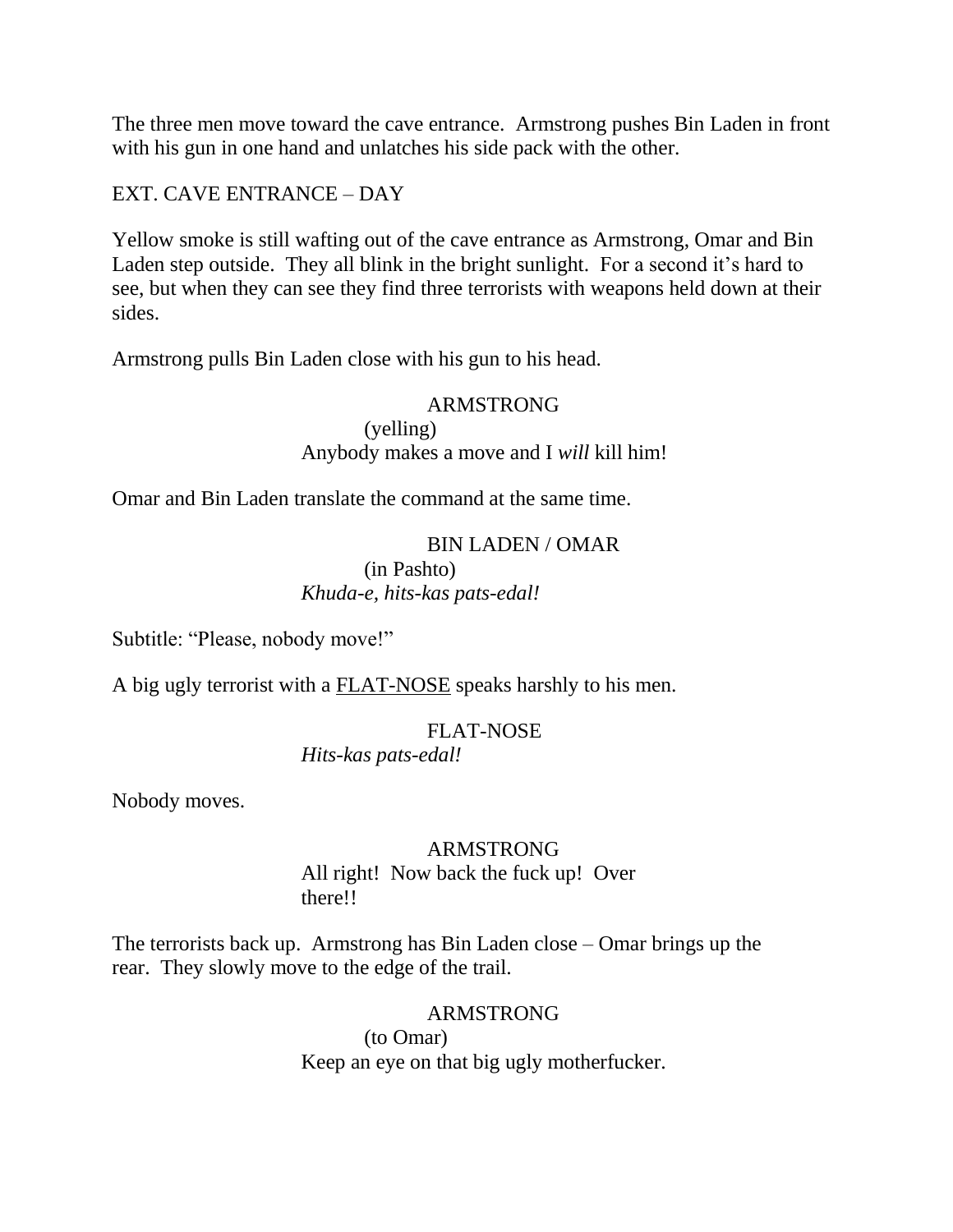Omar tries to hide his fear as he aims his rifle at the flat-nosed terrorist who is giving him the evil eye.

Armstrong spins around as he walks looking for any snipers. He spots a terrorist hiding on a ledge above.

He pushes the gun into Bin Laden's head.

## ARMSTRONG

 (to Bin Laden) Get that son of a bitch down from their now!!

## BIN LADEN

 (shouts in Pashto) *Ba-ham! Khuda-e alu-wal ika-mat.*

Subtitle: "My brother! Please come down."

A TEENAGE BOY stands up from behind a bolder. He starts down the cliff face with his weapon aimed forward. Flat Nose shouts up to him.

## FLAT-NOSE

## (in Pashto) *Sunil. Yekhawul hati-yar.*

Subtitle: "Sunil. Put down the weapon."

The Teenage Boy lowers his weapon, comes down and joins the other terrorists.

Armstrong, Bin Laden and Omar position themselves next to the edge of the trail down. Armstrong uses Bin Laden as a shield.

## ARMSTRONG

 (to Bin Laden) OK, tell them we're going down this trail and I don't want to see anyone following us.

As Bin Laden relays the orders, Armstrong whispers to Omar.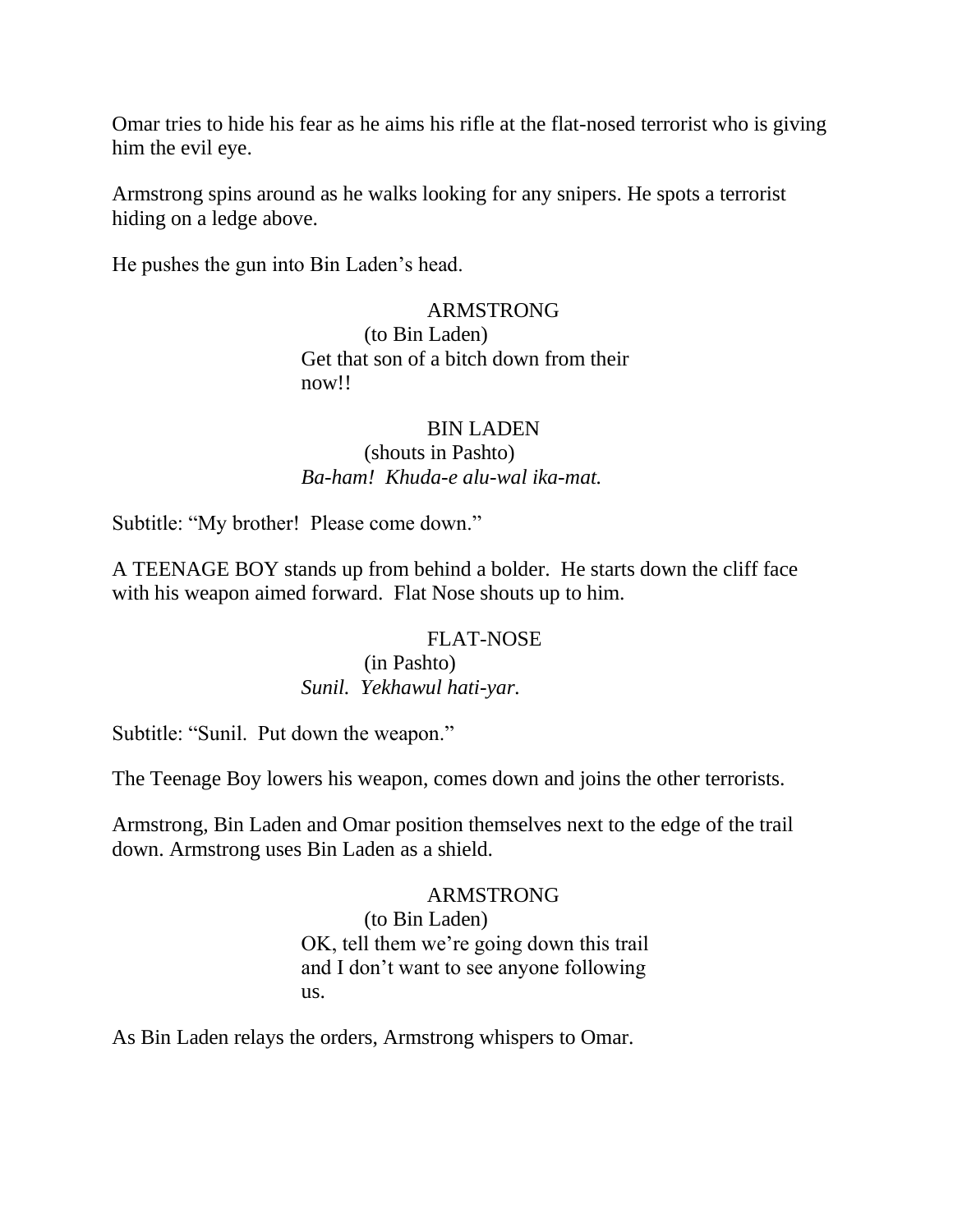# ARMSTRONG

## (softly to Omar)

You ready?

Omar throws a worried look to Armstrong.

## OMAR

For what?

## ARMSTRONG

For this.

Armstrong raises his Uzi with one hand and fires off the whole clip, spaying 30 bullets right across the chests of all four terrorists. They all fall to the ground in a heap. Armstrong then systematically steps up to each of the dead and dying men and quickly puts a bullet into each one's head.

Omar and Bin Laden watch with shocked expressions, wincing with each shot.

Armstrong comes back, pops out his empty clip and replaces it with a new one.

## ARMSTRONG

Come on, let's get moving.

Armstrong starts down the hill. Omar takes hold of Bin Laden's arm and the two men exchange a look, then follow behind.

## EXT. TRAIL DOWN FROM CAVE – DAY/ LATER

Armstrong leads the way with Omar and Bin Laden following a few yards behind. Bin Laden speaks to Omar in English as they walk.

## BIN LADEN Your name is Omar Abdul Zahir, correct?

## OMAR

Yes.

## BIN LADEN It's been a very long time.

## OMAR

Twenty years.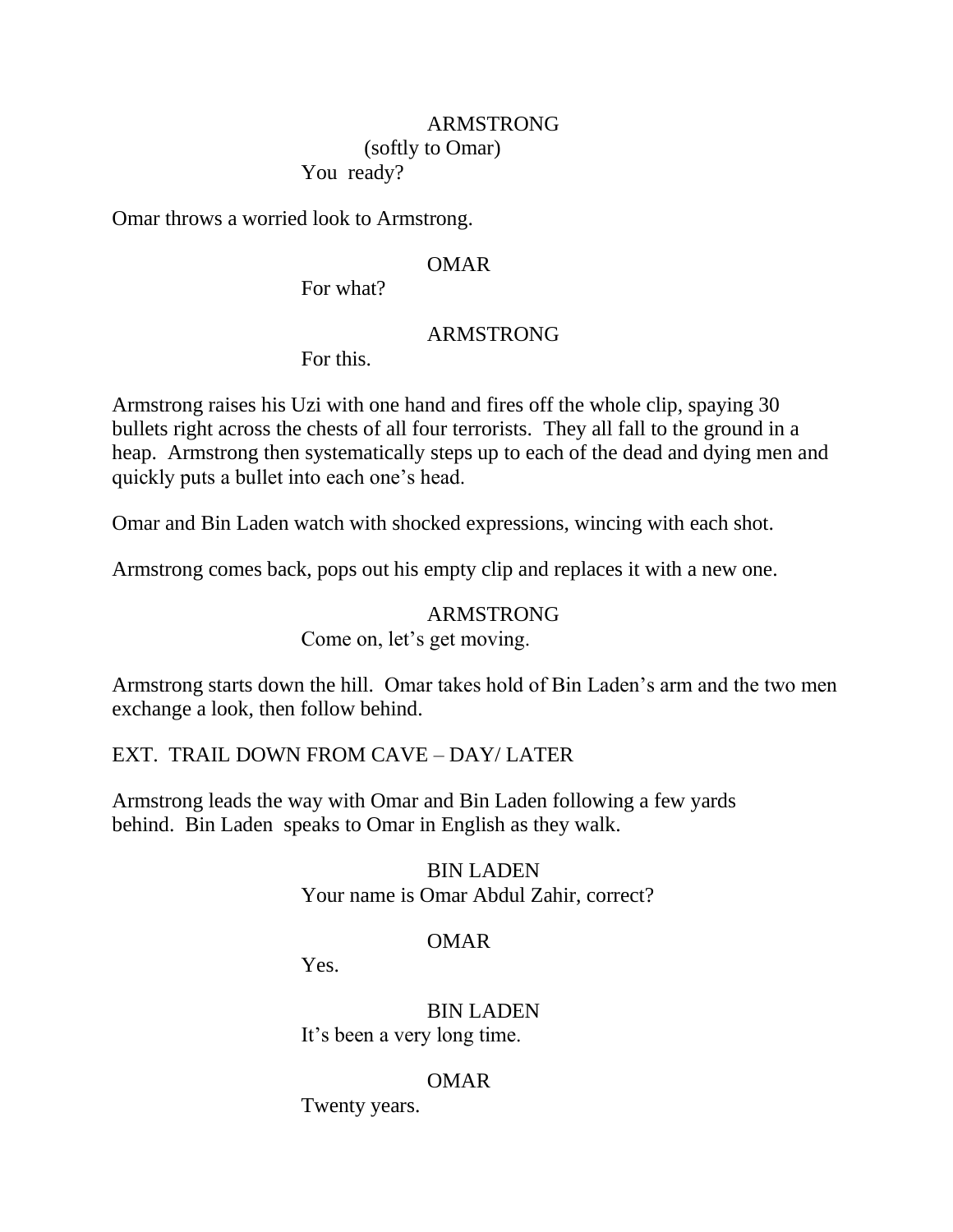### BIN LADEN

 So, you're now working with the Americans? Against your own people?

## OMAR

I'm not working against my own people.

### BIN LADEN

The Americans are the enemy.

#### OMAR

 They're *your* enemy, not *mine*. Al Qaeda is the enemy. The Taliban is the enemy.

#### BIN LADEN

Not to a true believer.

## OMAR

 When we were Mujahideen you were a great hero to the Pashtun people. A freedom fighter. Now you're a terrorist.

## BIN LADEN

 I'm not a terrorist. I'm the leader of a great cause. I'm doing the work of Allah.

Armstrong joins the conversation without looking back.

### ARMSTRONG

 So, you really are Osama Bin Laden, the great leader. Well, guess what, you're going to be worth a lot of money to me. I'm going to get rich and famous for catching you and bringing you in.

Bin Laden shrugs, a look of deep disdain on his face.

### BIN LADEN

 Just like a Yankee capitalist dog to see everything from a profit point of view. That's your biggest problem – you Americans never look at anything from the perspective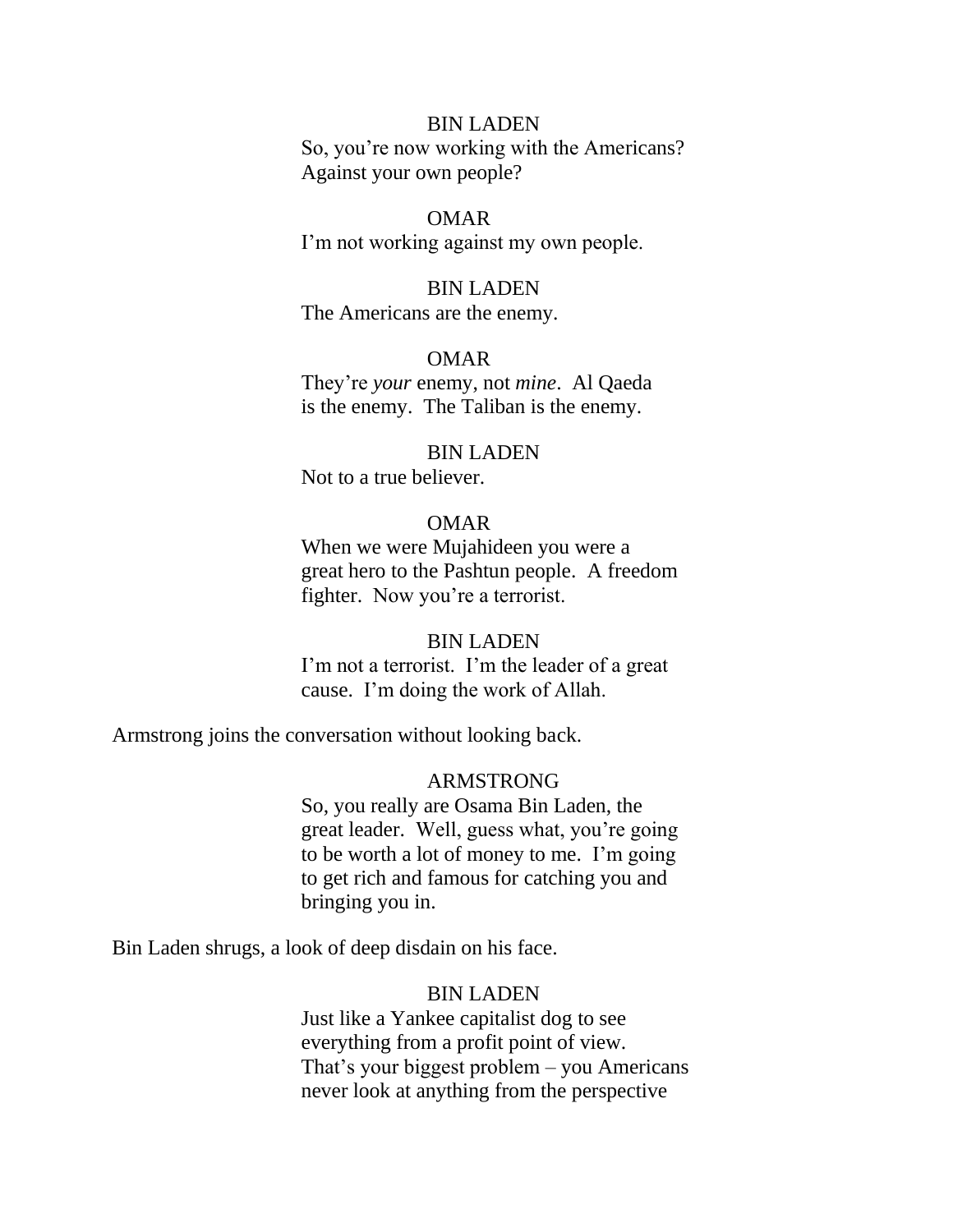of what's best for your society, just what will make each of you the most money.

#### ARMSTRONG

 (looking back) Save your civics lessons for the press because they don't mean shit to me.

Armstrong gives Bin Laden a push moving him down the trail. Meanwhile, Omar looks troubled.

#### OMAR

 I thought we going to kill the al Qaeda leader, not capture him?

#### ARMSTRONG

 That was Aziz, not Bin Laden. This is a whole different deal.

 OMAR All right, then what about me?

### ARMSTRONG

What about you?

#### OMAR

 You wouldn't know it was him if it weren't for me.

### ARMSTRONG

Yeah? So what?

### OMAR

So, I identified him.

#### EXT. MOUNTAINSIDE BELOW CAVE – DAY

The three men walk down the rocky hillside back toward where they were set up earlier.

#### ARMSTRONG

And you were paid for your services.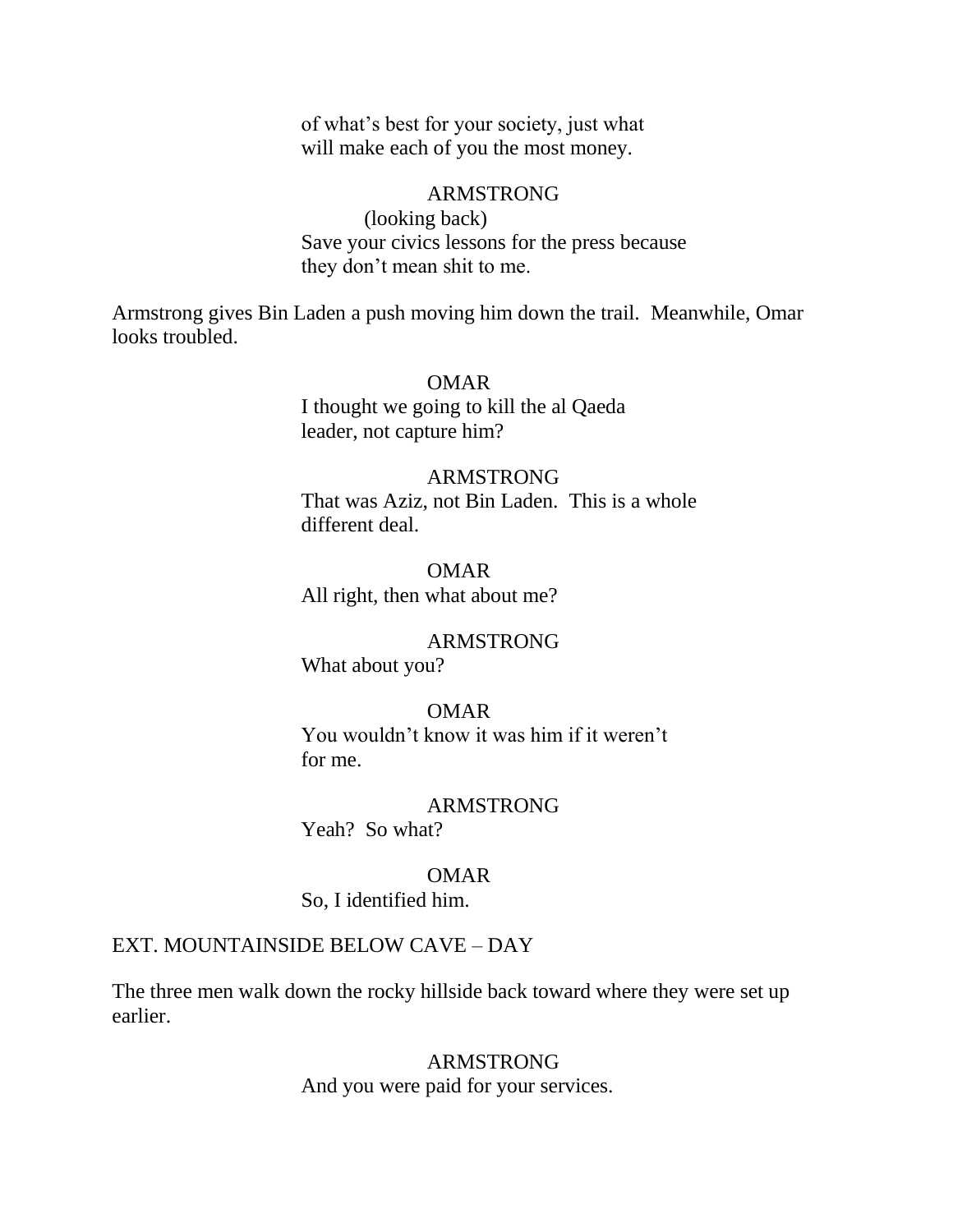I was paid for leading you to Aziz. As you say, this is a whole different deal.

They arrive at the spot where they had previously been set up and find the big 50mm rifle missing, as well as the extra boxes of ammunition. All that remains now are some empty boxes and the refuse of used MREs. Armstrong looks pained.

### ARMSTRONG

Oh, shit! I loved that gun. Fuck!

#### OMAR

There must be others.

Armstrong and Omar both look around. Bin Laden smirks.

### BIN LADEN

 You're in *my* territory now. You two are never going to make it out of here alive.

#### ARMSTRONG

 (angry) Shut up!

### BIN LADEN

You're surrounded.

## ARMSTRONG

 I said shut up! I'm going to take you back, you're going to be tried and then hung, just like Saddam Hussein.

### BIN LADEN

 If it's the will of Allah, blessed be his name, then so be it. But I don't think so. (to Omar) Do you think so?

Omar doesn't get a chance to answer, but he appears unsure.

# ARMSTRONG

Who asked you?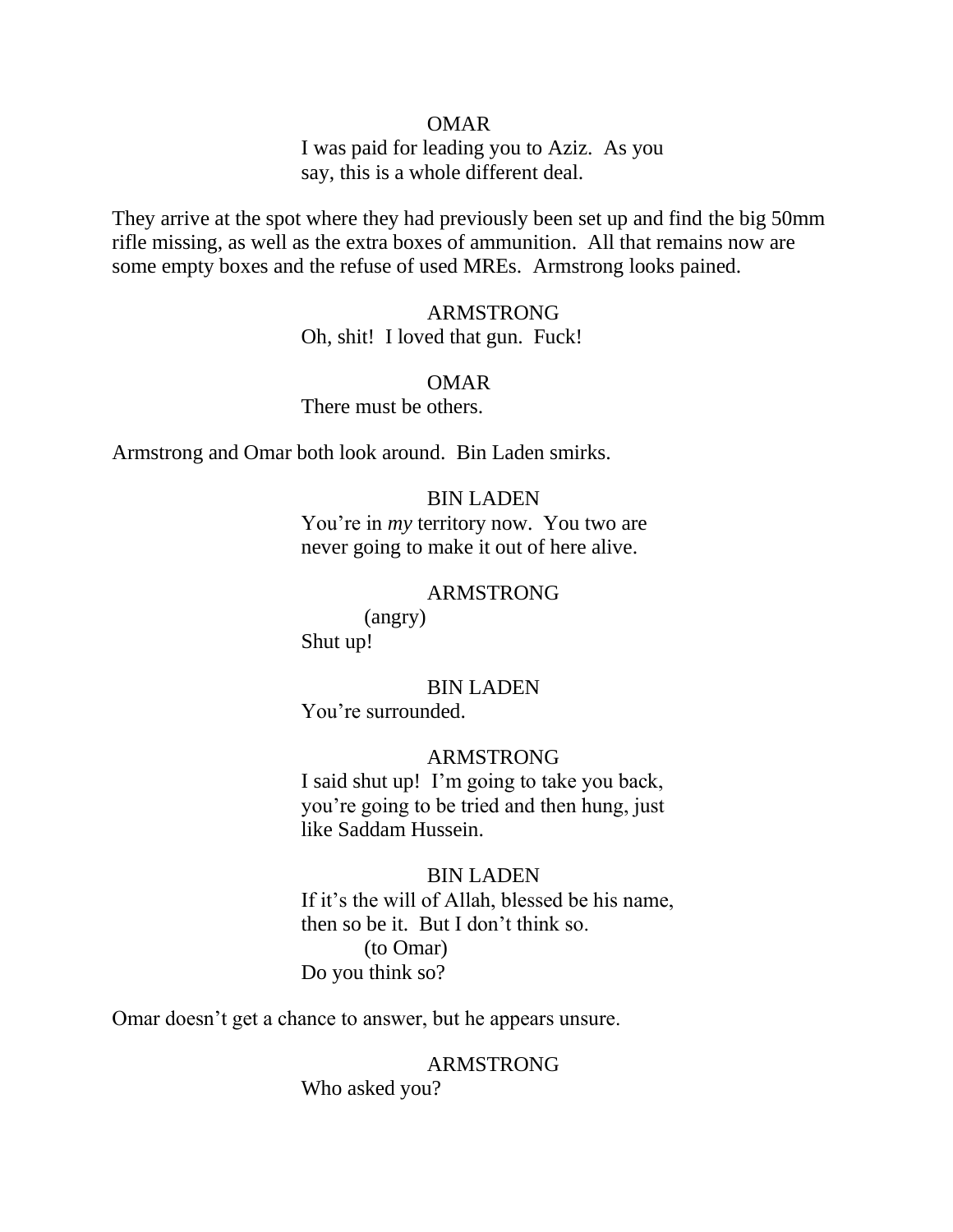(gives Bin Laden a push) Now move it! Let's get back to the car as fast as we can.

The three men keep moving.

### EXT. ANOTHER MOUNTAIN TRAIL – DAY

They are going back the same way Armstrong and Omar came, down a precipitous, rocky mountain trail. Bin Laden doesn't walk fast and Armstrong keeps nudging him in the back with the barrel of his Uzi.

> BIN LADEN I don't feel well. I'm diabetic.

> ARMSTRONG That's too bad.

 BIN LADEN I need to stop and eat something.

## ARMSTRONG

 You're breaking my fuckin' heart. Keep moving!

Omar looks disgusted and shakes his head.

## OMAR

 If he passes out and we have to carry him will that make it any easier? Let the man eat.

### ARMSTRONG

 You're sounding awfully sympathetic. Having a change of heart?

 OMAR Are you questioning my loyalty?

### ARMSTRONG

 How can I question your loyalty when I don't know who you're loyal to?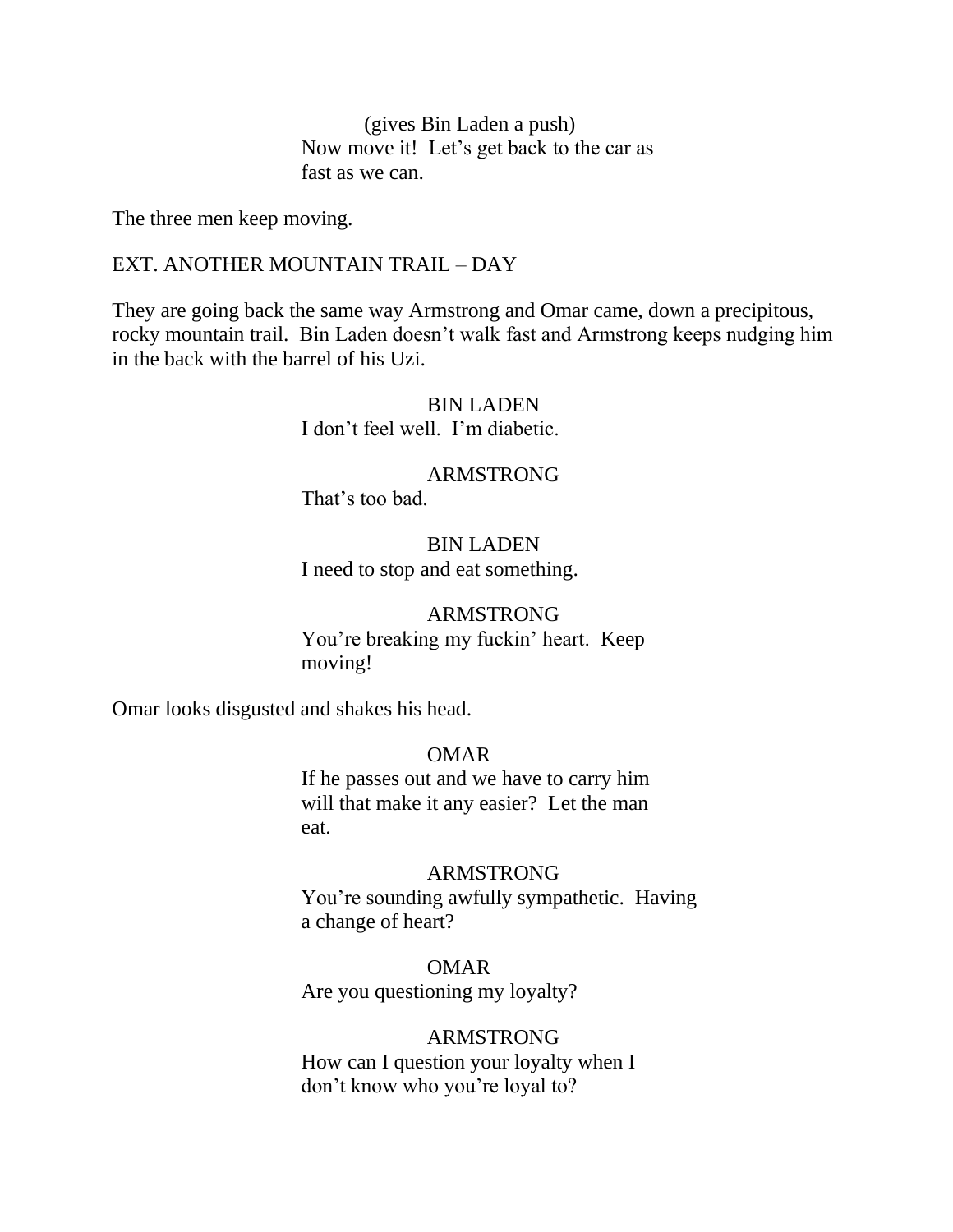I'm simply being practical. If he's diabetic then he must eat or he'll go into shock and pass out. And very honestly, I don't want to carry him, do you?

Suddenly, Bin Laden losses his footing and starts to slip down the side of the hill. Armstrong reaches for him but misses. Bin Laden begins sliding off the trail toward the edge of a cliff, his hands bound behind his back.

Armstrong scrambles after him trying to keep himself from falling, too. Omar drops his pack and joins in the rescue.

With his hands tied behind him Bin Laden is unable to get a hold of the rocks he is bouncing off of as he slides down toward the cliff's edge and certain death.

Armstrong does a belly dive and grabs a hold of the bottom of Bin Laden's robe stopping him momentarily. Armstrong has one hand on Bin Laden's robe and the other around a rock outcropping. The robe starts to tear and Armstrong is losing him.

Just then Omar reaches out with both hands and grabs Bin Laden by the shoulders. Together Armstrong and Omar haul Bin Laden to safety.

They sit on the edge for a moment catching their breath.

## ARMSTRONG

 (catching his breath) All right, we'll stop and eat.

Bin Laden grins – he won this one, even if he did almost die. He glances over at Omar who looks back at him, shakes his head and sighs. Omar whispers in Bin Laden's ear.

## OMAR

 All praise be to Allah, blessed be his name, but I think your days are severely numbered.

## BIN LADEN

If it is His will, then so be it.

EXT. BOULDER – DAY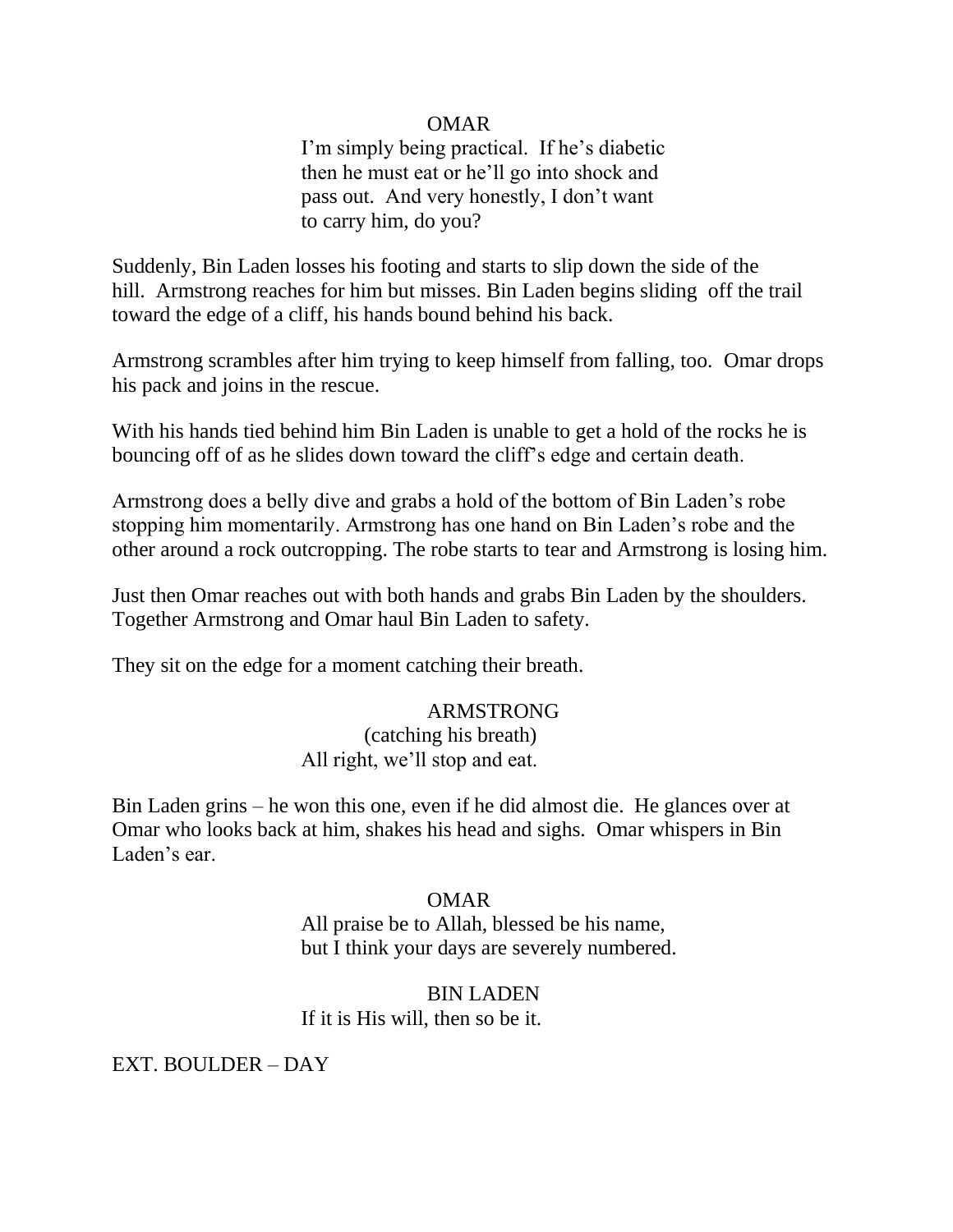They are seated in the shadow of a big boulder eating lunch. Omar eats his rice dish, Armstrong sucks on a green foil packet full of corned beef paste, and Bin Laden, whose hands are now bound in front of him, eats the candy and crackers from the MRE. Meanwhile, it's *really* hot, even in the shade. Armstrong waves away some flies.

## ARMSTRONG

 Who on Earth would want to live here? We have deserts in America, but we don't live in them.

### BIN LADEN

 What about Las Vegas? Isn't it the perfect example of corrupt, decadent American society? Built in the middle of the desert for the explicit purpose of vice, sin and corruption.

### ARMSTRONG

 (smiles) It sure is. Have you been there?

#### BIN LADEN

No.

#### ARMSTRONG

 Take my word for it, it's pretty fun. If you haven't been there you shouldn't judge it. If I have to be in the middle of a desert, I'll take Vegas over this shithole any day of the week.

Armstrong makes a fist and shakes it like he's got dice, then blows in his hand and throws the imaginary dice. Bin Laden turns to Omar.

#### BIN LADEN

 So, Zahir, this is what you want for your country? (points at Armstrong)  *This*?

#### OMAR

All I want for my country is freedom, from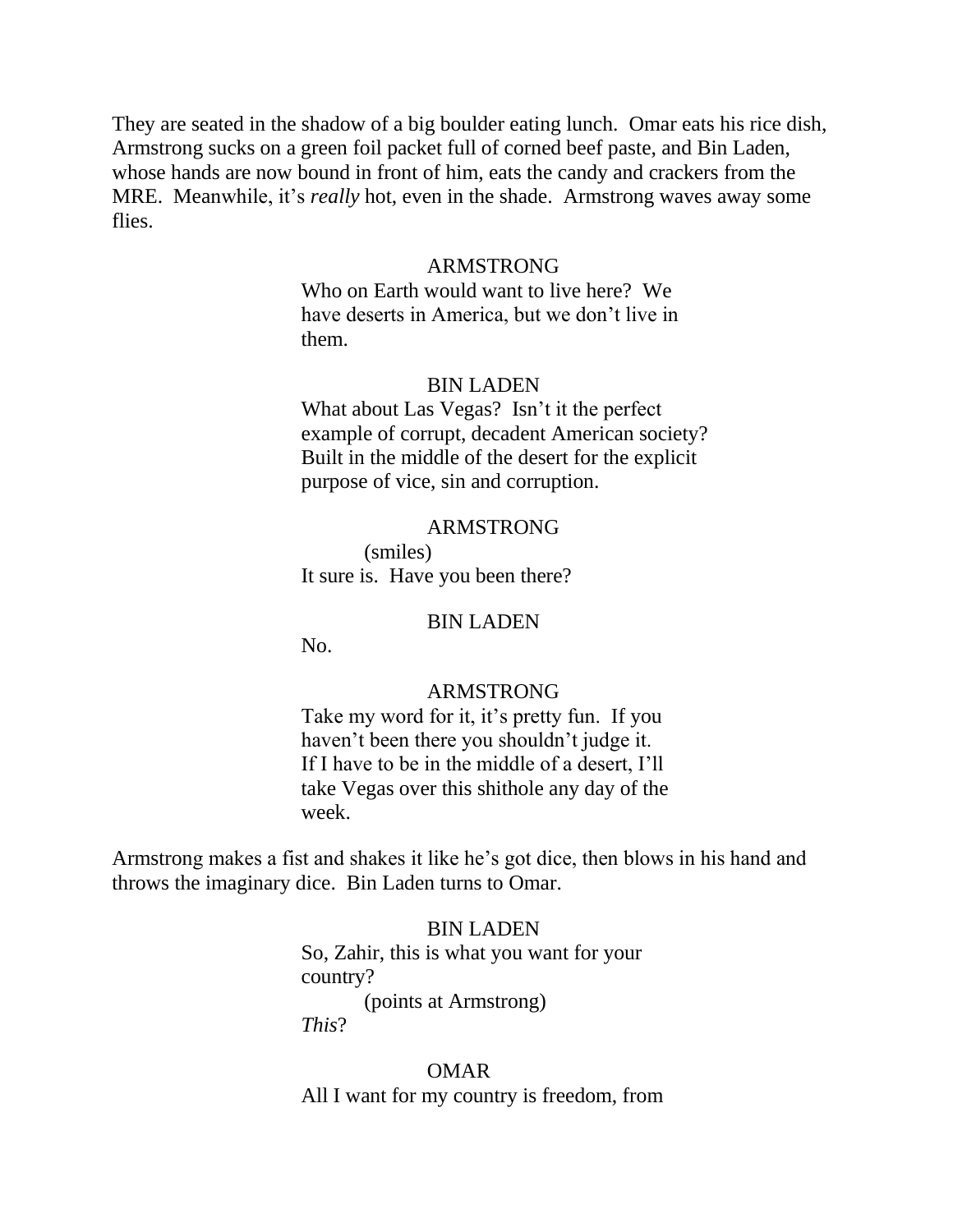all invaders, including you. You were with the Mujahideen, but you're not Pashtun. You fought the Russians for your own reasons, not for my reasons. You now fight America for your own reasons that make no sense to me. I think you just like to fight.

## BIN LADEN

 That's correct. It's Allah, blessed be his name's, will that I fight injustice wherever I find it. I do what I'm commanded to do, just like you. But I fight in the blessed name of Allah. (points at Armstrong) What does he fight for? Money.

Bin Laden makes a fist, shakes it like he has dice, then opens his hand letting the silly imaginary dice float away off into a world of stupidity. Omar gets his point. Armstrong doesn't like what he's hearing or seeing.

## ARMSTRONG You know what? I think you should just keep your big mouth shut or I may have to put my fist in it, OK?

Bin Laden shrugs nonchalantly and eats another piece of candy.

Just then all three of them simultaneously hear a distant buzzing sound and look up. It's the surveillance drone.

## ARMSTRONG

Oh, shit! Let's get deeper under this rock.

All three of them move out of sight under the big rock while peering up at the approaching drone.

EXT. SKY – DAY

The surveillance drone lazily sputters right past them.

EXT. BOULDER – DAY

Armstrong turns to Omar.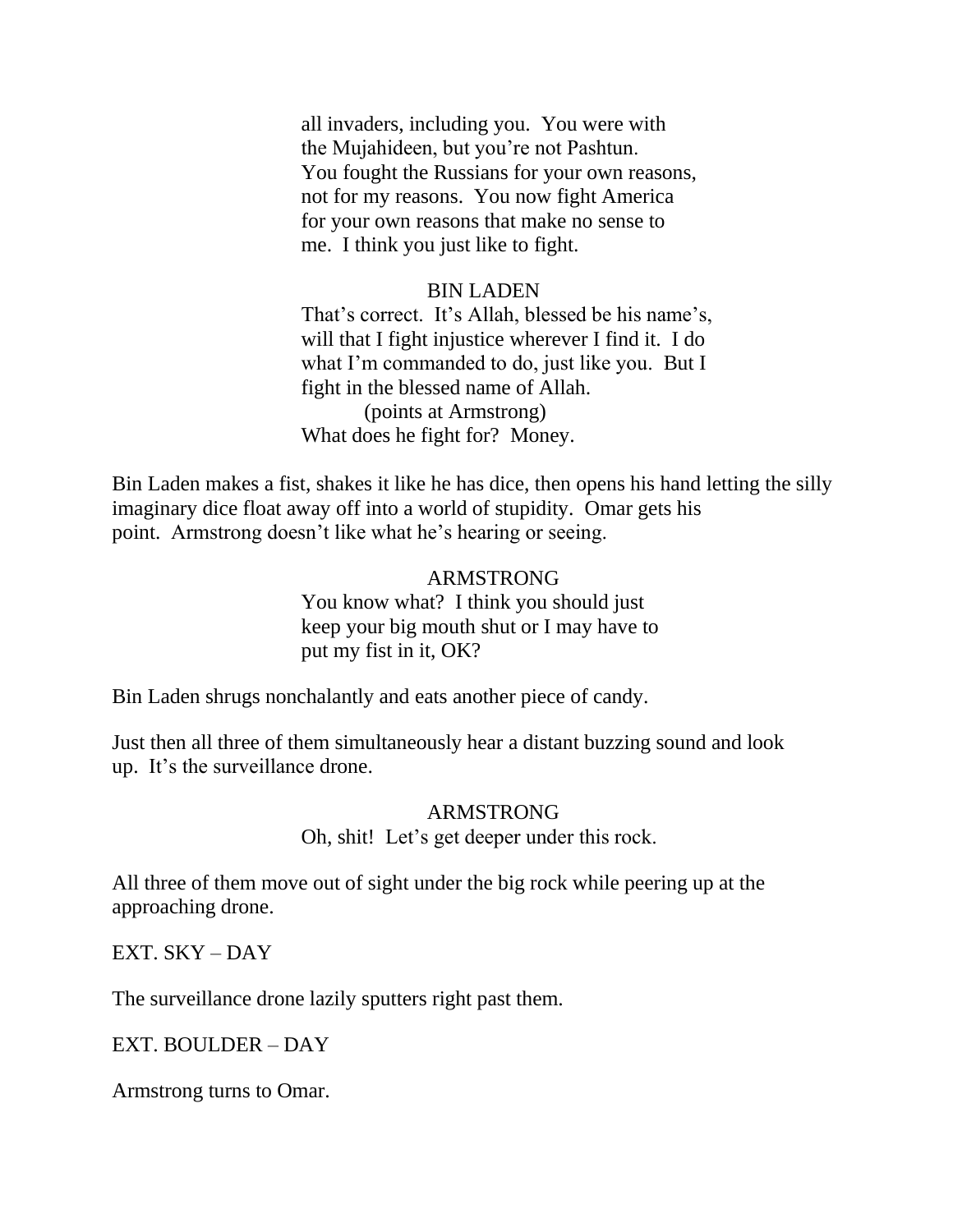# ARMSTRONG We've got to get out of here, now.

They quickly collect their stuff and leave.

# EXT. MOUNTAINSIDE – DAY

The three men make their way down the rocky mountainside, first Omar, then Bin Laden, then Armstrong holding up the rear, looking around nervously behind himself.

## EXT. DESERT RAVINE/ROCKY TRAIL – DAY

The three men come down the rocky trail back into the desert ravine where the car was left and they began to walk. They make their way behind the big boulder and there sits the car covered with the camouflage net.

## ARMSTRONG

The car's still here, that's a piece of luck.

Omar gets to the car first. He stops, takes off the black backpack and digs out the satellite phone. He then steps over to the driver's door and reaches for the door handle.

## OMAR

Let's see if we can't get the phone charged.

Armstrong glances down and sees a wire hanging underneath the car waving in the breeze.

## ARMSTRONG

## (yelling) WAIT!!! DON'T MOVE!!!

Omar, who has already lifted the door handle, freezes on the spot.

## OMAR

(concerned)

What?

# ARMSTRONG It's booby-trapped.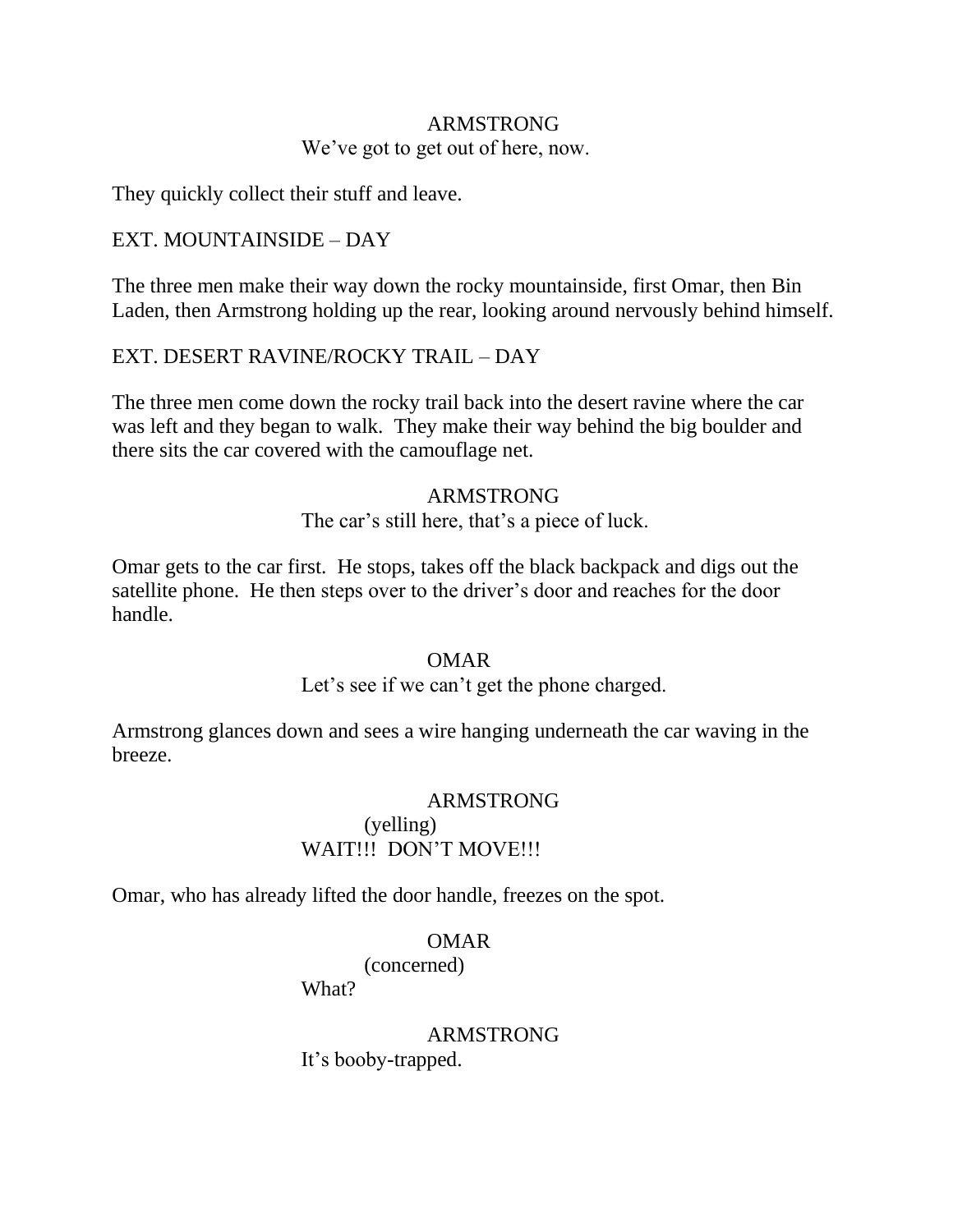(confused) Booby-trapped? What does this mean?

## ARMSTRONG

 The car's wired with explosives. Don't move a muscle.

#### OMAR

I won't.

Armstrong lets go of Bin Laden, who looks amused. Armstrong moves slowly toward the car. As soon as Bin Laden sees that no one is paying attention to him, he begins to edge his way in the other direction.

Armstrong gets down on his hands and knees and peers under the car.

## ARMSTRONG

 There's definitely a wire hanging here that wasn't there before.

 OMAR What if I let the handle down very slowly?

## ARMSTRONG

Don't do anything!

Armstrong lies down on his back and slides himself under the car.

## EXT. UNDER THE CAR – DAY

Armstrong looks up at the underside of the car. There are four sticks of dynamite wedged between the exhaust pipe and the gas tank, all wired together, with another wire running back up into the car. Armstrong takes a hold of the wire and follows it and it runs right into the driver's door.

## ARMSTRONG All right, I've got the wire.

# OMAR

Can you disarm it?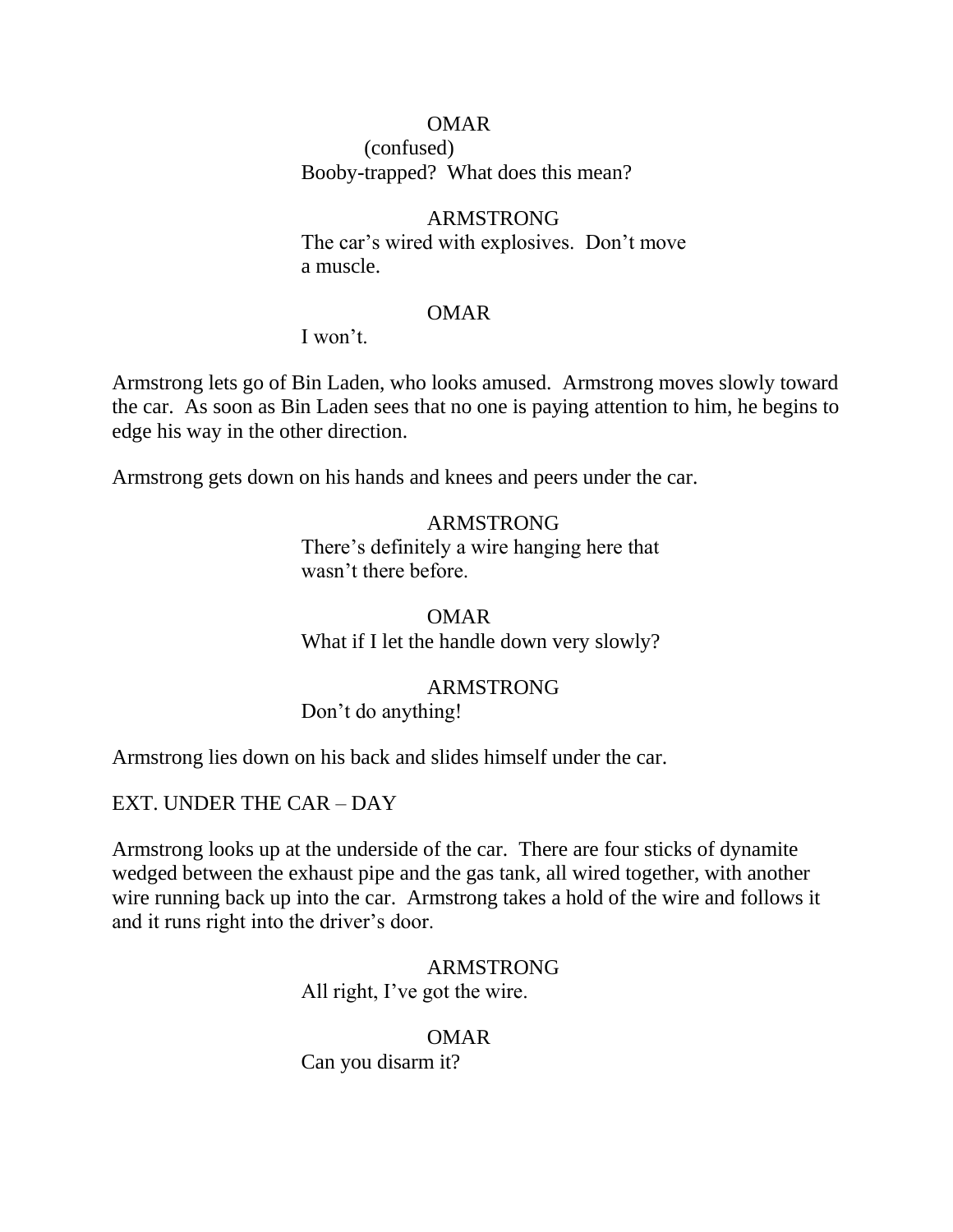#### ARMSTRONG

I don't think so.

 OMAR What if you cut the wire?

 ARMSTRONG That might be bad.

## OMAR

So, what do we do?

## ARMSTRONG

*We* don't do anything. *You* don't move.

Armstrong slides slowly out from underneath the car. He rises to his feet, brushes off his pants, then turns and sees Bin Laden backing away from the scene. Armstrong points at Bin Laden.

## ARMSTRONG

Where you goin', motherfucker?

Bin Laden raises his hands.

### BIN LADEN

Nowhere.

## ARMSTRONG

 That's right, nowhere. Make me chase after you and I'll kick your fuckin' ass, as Allah is my witness.

Omar is getting very nervous.

### OMAR

Forget him, what about me?

### ARMSTRONG

 All right, just hang on. (picks up a small rock) Let's try wedging this in there.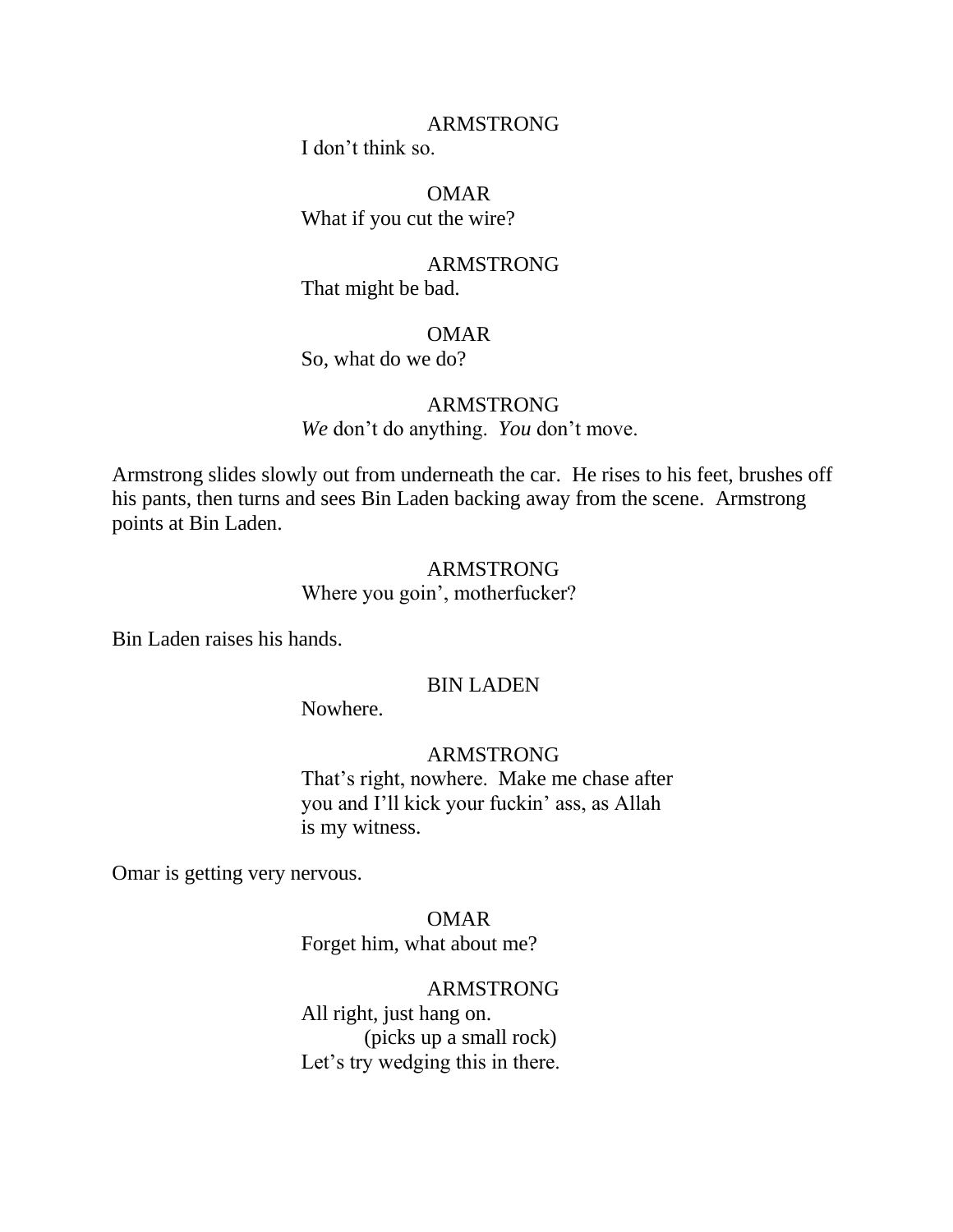Armstrong tries pushing the rock under the door handle, but it won't fit. He tosses it, looks around, finds a smaller rock and tries again. This rock fits into the slot.

## ARMSTRONG

## OK, now let it down very gently.

Omar eases off on the door handle which now comes down on the rock and stops. Omar sighs deeply.

## OMAR

#### Oh, dear merciful Allah.

# ARMSTRONG

Get the hell away from here.

Omar does as he's told. He runs over to Bin Laden.

Meanwhile, the rock won't stay in place. Each time Armstrong tries to remove his finger holding it in it starts to slide out.

## ARMSTRONG

(mumbling)

Aw, shit.

He finally pulls the rock out and spits on it, then puts it back in place. Now it seems to be sticking. He quickly rises to his feet and runs like hell away from the car.

The spit covered rock drops out of the door handle, the handle closes and – BOOM!!! – the Toyota explodes in a giant fireball, knocking all three men down. They cover their heads as shrapnel rains down around them. The fireball rises high into the air.

Armstrong stands and brushes himself off. Omar helps Bin Laden to his feet.

## ARMSTRONG

 (shakes his head) Well, everyone knows where we are now. And they also know we don't have a car anymore, either. We'll be nothing but moving targets walking back through this valley.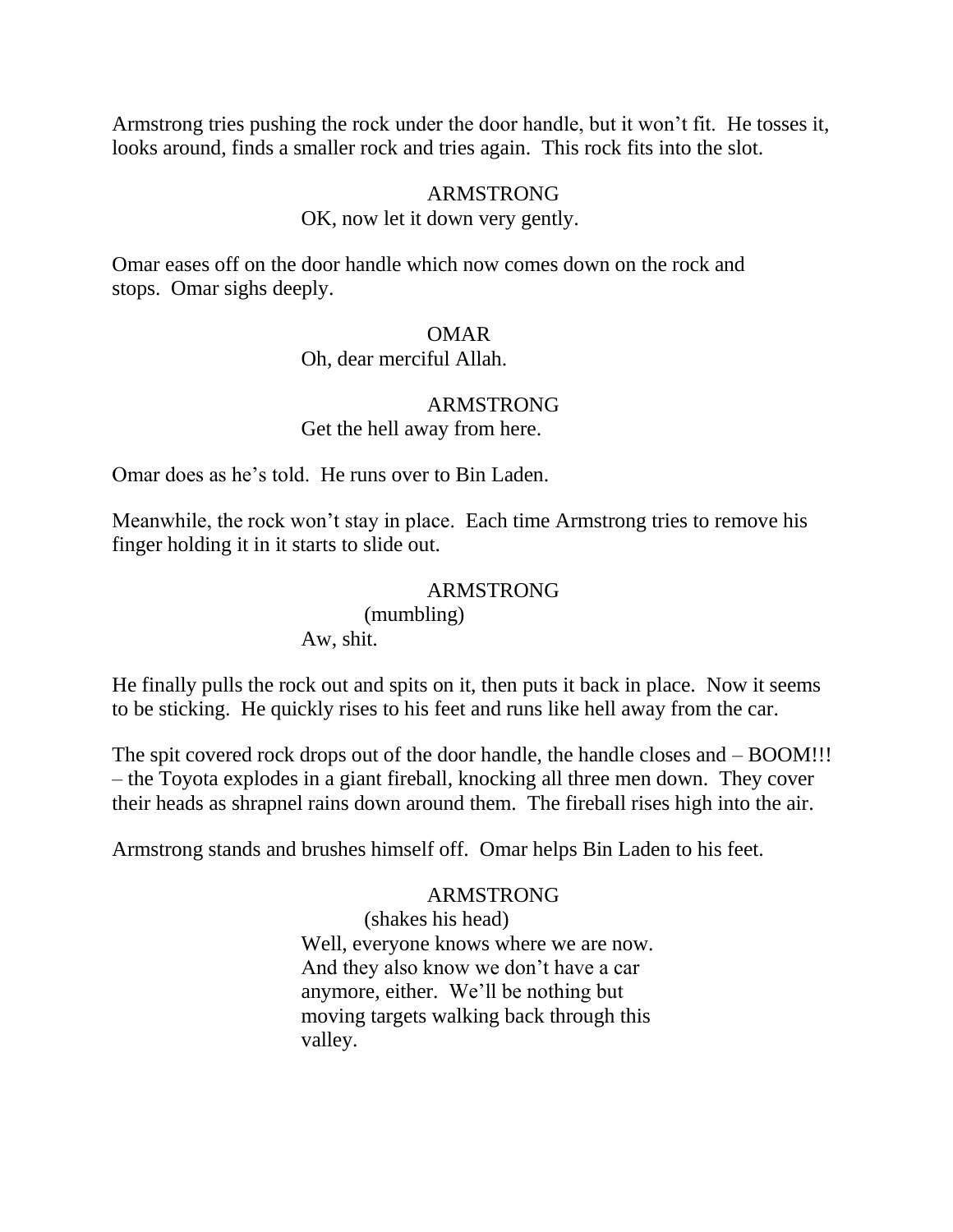OMAR We'll have to go another way.

 ARMSTRONG Is there another way?

 OMAR Yes, there is. But it's treacherous and much longer.

# ARMSTRONG

 Well, we don't really have a choice, do we?

Omar points at Bin Laden, who still has a bemused expression on his face.

## OMAR

He might not be able to make it.

 ARMSTRONG Oh, he'll make it all right. I'll make sure of that. Let's get moving.

## OMAR

It's back this way.

Omar starts walking back the direction they just came. Bin Laden follows along. Armstrong looks all around, a concerned expression tightening his face, then also starts walking.

EXT. ROCKY RIDGE/ ABOVE GORGE – DUSK

Armstrong stands on a rocky ridge overlooking a vast gorge below, scanning the horizon with binoculars.

EXT. GORGE/P.O.V. THROUGH BINOCULARS – DUSK

Armstrong's P.O.V. through the Binoculars pans across gorge but doesn't see anyone.

EXT. ROCKY RIDGE/ ABOVE GORGE – DUSK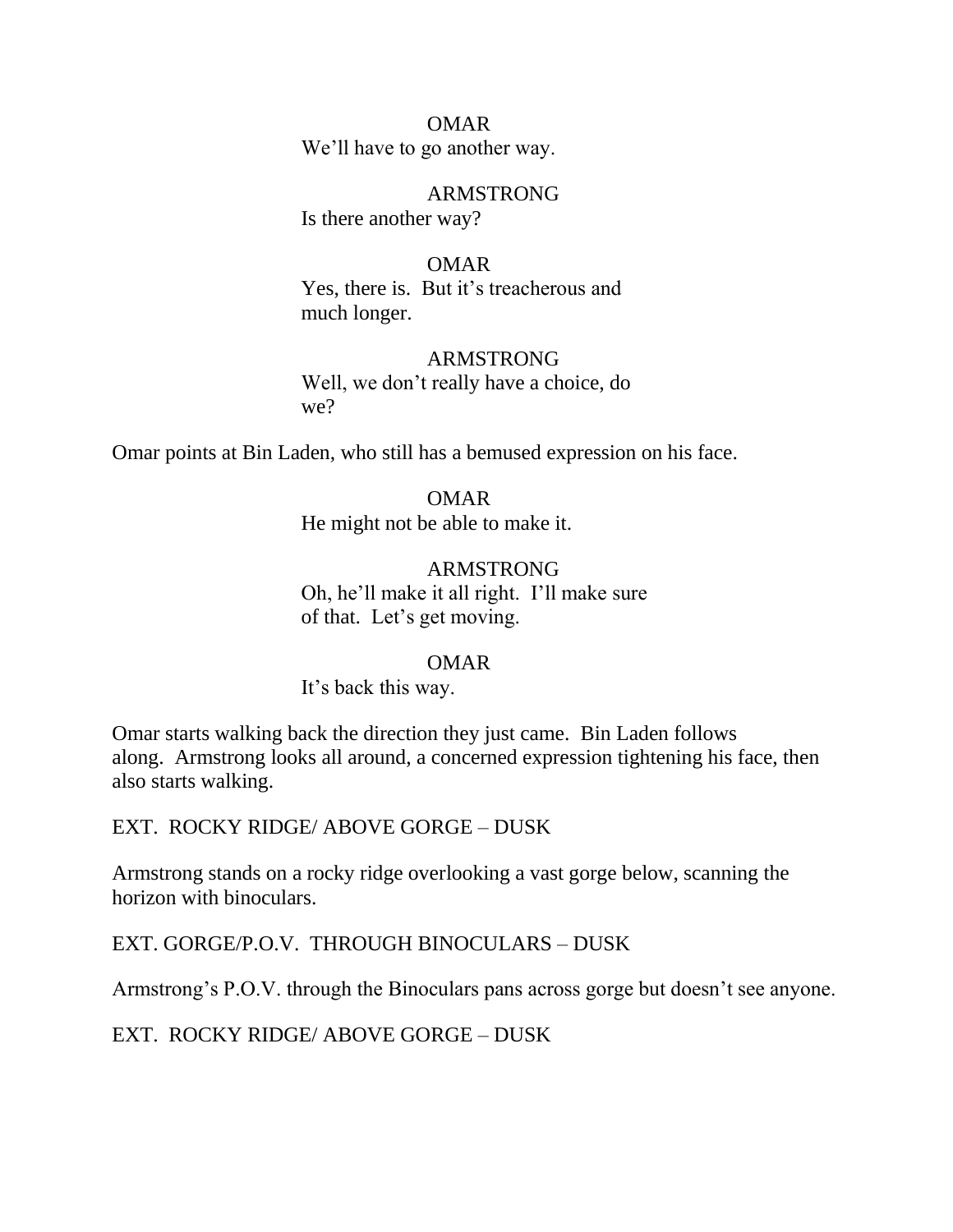At a campsite set up behind Armstrong, Omar and Bin Laden kneel on the ground and genuflect toward the east. They both rise up, then lower back down, mumbling prayers, their shoes sit beside them.

Armstrong takes his eyes from the binoculars and glances back. He sees the two men praying, then turns back and rolls his eyes.

### ARMSTRONG

 (to himself) Jesus Christ!

The two men finish their prayers. Omar scoops his rice concoction from the mess kit into two cups and hands one to Bin Laden. Bin Laden does not accept the food and turns away. Omar shrugs, placing the cup down in front of him. He picks up the other cup of food, slings his rifle over his shoulder and walks away.

At the ridge, Omar joins Armstrong and hands him a cup of food.

 ARMSTRONG No Thanks. I've got my own.

#### OMAR

 (smiling) Please. Eat. (he pushes the cup into Armstrong hand) Back home I'm known as a – what you call in America – a master chef. Everyone likes my cooking.

Armstrong relents and takes the food from him. He raises the cup to his nose and recoils from the aroma.

### ARMSTRONG

Whoa!

### OMAR

 (defensive) It's the spices. I use a lot of spices. Very good for the heart.

Armstrong hands him back the cup.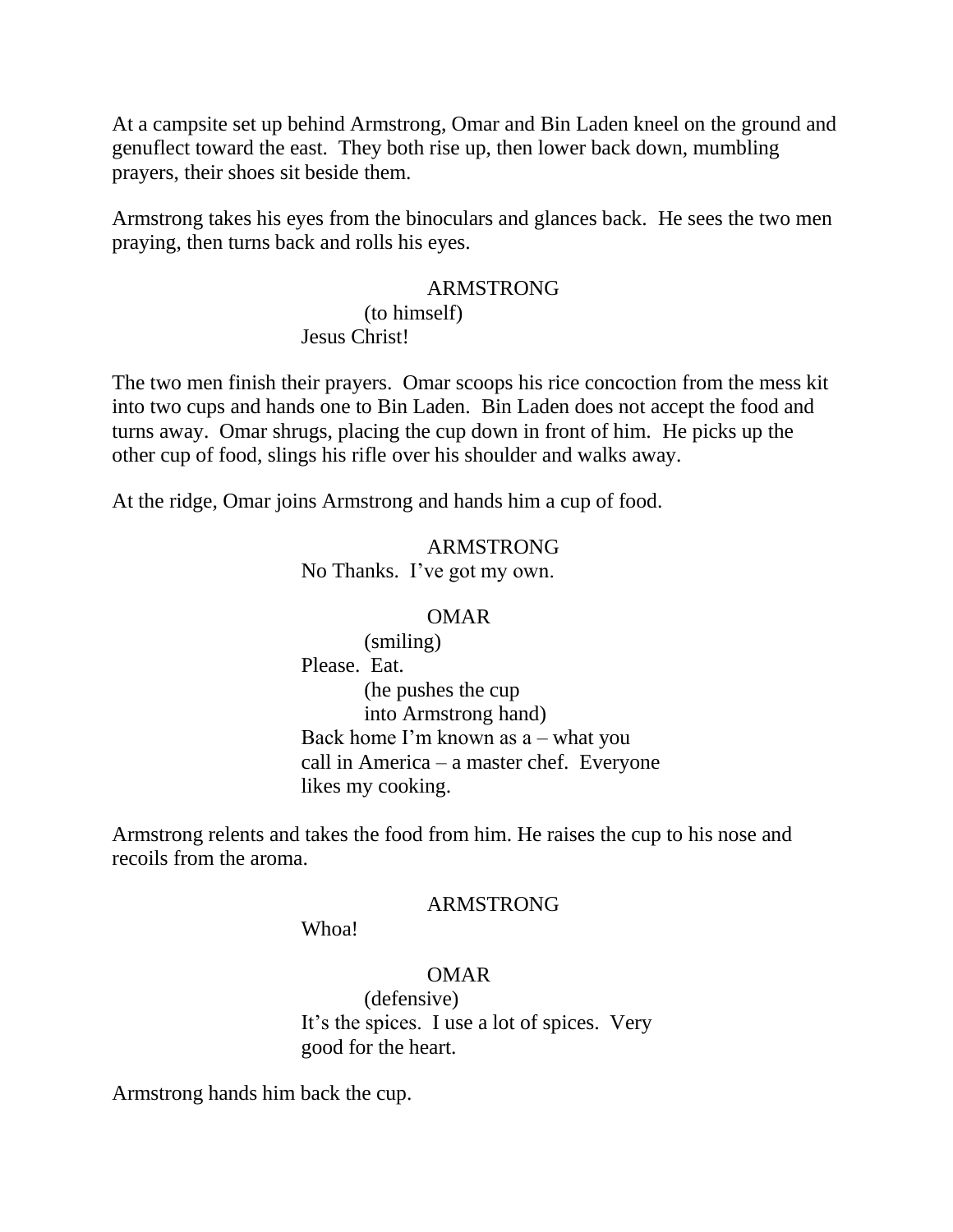#### ARMSTRONG

No thanks.

Omar looks offended.

### OMAR

Why not?

## ARMSTRONG

 (shrugs) It smells like camel shit to me. (changing subjects) So, you and Bin Fuckhead were getting awfully chummy back there.

#### OMAR

 (wary) What do you mean?

 ARMSTRONG You two were praying together.

## OMAR

So?

## ARMSTRONG

 So, the family that prays together stays together.

### OMAR

 (confused) I don't understand.

## ARMSTRONG

Are you two becoming friends?

## OMAR

No.

### ARMSTRONG

 Are you starting to see things from his perspective?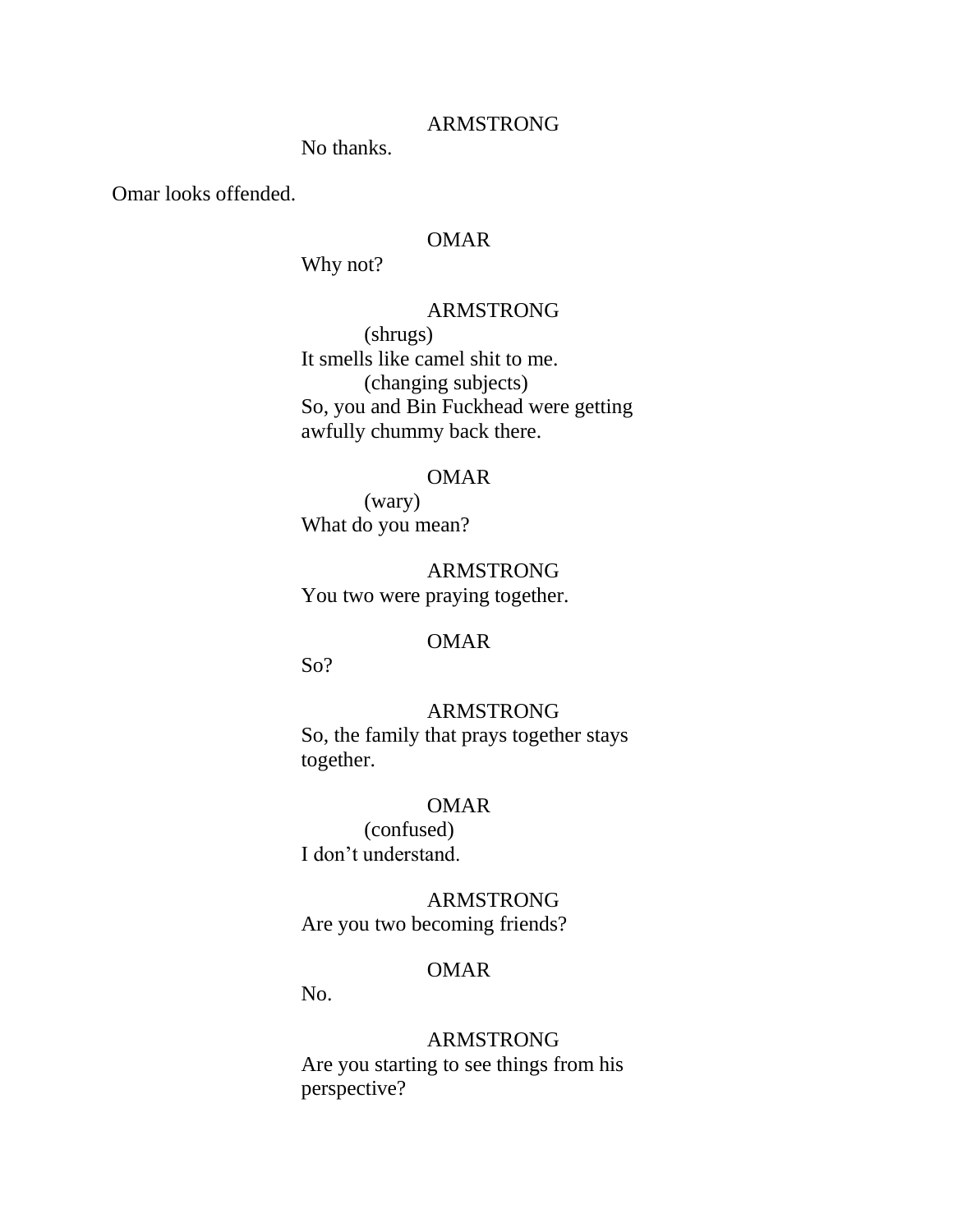(offended)

 I know what his perspective is and it's not mine.

### ARMSTRONG

 Just checking. You said he was a hero to your people.

## OMAR

 He was, but he isn't anymore. Do you not trust me?

### ARMSTRONG

Why should I?

### OMAR

 You and I have now fought together. We've fought a common enemy. Among my people that's a binding connection.

## ARMSTRONG

 Right. And you fought with him against the Russians, so you've got a binding connection to him, too.

### OMAR

That was a long time ago.

### ARMSTRONG

 Like you said, you're an ancient civilization. Twenty years is a drop in the bucket. Just remember, you're on my team, OK?

## OMAR

Yes. I understand.

### ARMSTRONG

Good.

Armstrong hands Omar the binoculars, then turns and climbs down the ridge. Omar watches him go with an uncertain expression on his face.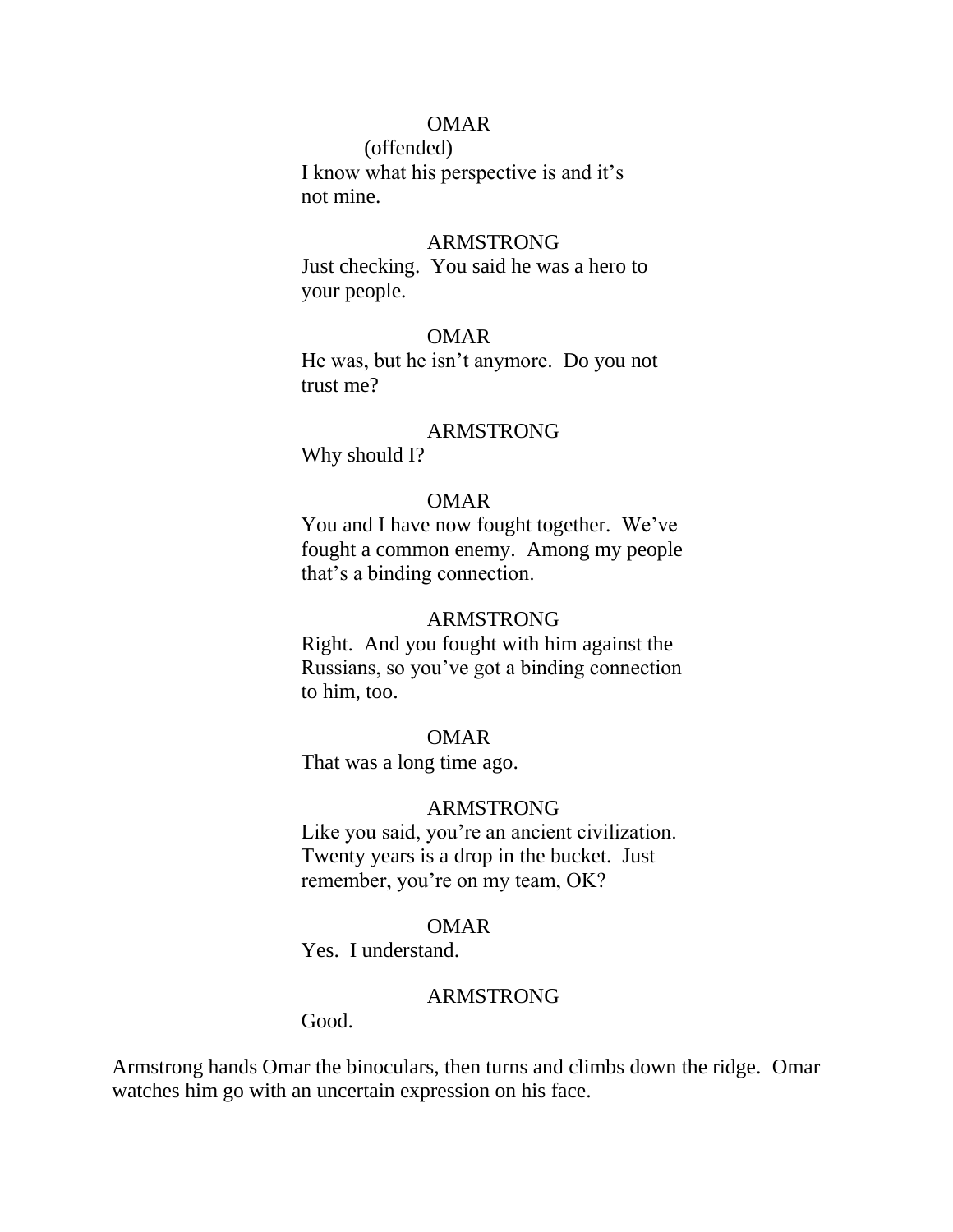At the camp Armstrong sits down across from Bin Laden. Armstrong pulls an MRE from out of his pack and begins eating. He glances up at Bin Laden.

#### ARMSTRONG

 So, your book says if you kill an infidel you go straight to heaven and get seventy-two virgins?

#### BIN LADEN

Yes.

## ARMSTRONG

Do you then get to fuck the virgins?

#### BIN LADEN

That's ridiculous.

#### ARMSTRONG

 No it's not. It's exactly to the point. Does your mythology make any more sense than mine? Jesus died, came back to life and ascended to heaven? To me, as a semi intelligent adult, they both seem ridiculous.

 (continued) ARMSTRONG (cont.) I have no more right to kill you for not believing

 my nonsense than you have to kill me for not believing your nonsense. Neither one of us has the *right* to kill the other guy. I may just kill you, but I don't have the *right*.

Bin Laden patiently explains . . .

#### BIN LADEN

 Islam didn't exist in 500 AD. By 600 AD there were 100 million Muslims. By 1,000 AD there were half a billion. There were as many Muslims as Christians.

#### ARMSTRONG

 Yeah? So what? It's all bullshit. What about the Hindus? There's like a billion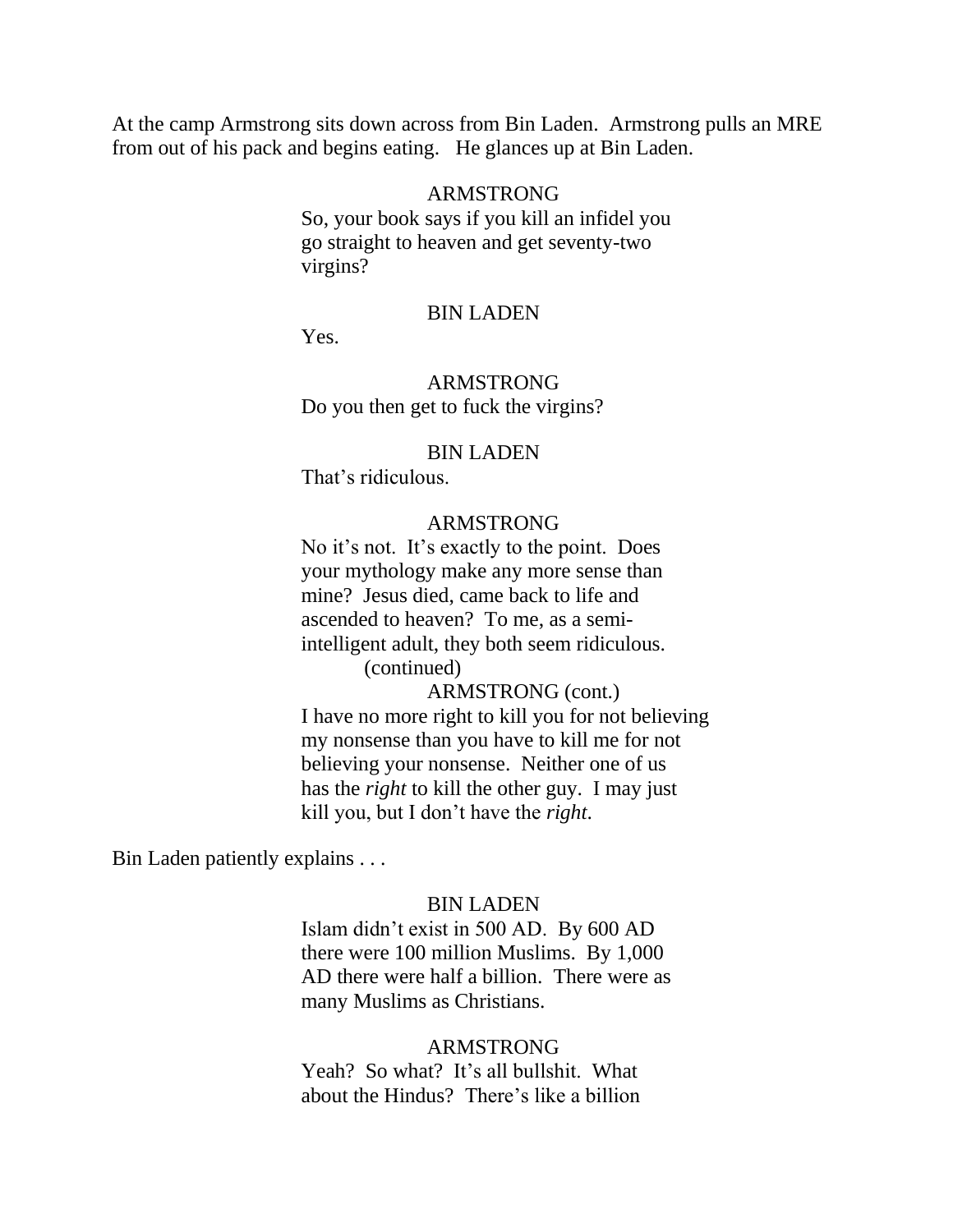of them. It's all crap. Eskimos think god is a giant walrus.

(leans forward)

 Come on, man to man, it's all crap and you know it. 'Fess up. You can tell me. I swear I won't tell anyone what you said.

#### BIN LADEN

 (looks up) It is *all* the will of Allah, blessed be his name.

### ARMSTRONG

 (waves his hand and sits back) Chicken.

### BIN LADEN

 (curious) Then nothing has any meaning?

 ARMSTRONG Love. That's it.

### BIN LADEN Not belief? Not faith?

## ARMSTRONG

No, just love. Everything else is bullshit.

### BIN LADEN

 (smiles) And, for you, of course, being an American, money.

Armstrong lights a Marlboro with a match.

#### ARMSTRONG

 La, la, la. You know what's worse than being a terrorist?

#### BIN LADEN

What?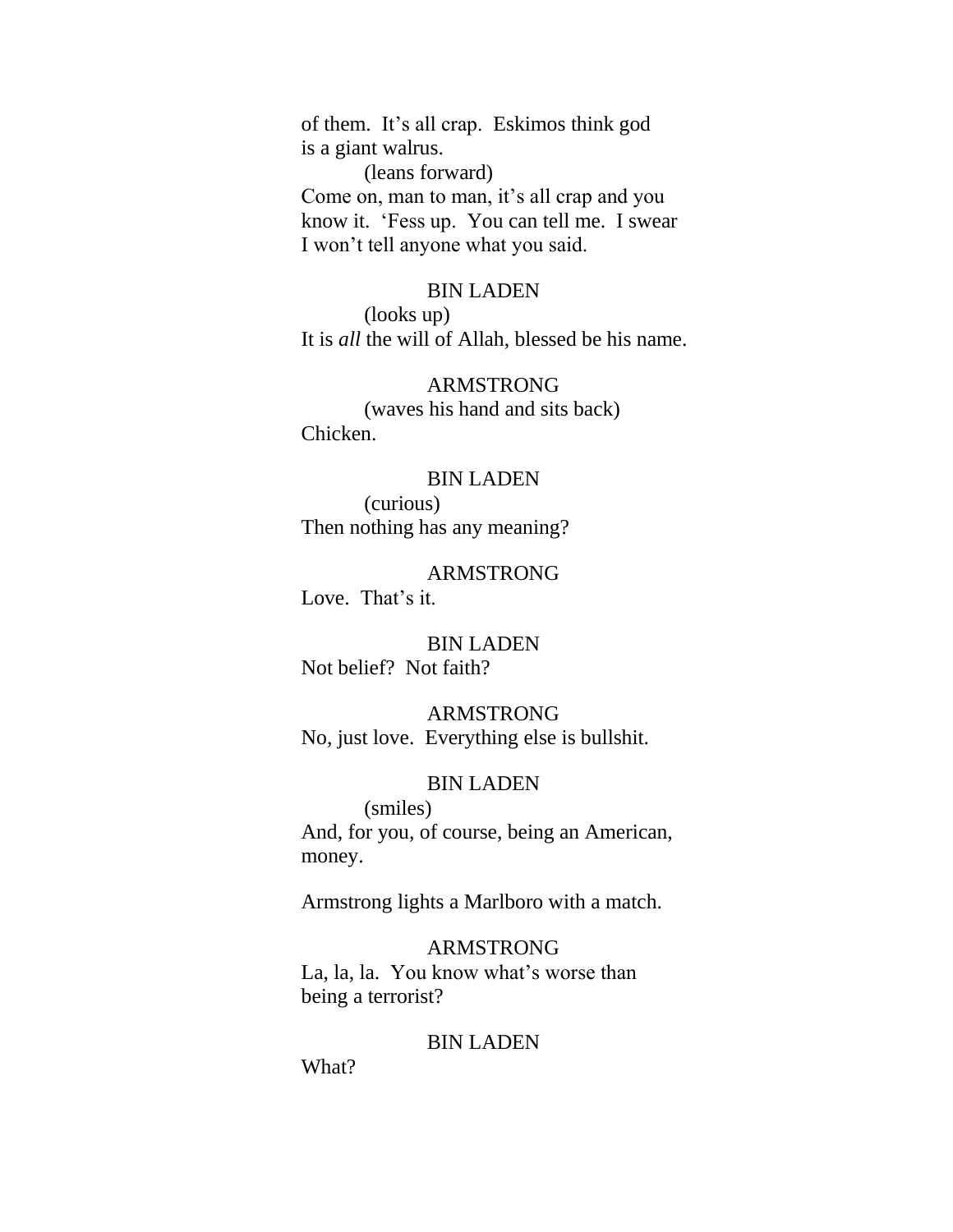### ARMSTRONG

 Being a bore. Your beliefs, sir, bore me. Killing me because I'm not you is just stupid. Boring. Bullshit. If Islam can't exist without threatening me, then it shouldn't exist. Because I am no threat to Islam.

#### BIN LADEN

Islam is the only true path to salvation.

#### ARMSTRONG

 Says you. I don't buy it. And if you kill me you don't go to heaven, you're just a fuckin' killer. The terrorists who blew up the World Trade Centers, they didn't go to heaven and get seventy-two virgins, they're just pieces of dogshit who killed innocent people.

#### BIN LADEN

 No, they're martyrs. Martyrs to Allah, blessed be his name.

#### ARMSTRONG

 Martyrs my ass. And you're saying that if a guy in Denmark draws a comic it's OK for a Muslim to threaten his life or to kill him? For a comic? Really?

#### BIN LADEN

He drew the Prophet Mohammed. It is forbidden.

#### ARMSTRONG

 (points) For *you*, not for *me*. I get to do whatever I want.

### BIN LADEN

Not by orthodox Muslim standards.

#### ARMSTRONG

 But I'm not a Muslim. I don't give a shit about what you think.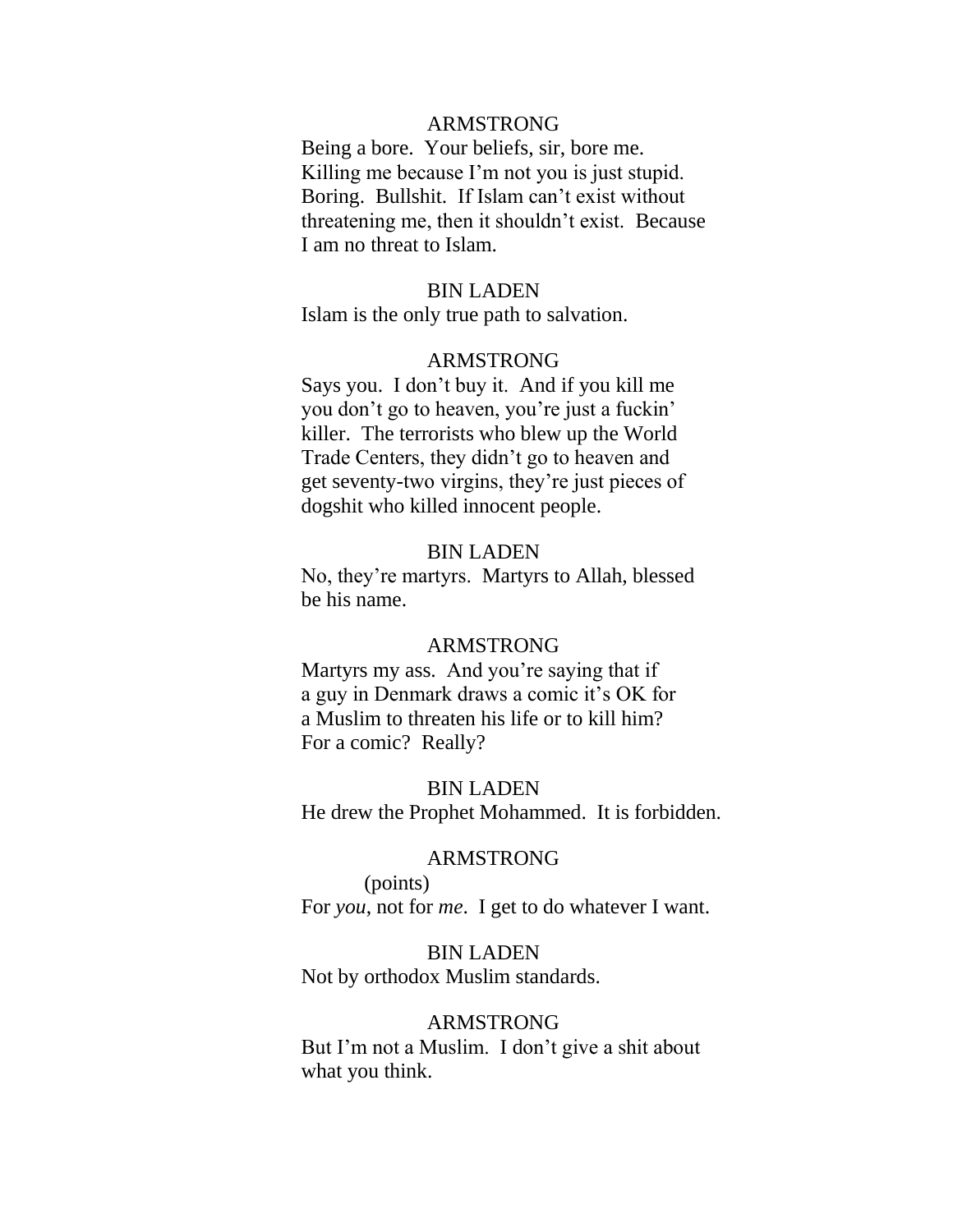### BIN LADEN

 That's why there's a jihad against you. You don't see what's right.

### ARMSTRONG

 By *your* standards. But I don't accept your standards.

#### BIN LADEN

 (grins) And that's why there's a jihad against you.

#### ARMSTRONG

 Fuck you and fuck your jihad! In English jihad means bullshit. You know what, every orthodox anything has their head up their ass. Orthodox means stupid. I have to be afraid because I don't believe what you believe? That's the worst sort of oppressive horseshit in the whole world. If you *really* believe that, you're the biggest asshole on Earth. And I really ought to blow your brains out because you're unworthy of having brains.

 (takes his pen and begins drawing on the MRE box) This is the Prophet Mohammed.

Armstrong holds up a drawing of a stick figure. Bin Laden turns away.

#### BIN LADEN

It is forbidden.

Armstrong keeps drawing. He adds four vertical lines below the stick figure.

 ARMSTRONG Wait. Here's Mohammed on camel. (adds a circle for a hand) He's waving at you.

#### BIN LADEN

Blasphemer.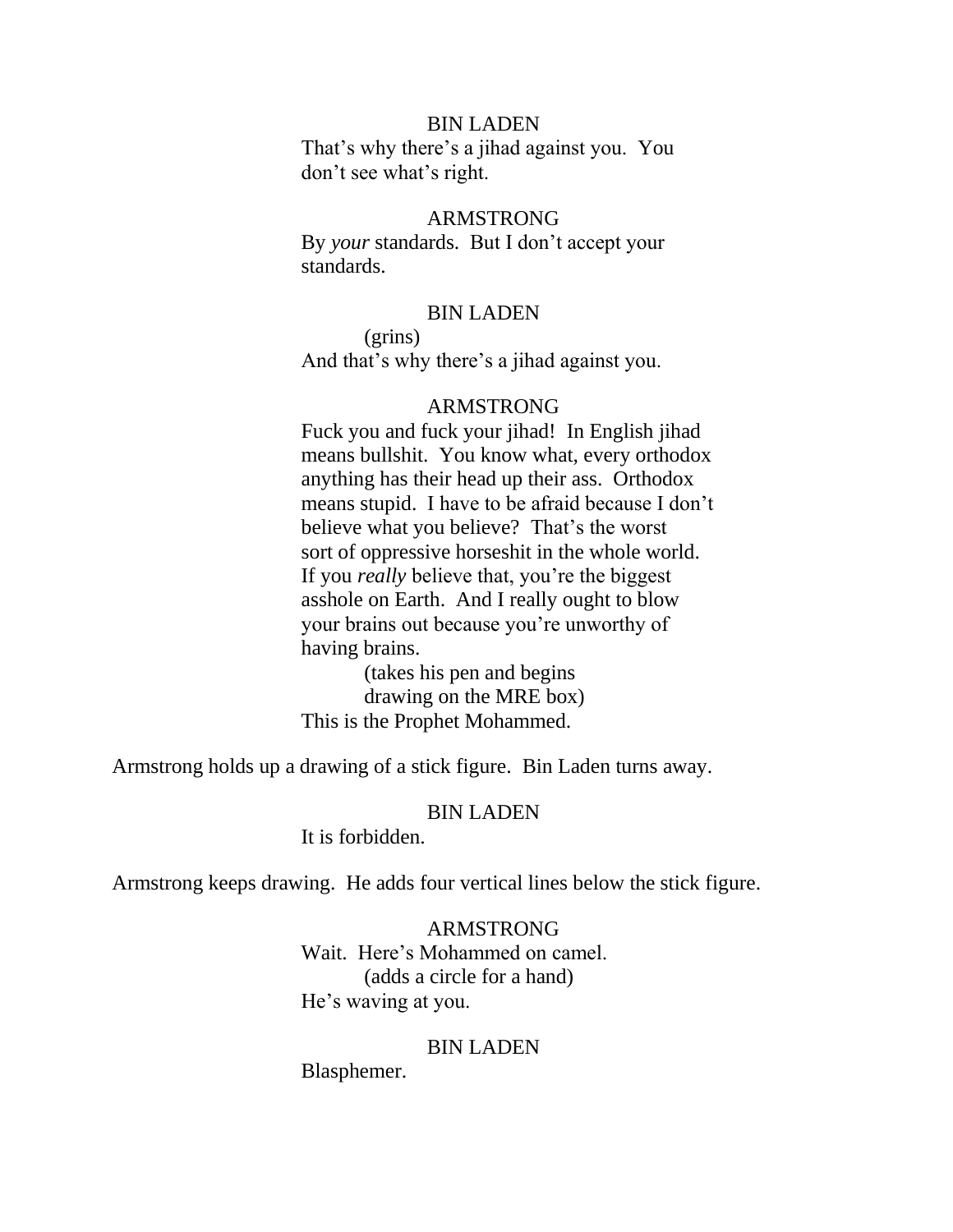#### ARMSTRONG

 Yeah? Fuck you! You believe in bullshit! You deserve to die because you're an idiot. You stand for crap. I don't believe in Jesus, but he kicks Mohammed's ass. He believed in love. Vengeance is for assholes.

#### BIN LADEN

Yet you want revenge on me.

#### ARMSTRONG

#### (shrugs)

Yeah, I do. But at least it's not my religion. You want to put this all on a level of Muslim vs. everybody else, but it's not. That's the big lie. I think 99.9% of all Muslims think you're a complete fuckin' asshole. Honestly, you don't represent anything but the lunatic fringe. The crazy people. This isn't about Muslim vs. non- Muslim, it's about rational against irrational.

#### BIN LADEN

 What you don't realize is that *you* are the irrational ones. Driven by your base emotions. Desire, lust, greed. You're pathetic.

#### ARMSTRONG

 I'm pathetic? You're the one killing innocent people.

#### BIN LADEN

But what is "innocent"?

### ARMSTRONG

 If I went to work in the morning, got on the elevator, pushed the button and the building blew up, *I'm* innocent.

#### BIN LADEN

 Not in the jihad. In the jihad you are as guilty as any other Capitalist infidel. You want to believe that you're better than your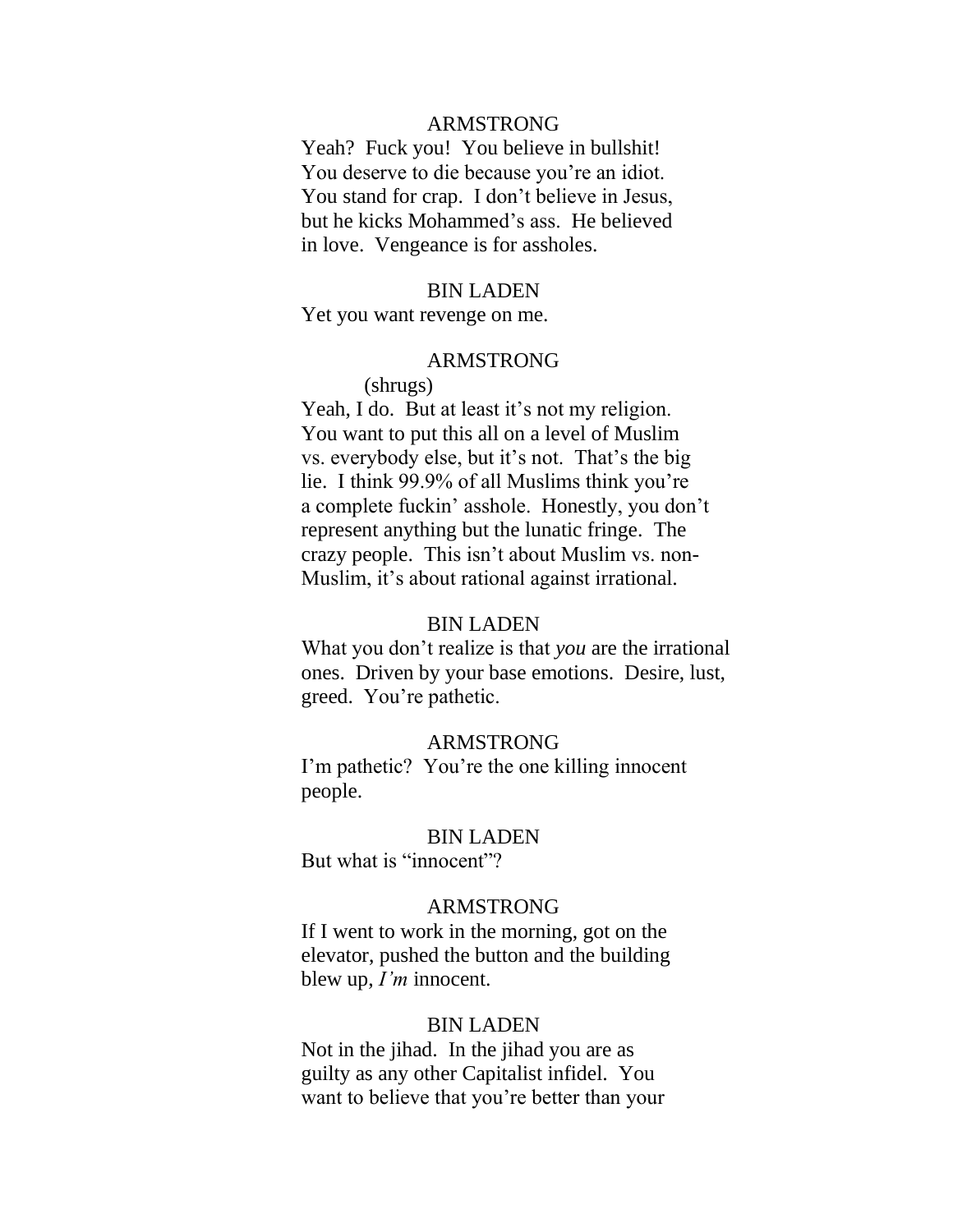sins, but you're not. Your sins are bigger than you.

#### ARMSTRONG

 Yeah? Fuck you! You believe in bullshit! You deserve to die because you're an idiot. You stand for crap. Vengeance is for assholes.

#### BIN LADEN

Yet you want revenge on me.

#### ARMSTRONG

 (shrugs) Yeah, I do. But at least it's not my religion.

#### BIN LADEN

But you'll take me in for money instead.

### ARMSTRONG

 Yep. You mean as much to me as a winning lottery ticket.

### BIN LADEN

I daresay this ticket won't win.

#### ARMSTRONG

 No? Then we both lose. I'm taking you down with me.

#### BIN LADEN

Are you sure?

## ARMSTRONG

 I'm sure. If I win, you lose. If I don't win you still lose. It's a lose-lose proposition for you.

 (changes subjects) So, what's your big hard-on with the Jews? My wife is Jewish, by the way.

#### BIN LADEN

The Israelis oppress the Palestinians.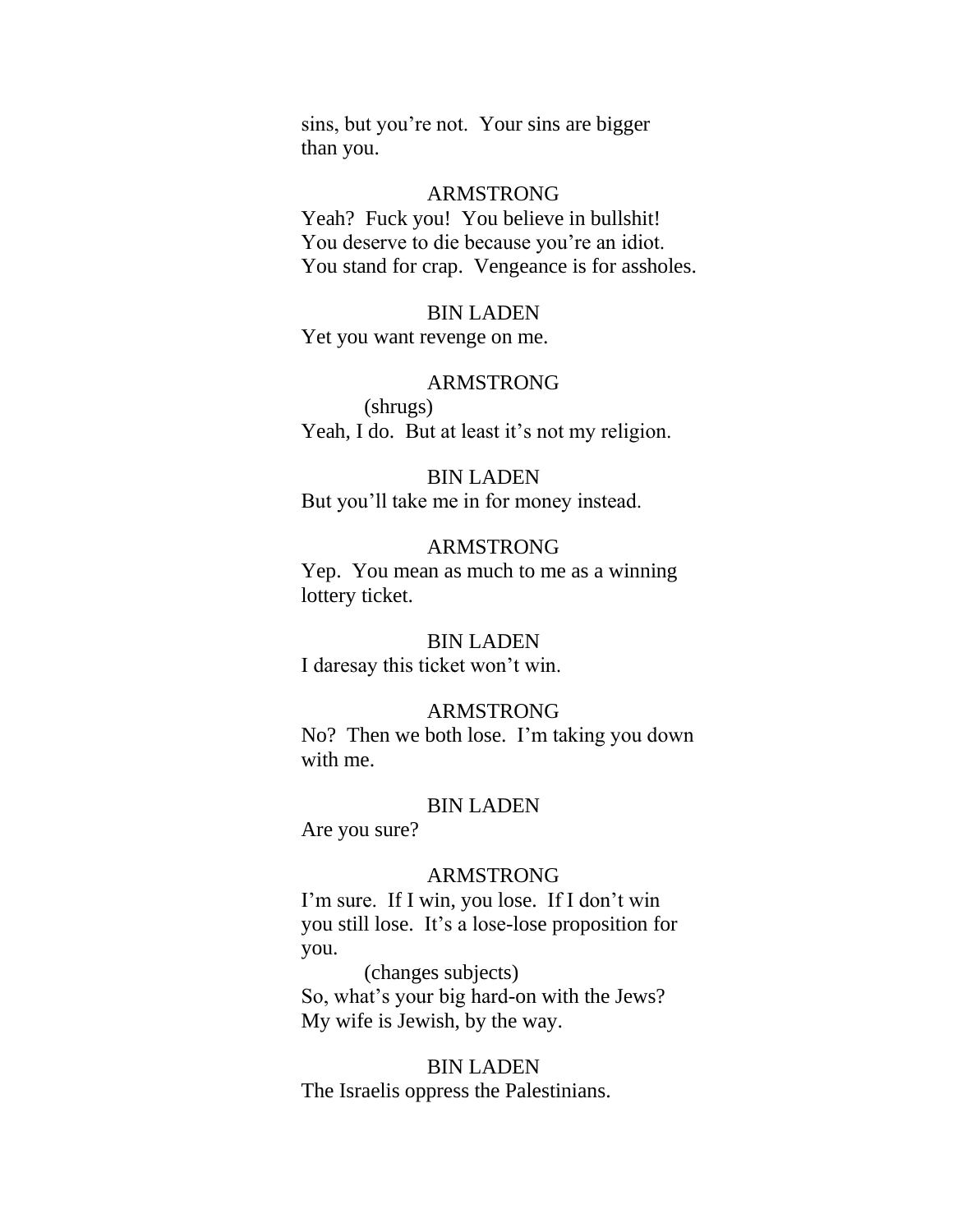#### ARMSTRONG

 Quite frankly, I agree with you. I don't like Israel's policy toward the Palestinians. But you seriously believe that's sufficient reason to obliterate the country and exterminate the people?

#### BIN LADEN

The Jews are an abomination.

## ARMSTRONG

It doesn't say that in the Koran, does it?

### BIN LADEN

It says that the infidels shall perish.

## ARMSTRONG But particularly the Jews?

#### BIN LADEN

 Yes, particularly the Jews. They did not accept Mohammed, praise be to his name, as the prophet.

#### ARMSTRONG

 (shrugs) Hell, they didn't accept Jesus as a prophet, and he was one of theirs. What chance did Mohammed have 500 years later? That's silly. Judaism was already 4,000 years old by the time Mohammed was born. They'd just called time-out on anymore prophets. And what does it matter anyway what I think? Or what the Jews think? Or the Hindus? Or the Buddhists? I mean, who are the Muslims to be giving lessons anyway? Muslims can't live together. Sunnis and Shiites blow up each other's mosques. I don't see Jews blowing up each other's synagogues.

 (points) You know what? I think Jews embarrass you.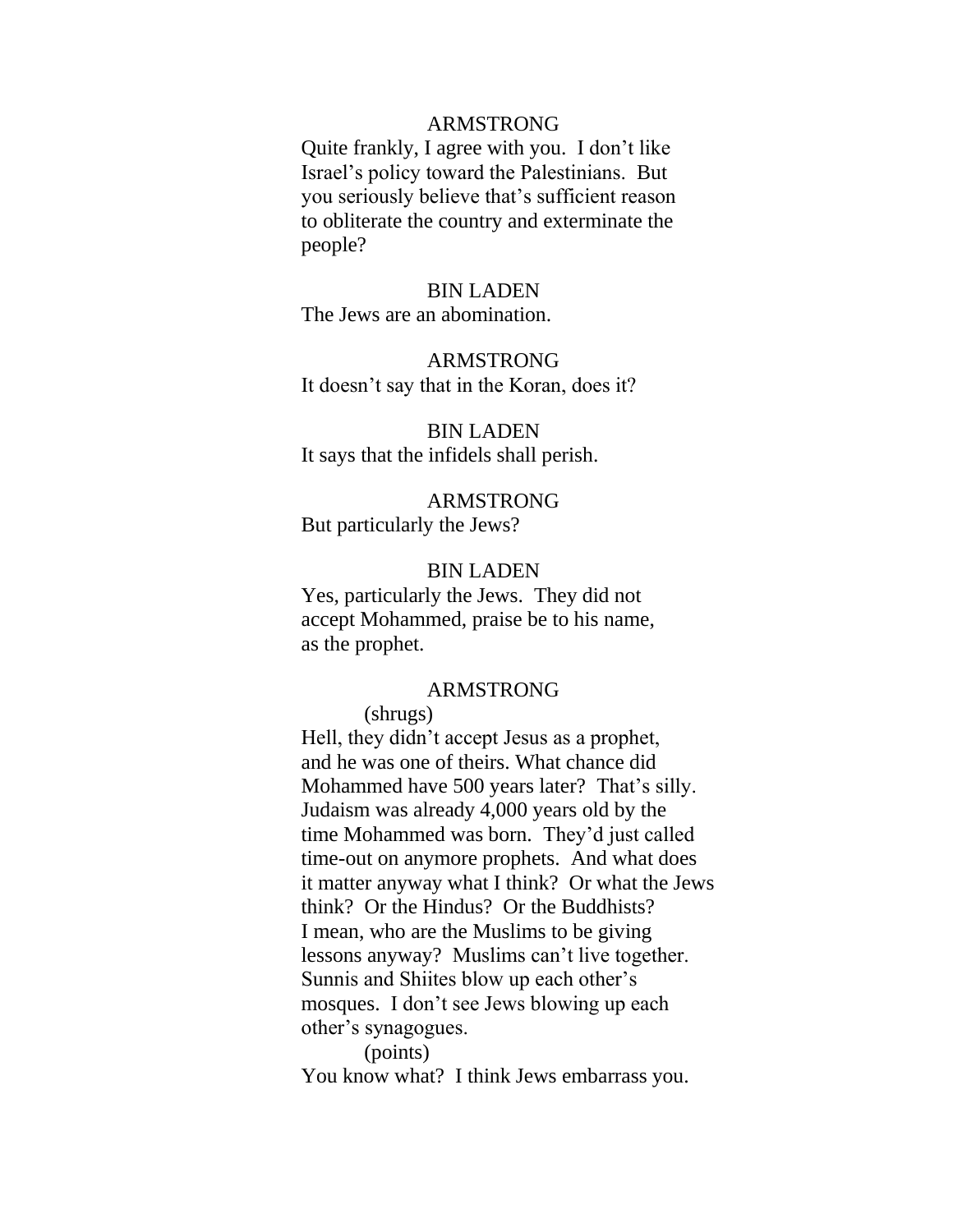#### BIN LADEN

Embarrass me? How?

### ARMSTRONG

 Not just you. All Muslims, and Christians, too. Of all these silly religions. Judaism has been around for so long it makes Christianity and Islam look like Mormons.

#### BIN LADEN

 (nods and sighs) Yes, Judaism is old.

## ARMSTRONG

It's like Judaism is like "Jaws," then Christianity is "Jaws 2, and Islam is "Jaws 3-D." See, they certainly don't get better as they go along, so as a believer in "Jaws 3-D" I think it embarrasses you that there's an original.

### BIN LADEN

 (shakes his head in disgust) You Americans and your ridiculous novelties. You're like trained animals. Dogs that jump and do tricks. Catch balls in their mouths. Eternity is at hand, my friend. The time of enlightenment is now! These are the events that will be written of. It's all happening around you, Mr. Armstrong, while you sit looking for an "angle."

#### ARMSTRONG

But what if it isn't all happening right now?

### BIN LADEN

 It doesn't matter. If you say that it is, then it is. I say that it is. I make history, Mr. Armstrong, you simply respond to it. Should a giant rock fall on both us right now, when this time is spoken of, I'm part of it, not you. I define the events around me; you respond to them, fight them, try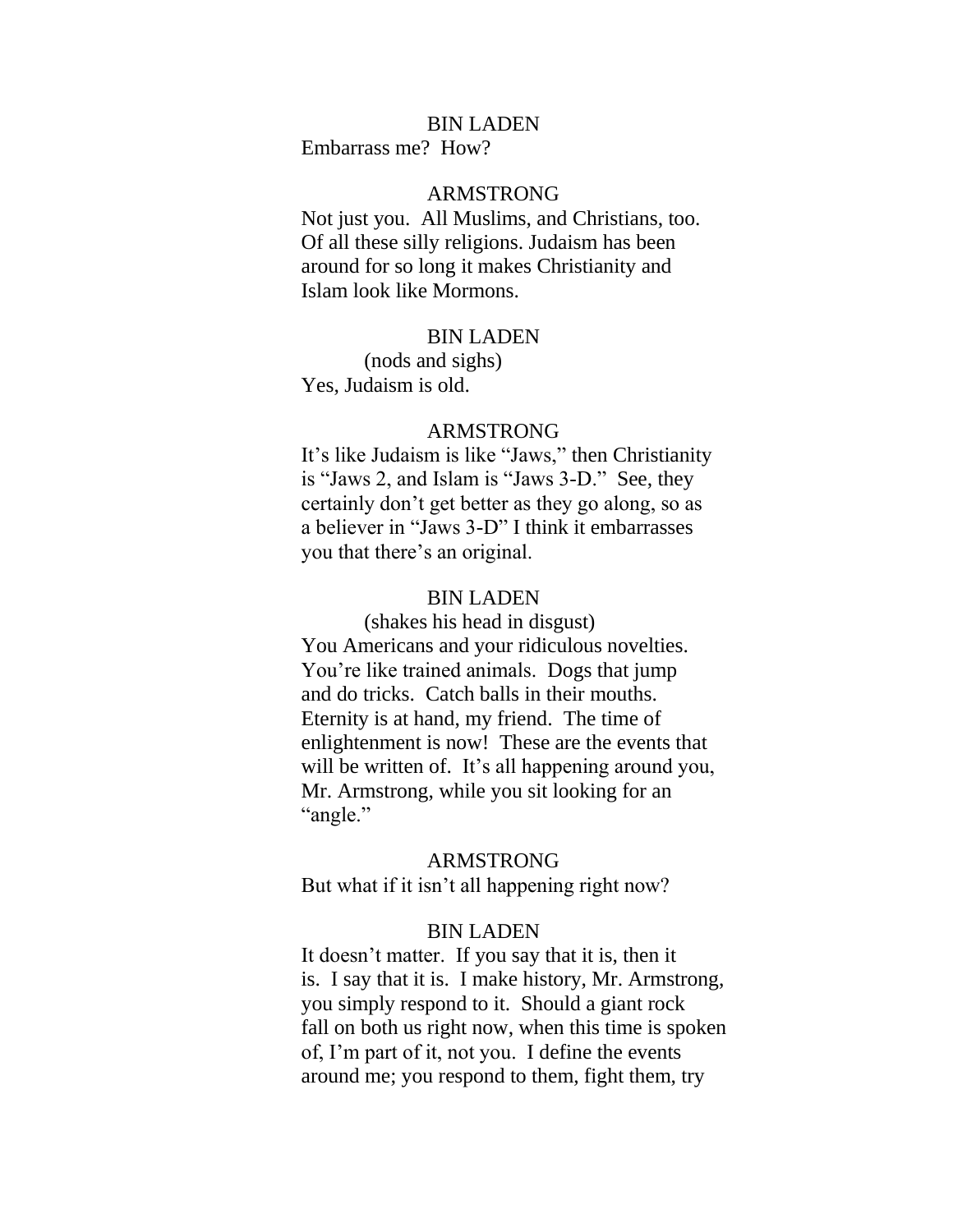to profit by them. I stand for something; you stand for nothing.

#### ARMSTRONG

 So, look, you must have always known you weren't going to get away with it forever, right? You knew it was just a matter of time before we got you.

Bin Laden studies Armstrong for several moments.

#### BIN LADEN

 It is the will of Allah, praise be to him. Our fate is in His hands. He chooses our path yesterday, today and tomorrow.

### ARMSTRONG

Right. So you wake up and ask, "Does" Allah want me to kill three thousand people today?" Is that how it works?

### BIN LADEN

 I am merely a follower. Who will live and who will die is not for me to choose.

### ARMSTRONG

So then no one has free will?

#### BIN LADEN

 Yes, but at their own peril. The true believers, those who take part in the Great Jihad, do what Allah, blessed be his name, commands and will be blessed for all eternity. This is Allah, praise be to his name's, promise.

### ARMSTRONG

 But you just keep committing acts of terrorism over and over again and expecting a different result. That sounds like the definition of insanity to me.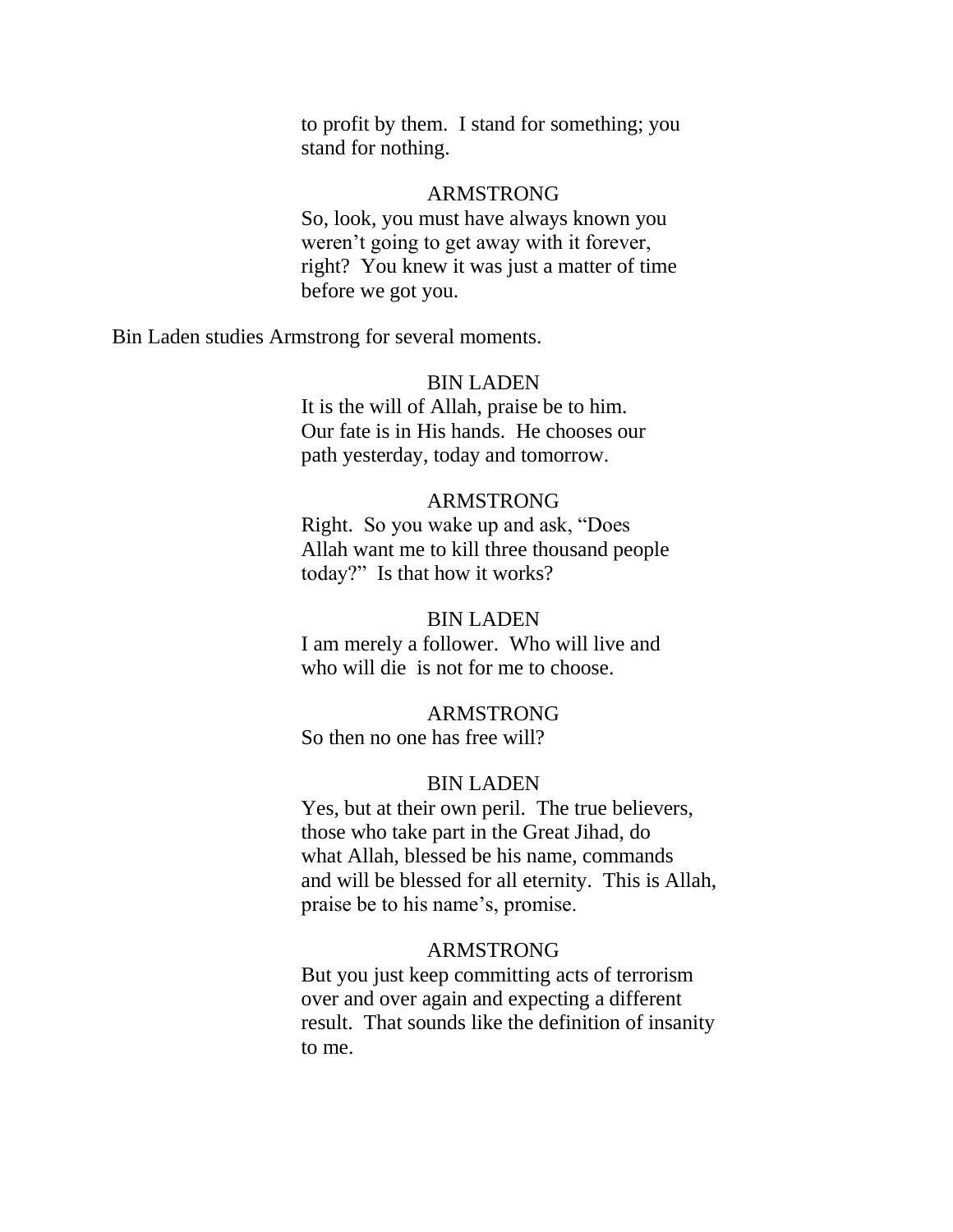### BIN LADEN

Infidels cannot understand.

### ARMSTRONG

 I understand that I killed every one of your men in that cave back there and Allah didn't protect them.

#### BIN LADEN

Perhaps. But tomorrow will He protect *you*?

### ARMSTRONG

 Enslaving your own people, killing your brothers, all part of Allah's master plan or yours?

 (Bin Laden doesn't answer) No matter how many children you brainwash or how many people you trick into joining your jihad, there is always someone who defects. If this is such a great idea why does Allah allow that to happen?

#### BIN LADEN

 (shrugs) Many are weak and lose their way. In the end we all must face Allah, blessed be his name. Only He will decide their fate.

Armstrong steals a glance past Bin Laden to Omar, standing guard on the ridge facing away.

Armstrong turns back to Bin Laden.

## ARMSTRONG

 Three thousand people who did nothing but go to work to provide for their families, what gave you the right to decide their fate?

Bin Laden has been waiting for this part of the conversation.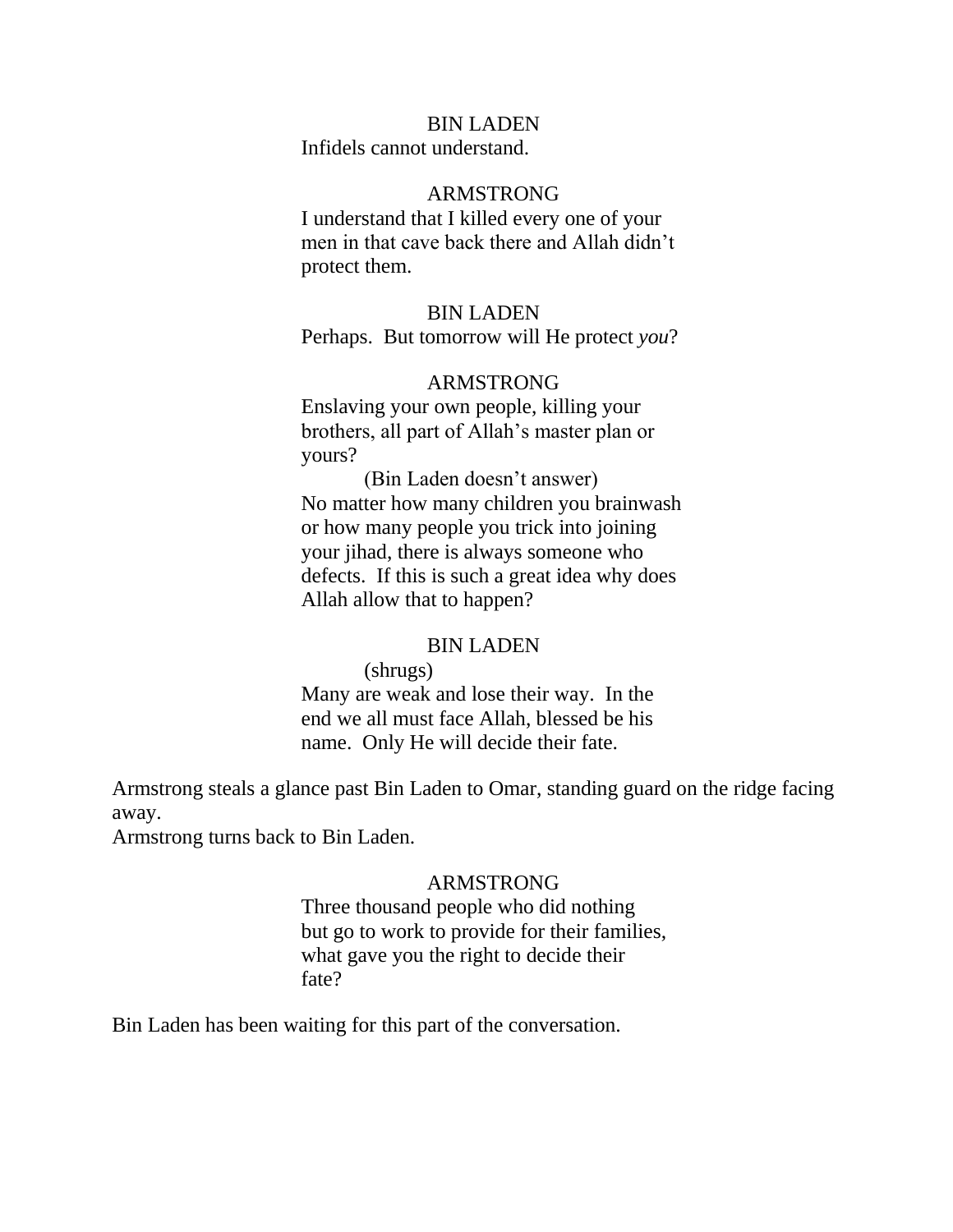### BIN LADEN

 You lost a family member in New York? Someone close?

### ARMSTRONG

 My oldest friend. He was a fireman. You murdered him in the North Tower.

#### BIN LADEN

 We all have lost someone in this jihad. It is all part of Allah, blessed be his name's, plan. But I killed no one. I didn't fly those planes. I didn't conceive the plan.

## ARMSTRONG But you endorsed it. You took credit for it.

## BIN LADEN Everyone makes their own choices, with the will of Allah, praise be to him.

## ARMSTRONG

## Their blood is on *your* hands.

Bin Laden shrugs, then points his bound hands at a red spot on Armstrong's cloak.

#### BIN LADEN

 What about the nine men you killed today? Their blood is *truly* is on you.

#### ARMSTRONG

Those men were terrorists guarding a terrorist.

#### BIN LADEN

 And what about the tens of thousands of Iraqis killed by the U.S. military? They didn't attack you.

#### ARMSTRONG

That's war.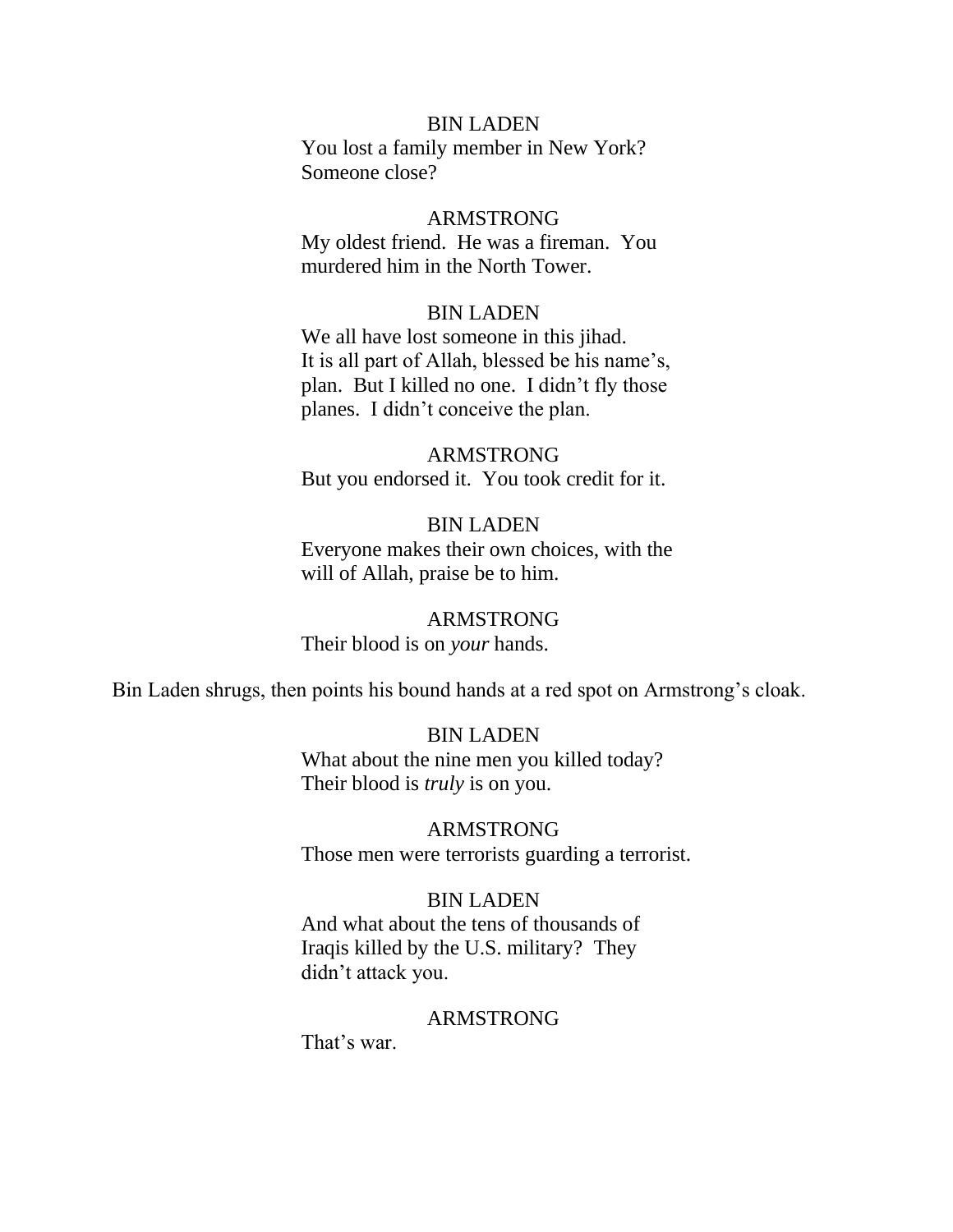### BIN LADEN

 *This* is war. Jihad is war. I am but one man in this moment in time doing what has been commanded of all true believers. In the coming years the righteous will dominate and the infidels will perish. The events in New York will be but a minor footnote in the Great Jihad.

### ARMSTRONG

 Yeah, but *you're* going to die soon. Real soon. Then I'm going to hunt down and kill every last one of your murdering terrorist comrades.

Bin Laden sighs, tiring of both Armstrong and this conversation.

### BIN LADEN

 Who lives and who dies is the will of Allah, praise be to him.

Armstrong gets furious.

## ARMSTRONG

 There you go again with that *blame it on Allah thing*. Don't you take responsibility for *anything*?

With lightning speed, Armstrong produces his Berretta 9mm from his belt and puts the business end against Bin Laden's forehead.

## ARMSTRONG

 I do. I take responsibility for my own actions. So, can Allah stop me from blowing your fucking brains out right now?

Bin Laden shrugs and shakes his head.

### BIN LADEN

 (simply) He already has.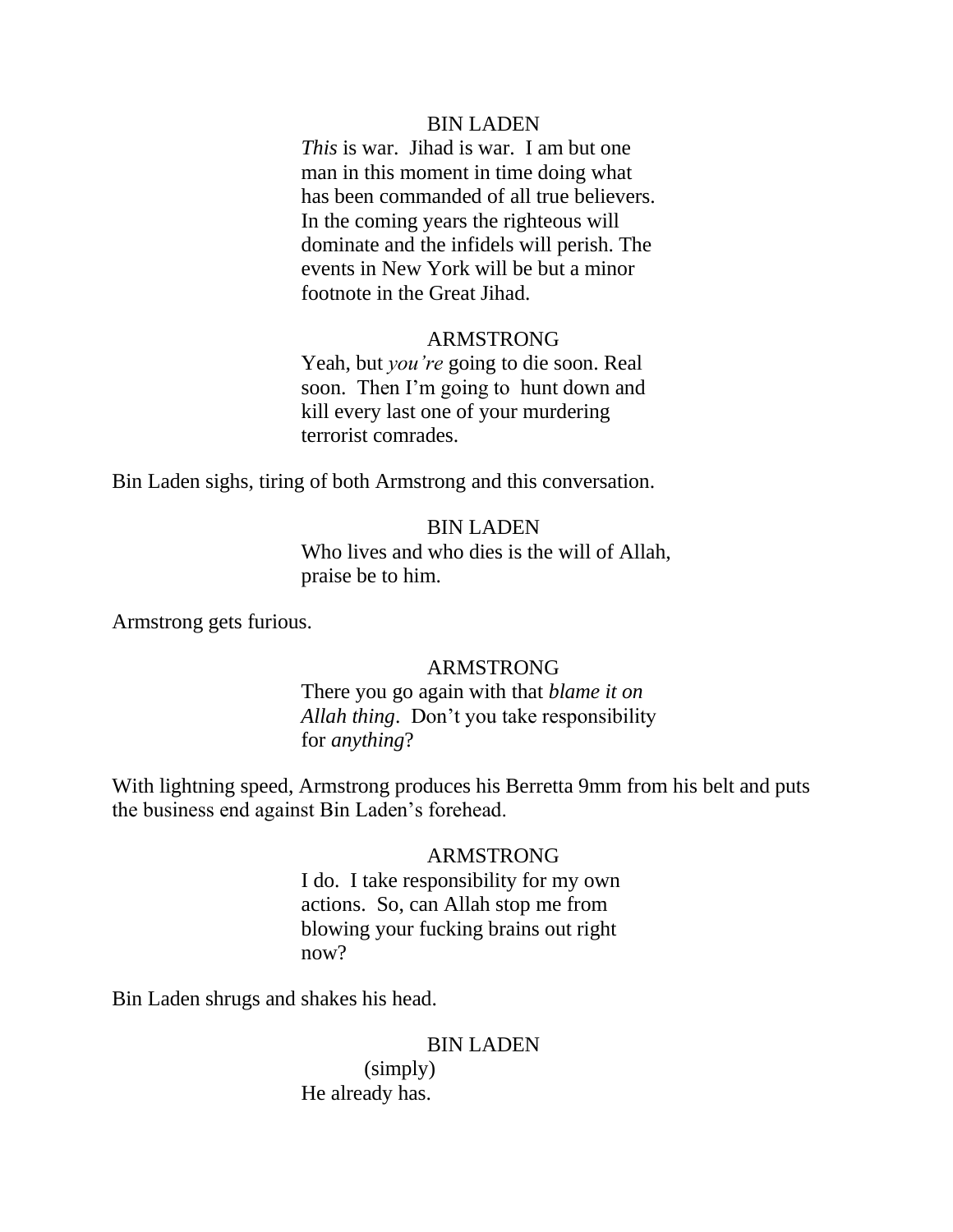## (pause)

 You are obviously much more interested in collecting the bounty on my head than avenging the death of your close friend, or even avenging the lives of the three thousand lost in New York, or you would have killed me already. Allah controls you with your own greed.

Armstrong is caught off guard, speechless. Bin Laden looks him in the eyes.

## BIN LADEN

 You see, Allah, blessed be his name, *has* chosen. It is *His* will.

With the Berretta still pointing at his head, Bin Laden casually picks up his cup of food with his bound hands and brings the cup toward his mouth. Armstrong, torn between rage and self-doubt, smacks the cup from Bin Laden's hand spilling the food everywhere.

Bin Laden just sits there unfazed with the gun still aimed at his head.

## ARMSTRONG

 (smugly) Tonight you starve. (leans in)  *It's the will of Armstrong!*

Armstrong withdraws the gun, puts it back in his holster, then sits down and continues eating his MRE as if nothing has happened, never taking his eyes off Bin Laden.

Meanwhile, Omar has been watching and hearing this whole encounter from the ridge. He slowly turns away.

## EXT. DESERT – DAWN

The sun rises over the parched desert landscape. Strangely shaped boulders cast long shadows. A scorpion scuttles across the sand.

EXT. ROCKY RIDGE/ ABOVE GORGE – DAWN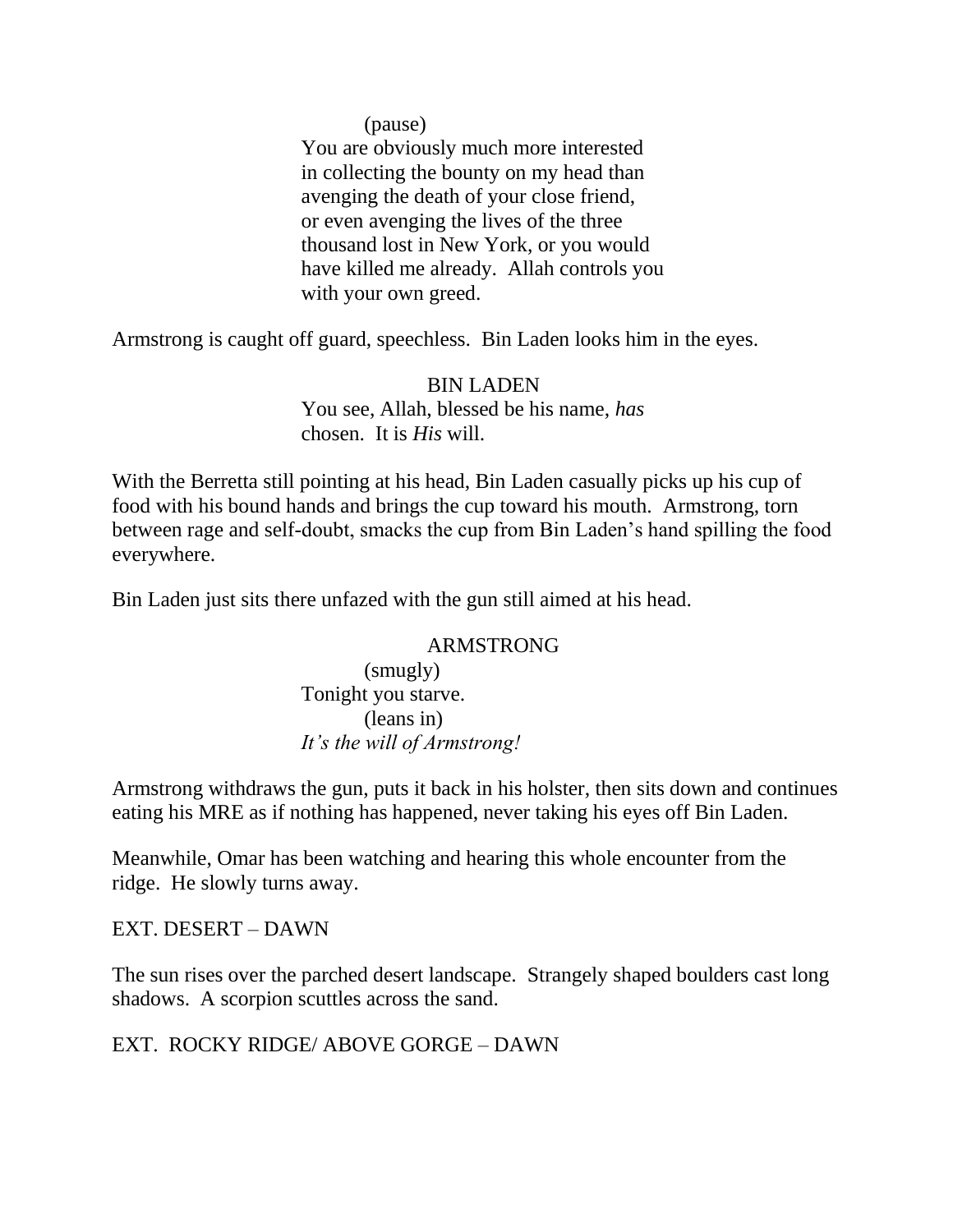At the campsite Armstrong sits against a rock asleep, his chin down against his chest, his hands holding the Uzi resting on his lap. Sunlight hits his face and he suddenly bolts awake. Blinking his bleary eyes, Armstrong sees Omar and Bin Laden sitting across from him whispering to each other.

### ARMSTRONG

What's going on?

Omar looks at him with a blank expression.

 OMAR What do you mean?

 ARMSTRONG What are you two talking about?

 OMAR We're not talking about anything.

 ARMSTRONG Bullshit. You have to be talking about  *something*. What is it?

Bin Laden looks at Armstrong with a bemused grin on his face.

 BIN LADEN We were planning my escape.

 ARMSTRONG (concerned) What?!!

### OMAR

He's joking.

ARMSTRONG

 Joking? Are you fucking crazy? Don't joke with me! What we you two talking about?

## OMAR

The old days.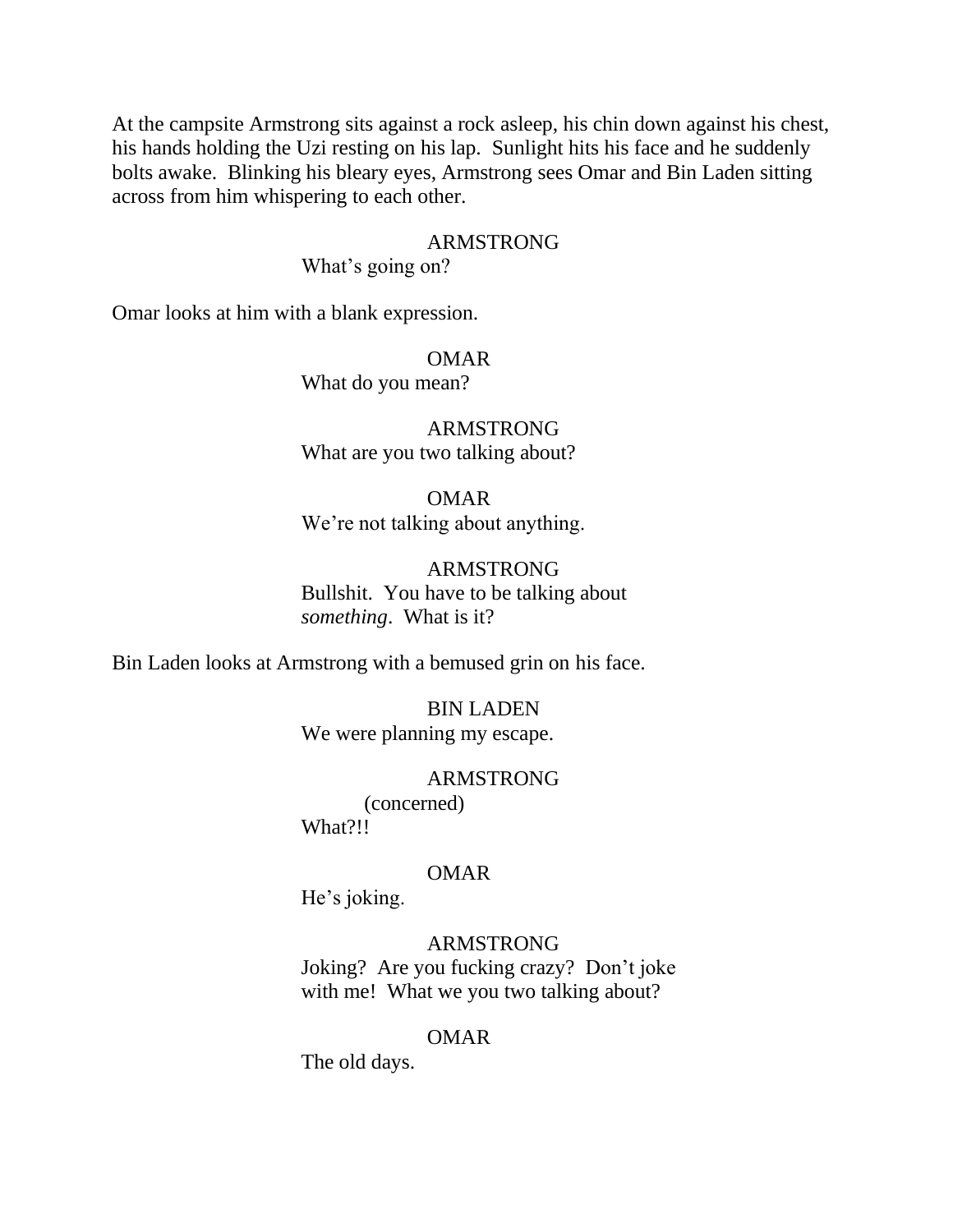The *good* old days?

#### OMAR

Not that good.

 BIN LADEN You seem nervous this morning, Mr. Armstrong.

 ARMSTRONG Why shouldn't I be?

 BIN LADEN Indeed. As they say, it's a fine day to die.

## ARMSTRONG

 Oh yeah? If anyone's gonna to die today it's gonna be you, not me.

### BIN LADEN

## (shrugs)

 The day is young. The Koran says that each day is a miniature eternity. It also says that you are not promised a tomorrow. Who knows what will occur?

Armstrong stands up and looks down on the other two men, his weapon gripped tightly in his hands.

#### ARMSTRONG

 All right. New rule. No fucking talking! Got it?

Omar rises to his feet.

### OMAR

 Mr. Armstrong, please. Nothing was said of any importance. Honestly.

## ARMSTRONG

 Fine, let's keep it that way. OK, let's get moving.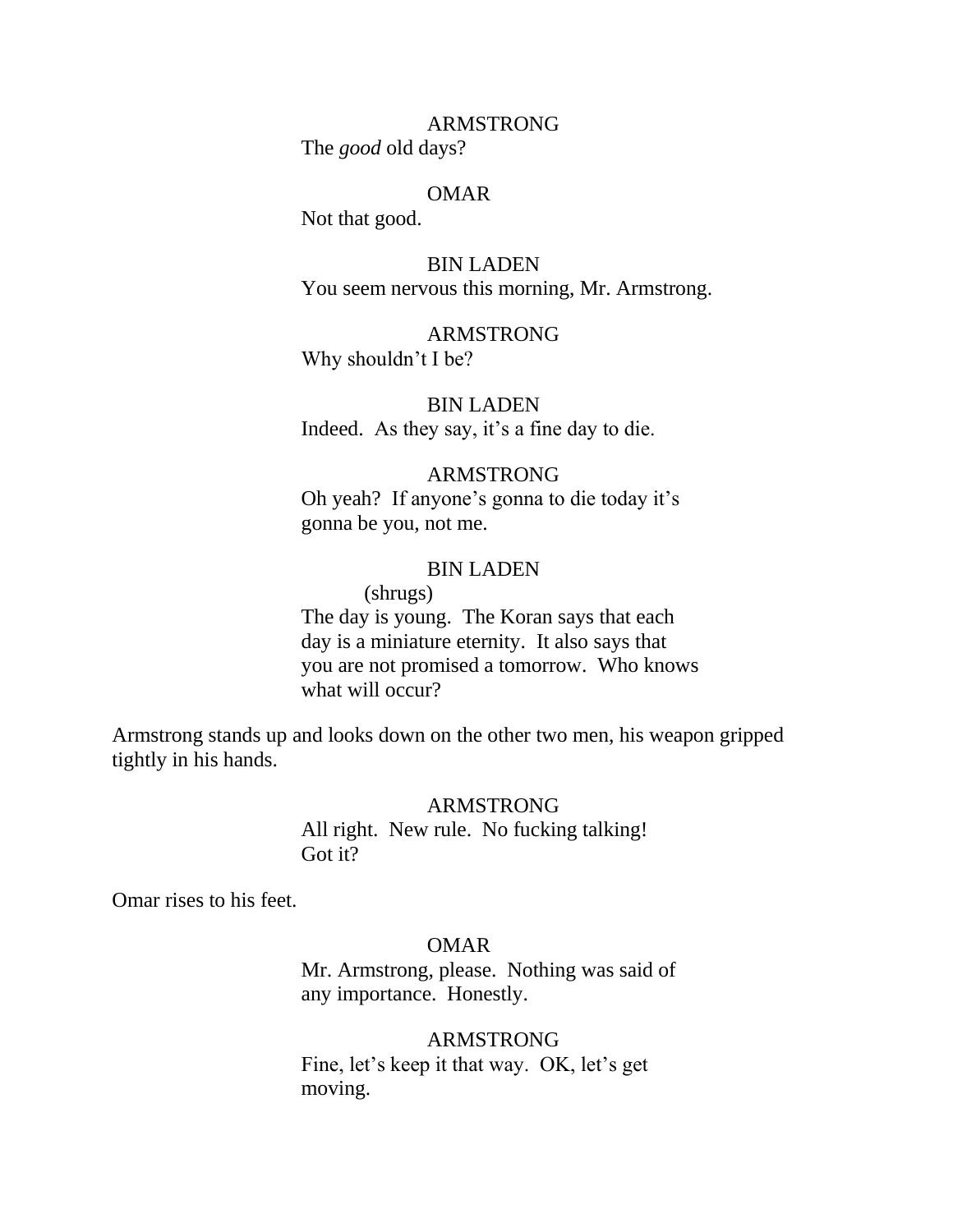Omar reaches down and helps Bin Laden to his feet. Armstrong watches with a disapproving glare. Bin Laden says to Omar . . .

## BIN LADEN

### He must not have slept well.

Armstrong reaches out with the Uzi and sticks the barrel in Bin Laden's face.

# ARMSTRONG

 Yo! Shit-for-brains! What part of no talking are you not understanding?

### BIN LADEN

I understand.

## ARMSTRONG

Good. Let's move it!

They gather up their belongings and start to walk.

EXT. GORGE – DAY

The three men make their way down the side of the gorge, through a thin snaking path. Omar helps Bin Laden and Armstrong goes last, keeping a cautious eye on the surroundings.

EXT. BOTTOM OF GORGE/ VALLEY – DAY

They get to the bottom of the gorge, coming out in a rock-strewn valley. High sheer rock walls surround them. Armstrong keeps looking up at the tops of the rock walls. Anybody could be up there.

## BIN LADEN

This is the Valley of Death.

## ARMSTRONG

You're talking.

## BIN LADEN

 Indeed I am. You know of course this whole area belongs to me. This is Al Qaeda territory. My men are everywhere. You'll never make it through this valley alive.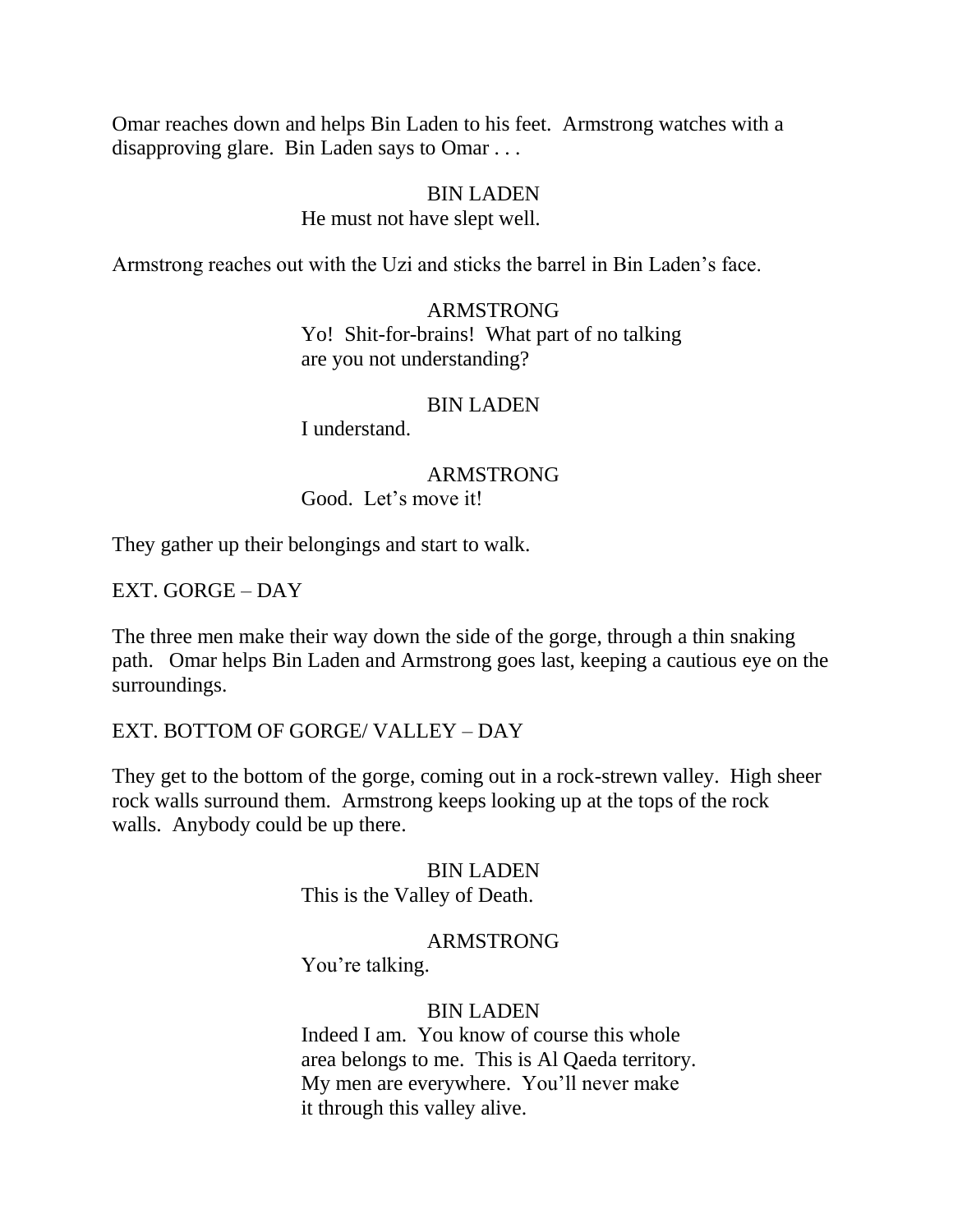Armstrong considers what he's just been told, rubbing his chin. He nods his head thoughtfully, steps forward and punches Osama Bin Laden in the mouth, hard.

### ARMSTRONG

*Shut the fuck up!* Don't make me tell you again!

Omar looks shocked. Bin Laden spits blood out into his hand and looks at it. He smears it around on his fingers, then looks at Armstrong and smiles. Armstrong gets angry.

#### ARMSTRONG

You think it's funny?

### BIN LADEN

Oddly, I do.

### ARMSTRONG

 What if I take the butt of this Israeli-made Uzi and knock in your fuckin' teeth?

Bin Laden looks him straight in the eye.

 BIN LADEN I don't think you'll do that.

### ARMSTRONG

 (nods) Really? You don't?

Bin Laden shakes his head. Armstrong promptly smashes him in the mouth with butt of his Uzi. Omar pushes himself between them. Now Bin Laden has blood coming out of his mouth and his nose. Armstrong speaks directly into Bin Laden's face.

### ARMSTRONG

 Listen, motherfucker! You represent everything evil in the world, as far as I'm concerned. You are the face of evil. And you overestimate my greed.

Omar speaks into Armstrong's face.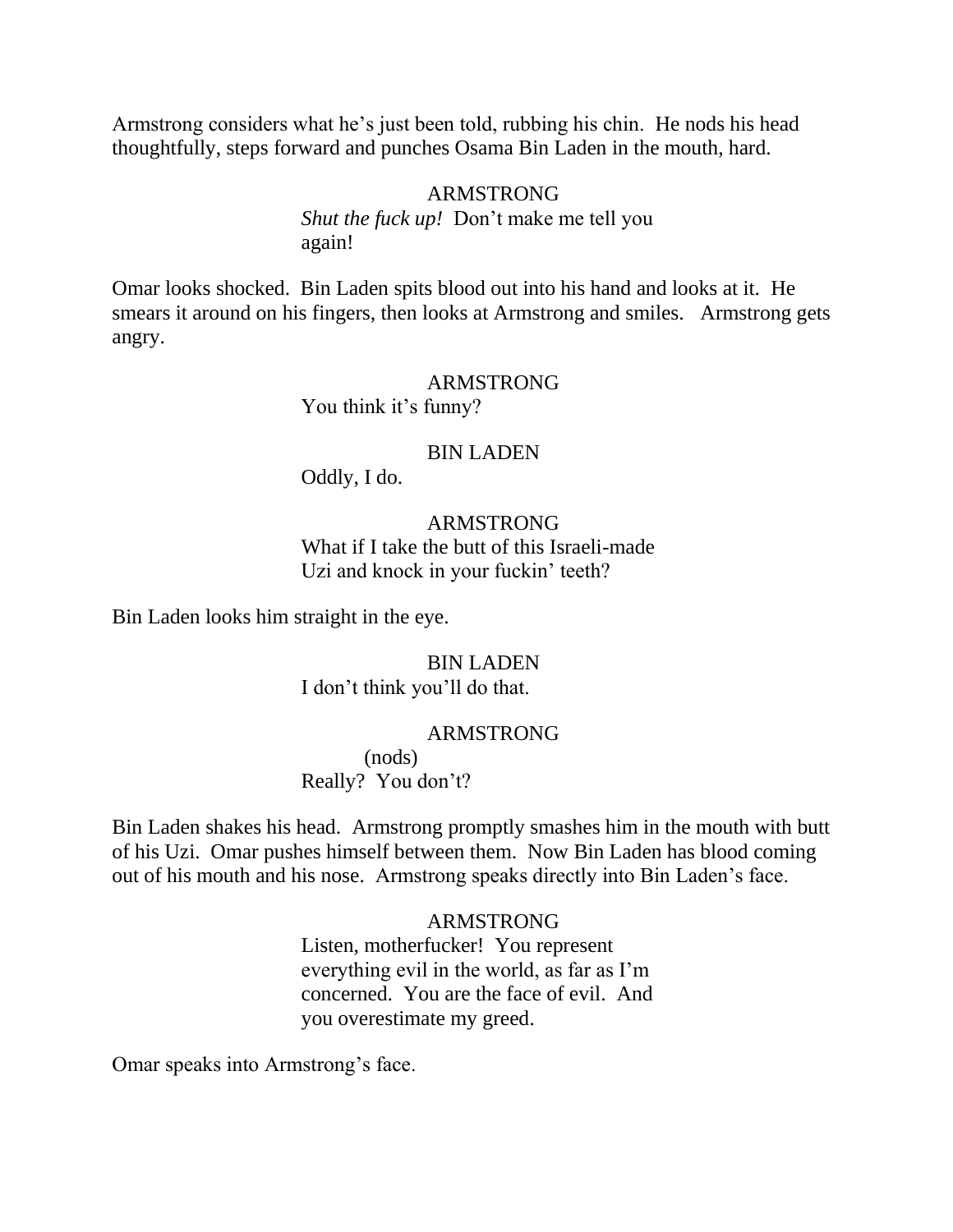## OMAR

This isn't making it any easier.

### ARMSTRONG

 So what? Who says it has to be easy? I'm starting to think it would be a helluva lot easier to put a bullet in his head and just carry in the corpse.

### OMAR

 (seriously) Yes, but I can't let you do that.

Armstrong can't believe his ears.

## ARMSTRONG

You can't "let" me do that? Really? And how on Earth do you intend to stop me?

However, just at that moment . . .

## EXT. HILL – DAY

An Afghani man holding a an AK-47 and wearing a turban with a scarf around his face, steps over the rise of the hill in front of them, maybe 200 yards ahead of them. Then beside him steps another armed man, then another. Now there's three of them, just standing there, ostensibly blocking the path.

EXT. VALLEY – DAY

Armstrong, Omar and Bin Laden keep walking forward, their eyes glued to the men in front of them.

### ARMSTRONG

 Well, there's three of them and three of us. That's fair.

EXT. HILL – DAY

Four more armed men step up beside the other three. A moment later three more men step up around them. Now there's ten of them.

EXT. VALLEY – DAY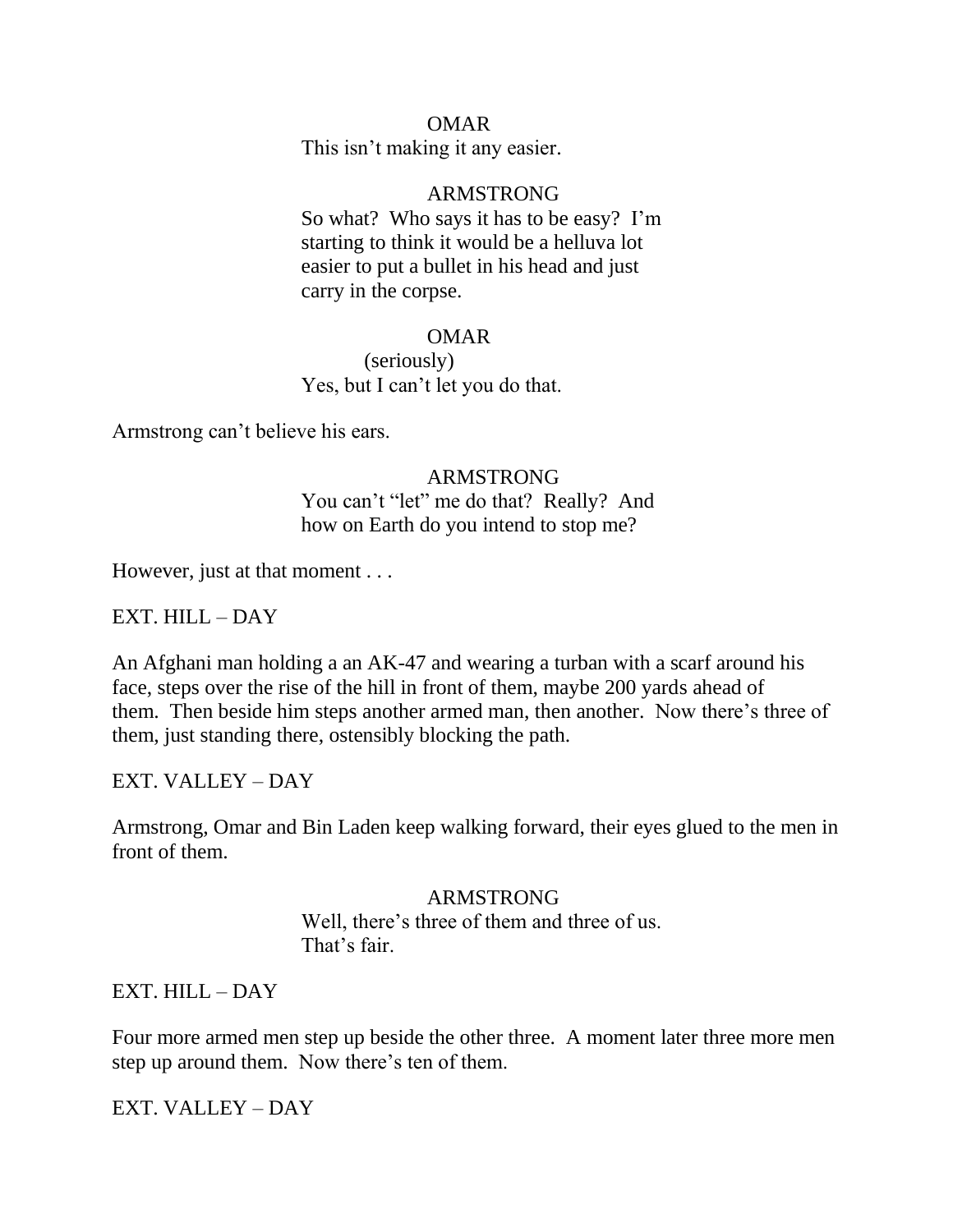Armstrong, Omar and Bin Laden stop, accepting that their path is now officially blocked.

## BIN LADEN

 As I said, you'll never get out of this valley alive.

Armstrong puts the barrel of his weapon against Bin Laden's temple so everyone can see it.

### ARMSTRONG

 Yeah? Well, if I don't, you don't, so that might be something to think about. Then again, maybe it's just a good day for everybody to die. Me, you, and everybody I can take with me.

### BIN LADEN

It is the will of Allah, praise be upon him.

### ARMSTRONG

 (exasperated) Yeah? And Superman's Dad is Jor-El and they're from the planet Krypton. Do me a fuckin' favor and *shut the fuck up!* You're boring me to death with all that Allah shit already. Jesus Christ!

## EXT. HILL – DAY

Now five more armed men step up, making it fifteen, and more seem to be coming. Soon there are at least twenty men blocking their path.

EXT. VALLEY – DAY

Omar turns to Armstrong.

## OMAR

What will we do?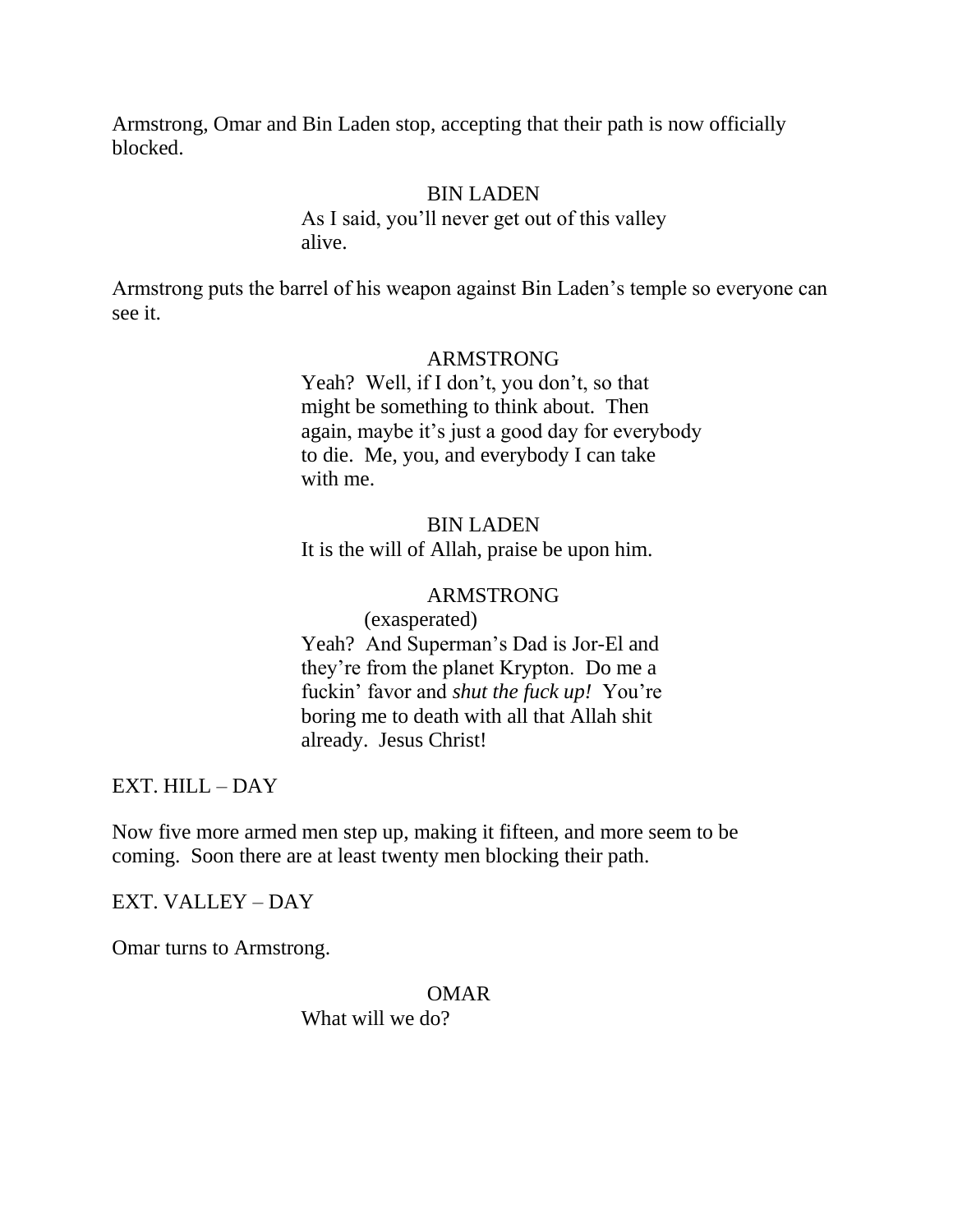Don't ask me, ask Allah. He seems to have all the answers.

Just then there is a familiar buzzing noise. Everybody looks up.

EXT. SKY – DAY

There it is, the surveillance drone, making its rounds.

EXT. VALLEY – DAY

Armstrong grabs Omar and Bin Laden and pulls them down.

## ARMSTRONG

Get down!

The three hunker down behind some large rocks.

EXT. HILL – DAY

The crowd of men on the hilltop have also noticed the surveillance drone and begin to scatter.

EXT. SKY – DAY

The drone passes right over Armstrong, Omar and Bin Laden's heads heading toward the men on the hilltop. It fires a missile . . .

EXT. HILL – DAY

. . . The missile comes down right in the middle of the crowd of men and explodes— BOOM!! The men are blown to bits, several of them go sailing through the air. Wounded men scream in pain. The another missile comes down and blows up— BOOM!!

EXT. VALLEY – DAY

Armstrong, Omar and Bin Laden all look at each other in amazement.

 ARMSTRONG Wow! Ask Allah and ye shall receive. And I thought he was on *your* side.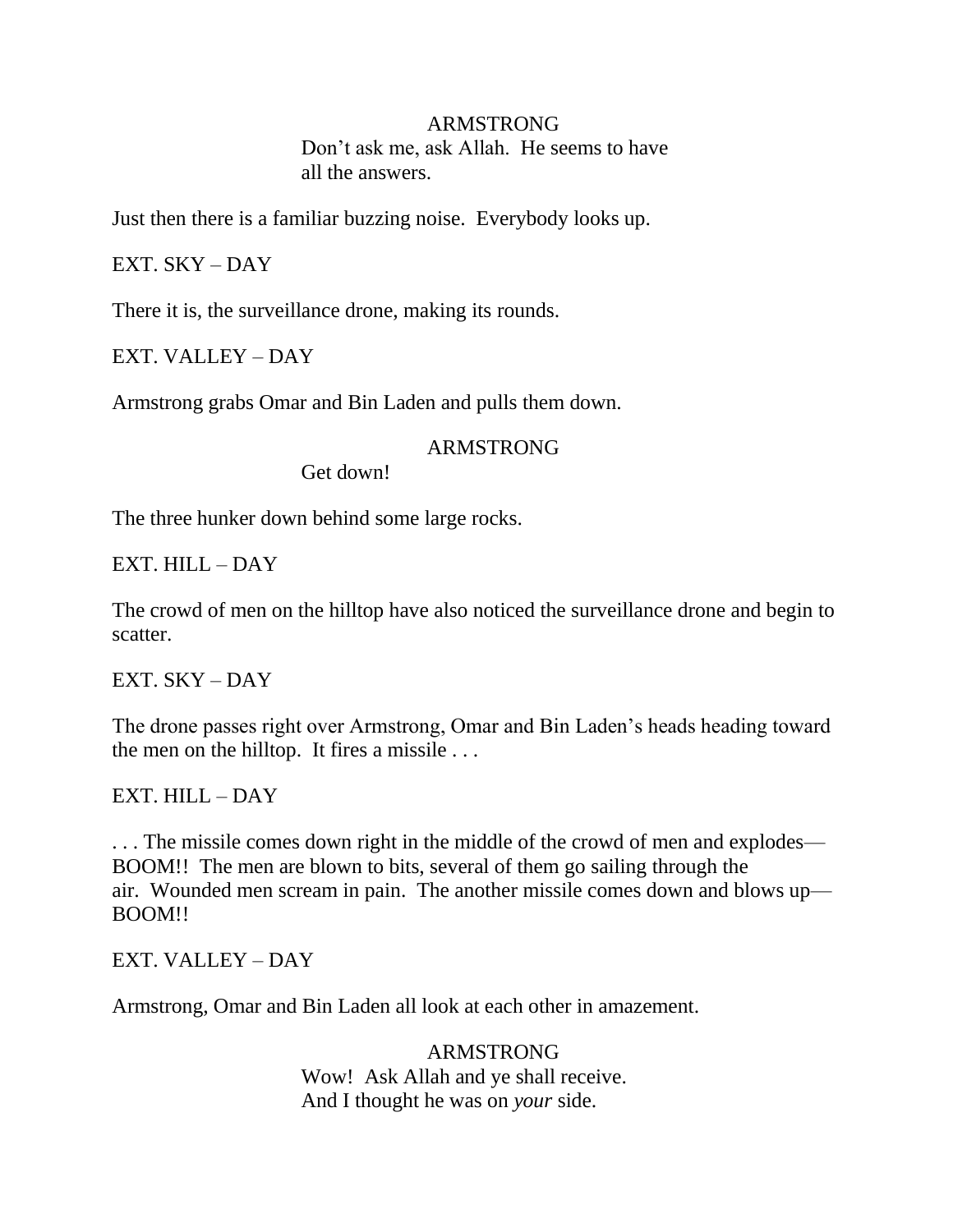(to Bin Laden) So, what have you got to say about the U.S. military now? Sure, they make mistakes occasionally, but they do get it right sometimes, too. (stands; to Omar) Come on, let's go. Leave him here.

Armstrong and Omar, their weapons out in front, go running toward the hill.

EXT. HILL – DAY

Armstrong and Omar dash up the hill right into the midst of the smoke and carnage. They promptly shoot anyone who's still alive. Two men are running away down the hill. Armstrong sights in and with one quick burst of automatic weapon fire kills both of them.

Armstrong turns around to find Omar standing there with his smoking AK-47 in his hands aimed right at him. The two men look each other in the eye. It's a tense moment.

## ARMSTRONG

Yeah? So?

Omar slowly lowers the barrel of his weapon, turns and walks down the hill the way they came. Armstrong raises his weapon so that it's aiming at Omar's back. He holds it there for a moment, then shrugs, lowers it and heads down the hill.

EXT. VALLEY – DAY

They get back to where they left Bin Laden, but he's not there. Armstrong sighs and shakes his head.

## ARMSTRONG

 That cocksucker is really starting to piss me off. I'm still thinking it might be a whole lot easier to just shoot him and carry his dead body back.

## OMAR

(flatly)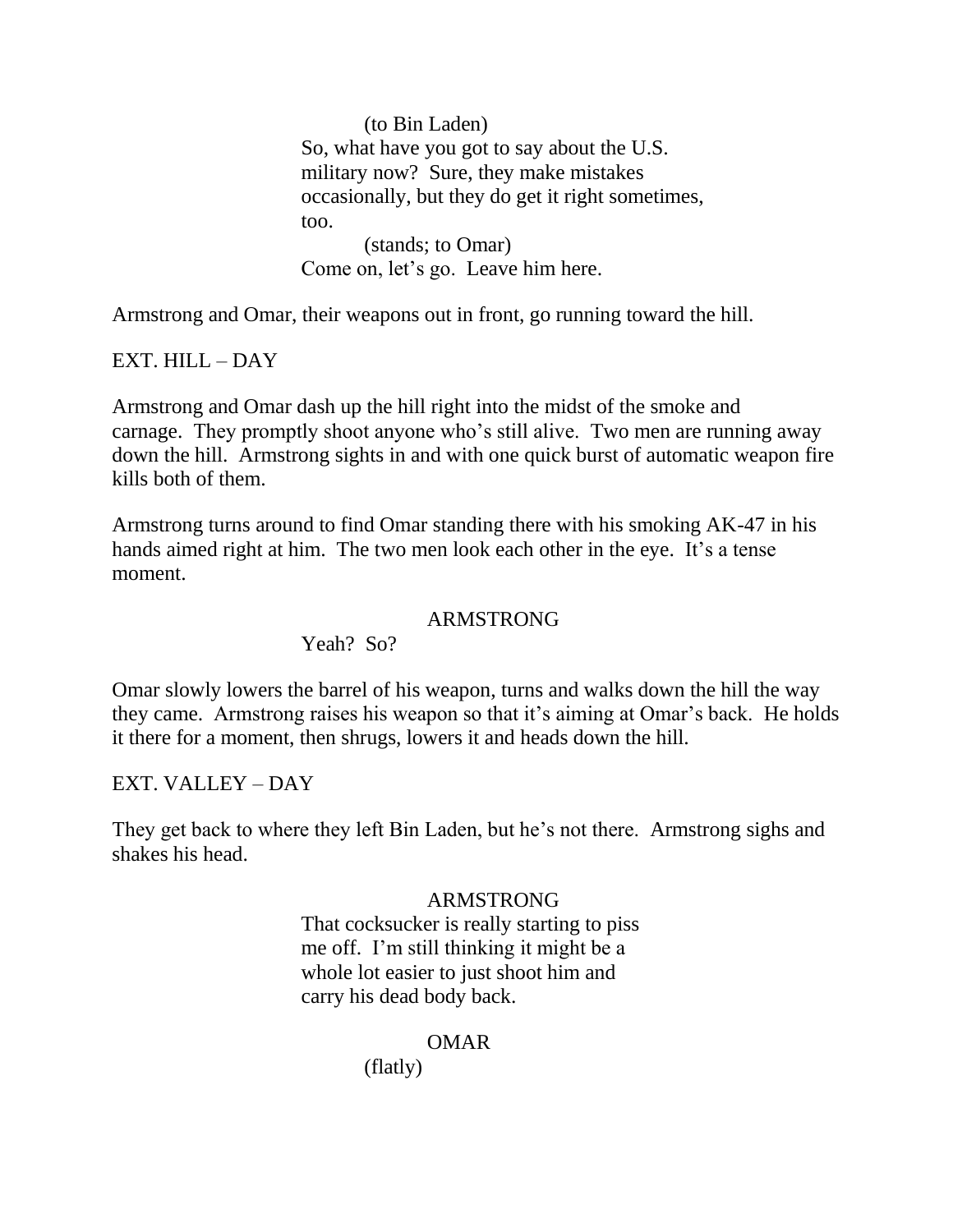As I said, I can't let you do that. We have to take him back alive.

 ARMSTRONG We do, huh? Why's that?

### OMAR

 Because he needs to be tried by the Afghani people for crimes he's committed against us.

### ARMSTRONG

Really?

### OMAR

Yes, really.

## ARMSTRONG

 OK, we'll talk about this in a minute. Right now we need to find our escaped captive.

The two men head back the way they came, looking behind every large rock they pass. There's no sign of Bin Laden anywhere. They're both starting to get a little concerned.

## ARMSTRONG

 This is ridiculous! He's old and ill, he can't have gotten very far.

## OMAR

 Actually, he's not all that old. He's in his early 50s, he just looks old.

Yet he's nowhere to be seen. They walk along through the valley. Finally, Omar points.

### OMAR

There he is.

Bin Laden is sitting on the hillside next to a huge boulder. Armstrong calls up to him.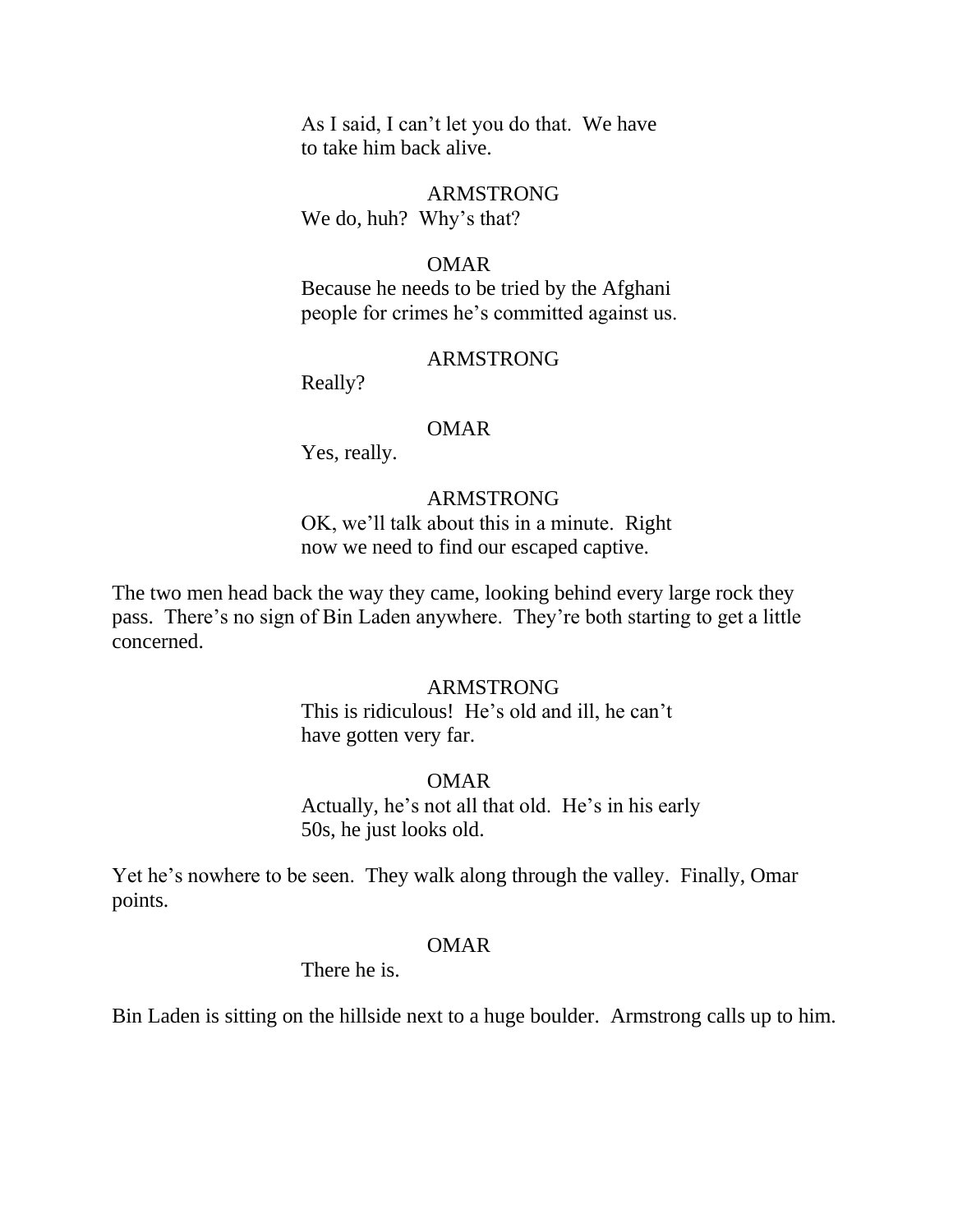What were going to do, push that big rock down on us?

## BIN LADEN Yes. But it's too big, I can't move it.

## ARMSTRONG

Lucky for us.

Armstrong indicates with his index finger that Bin Laden should come down. Bin Laden slowly rises to his feet.

### BIN LADEN

 (weary) Perhaps you should just shoot me. I'm too old and sick to keep walking.

## ARMSTRONG Don't tempt me. It would not break my heart to blow your brains out.

### BIN LADEN

So you keep saying.

## EXT. HILL – DAY

Armstrong, Omar and Bin Laden reach the top of the hill, which is littered with corpses. Armstrong doesn't even look down, but both Omar and Bin Laden do. They all walk right past the carnage and head down the other side of the hill.

## EXT. CANYON – DAY

The three men walk across a vast canyon surrounded by high rock walls.

# BIN LADEN

 That was only a few of my followers. There are many more around here.

Armstrong steps up beside Omar.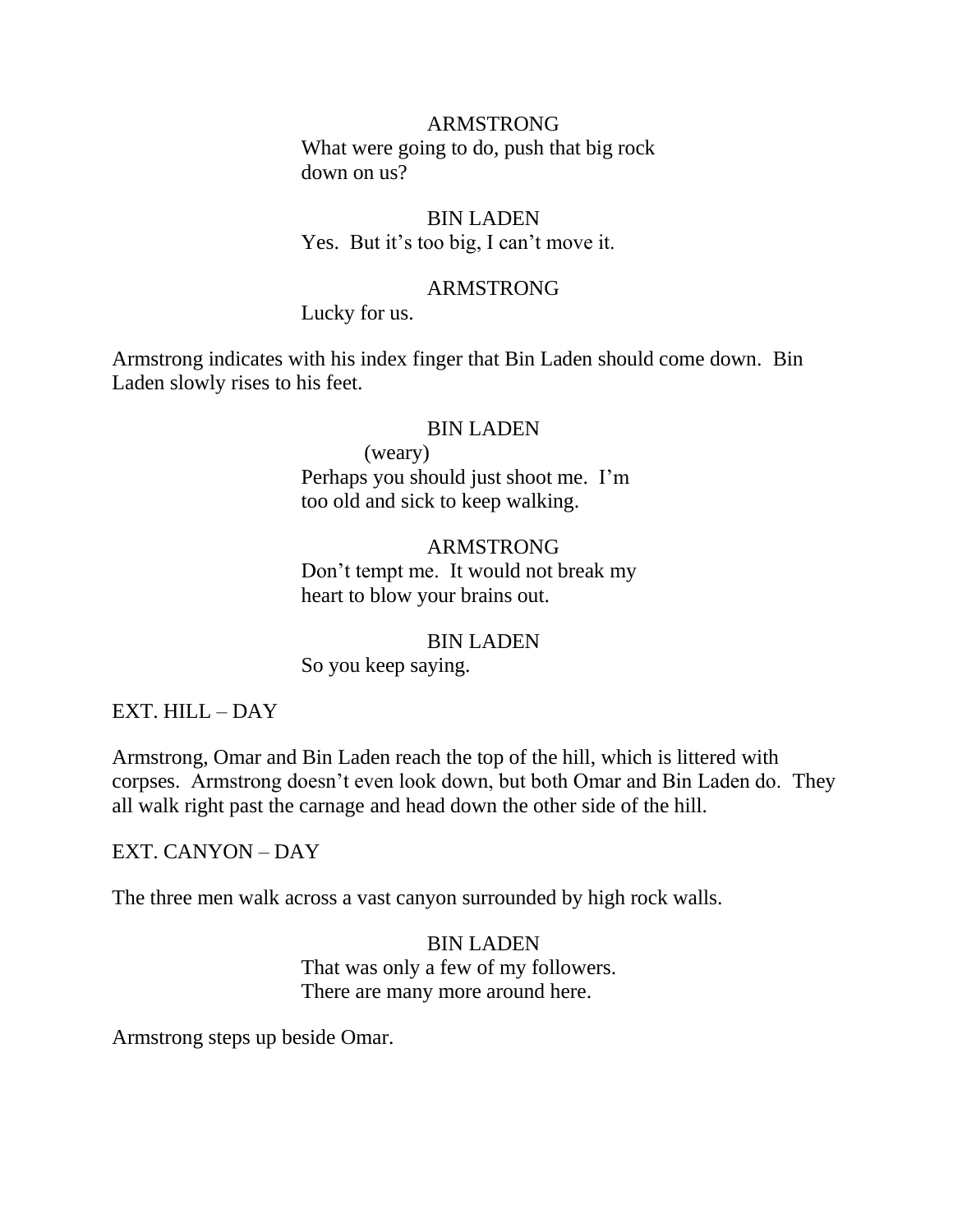So, where were we regarding you "letting" or "not letting" me take in Bin Laden?

Omar thinks long and hard before speaking. Finally . . .

### OMAR

 He has to be turned over to the Afghani authorities.

### ARMSTRONG

 You're kidding, right? To the Afghani authorities? This country has the most corrupt government in the entire middle east, and that's saying something. No, no, no, I'm taking him to the Americans. That's what's happening.

## OMAR Mr. Armstrong, please. It's *very* important.

### ARMSTRONG

Not to me.

### OMAR

I really must insist.

## ARMSTRONG

 (can't believe his ears) You what?

### OMAR

I said, I must insist.

## ARMSTRONG

 Seriously, don't say it again. I'm warning you.

Omar puts his hands together like he's pleading.

## OMAR

Mr. Armstrong—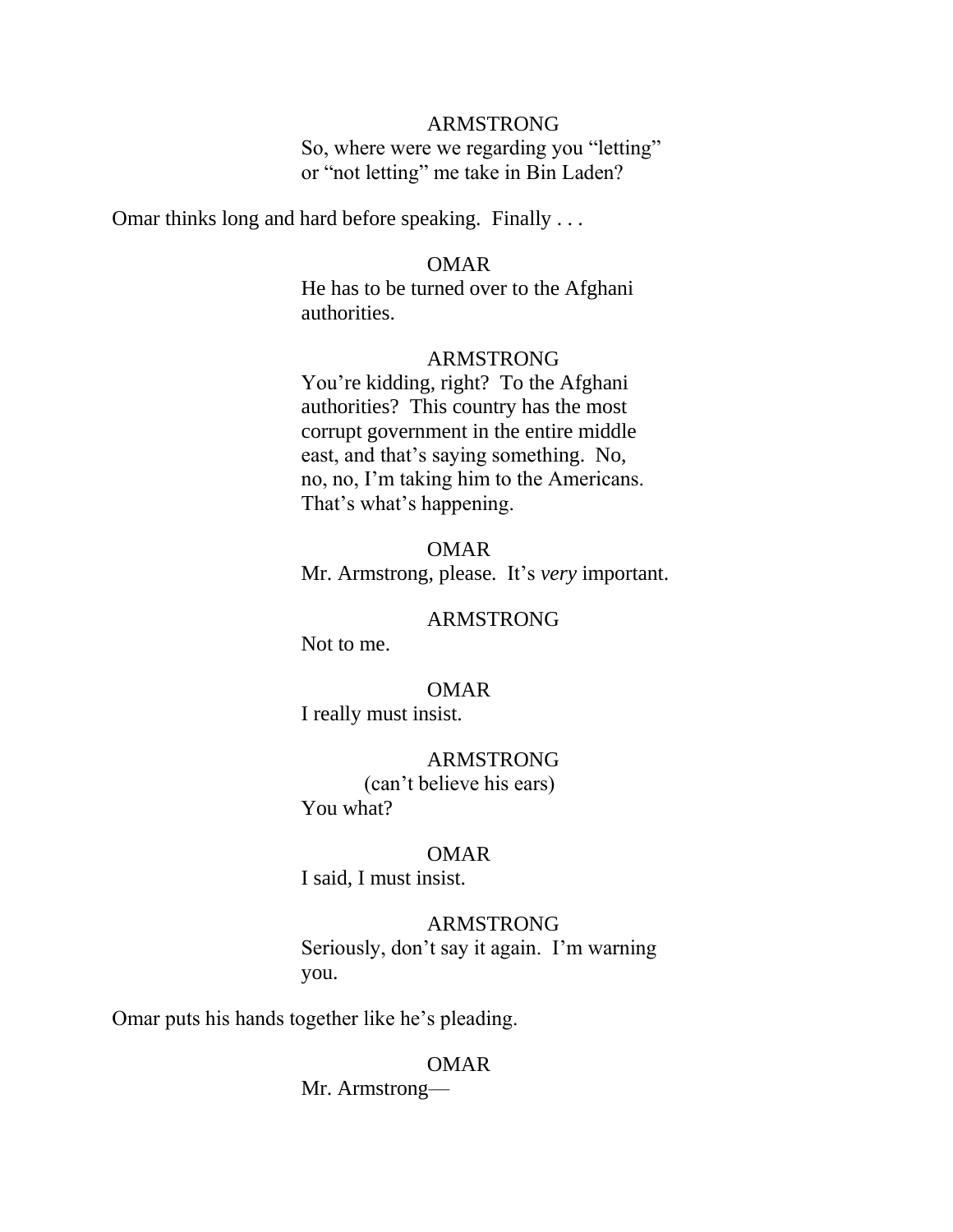With lightning speed, Armstrong pulls his Berretta, puts the barrel against Omar's forehead and fires a bullet, spraying his brains out the other side. Omar's body crumples to the ground in a heap, stone dead. Bin Laden is shocked and takes a step back.

### BIN LADEN

Was that necessary?

Armstrong sticks the smoking pistol in Bin Laden's face.

## ARMSTRONG

 Was 9/11 necessary? Was the U.S.S. Cole necessary? Or the embassies in Africa? Or the gas attacks on the trains in Spain? Huh? (Bin Laden doesn't answer) Answer me, motherfucker!

## BIN LADEN

I thought so.

### ARMSTRONG

Why?

### BIN LADEN

 Because I thought people needed to pay attention to our cause.

### ARMSTRONG

 Really? Well I thought this was necessary. I needed *you* to pay attention to *my* cause. Now keep in mind that I kinda liked him, and I don't like *you* at all. Understand?

### BIN LADEN

I understand.

### ARMSTRONG

 You better. You know what I really don't like about you?

### BIN LADEN

No, what?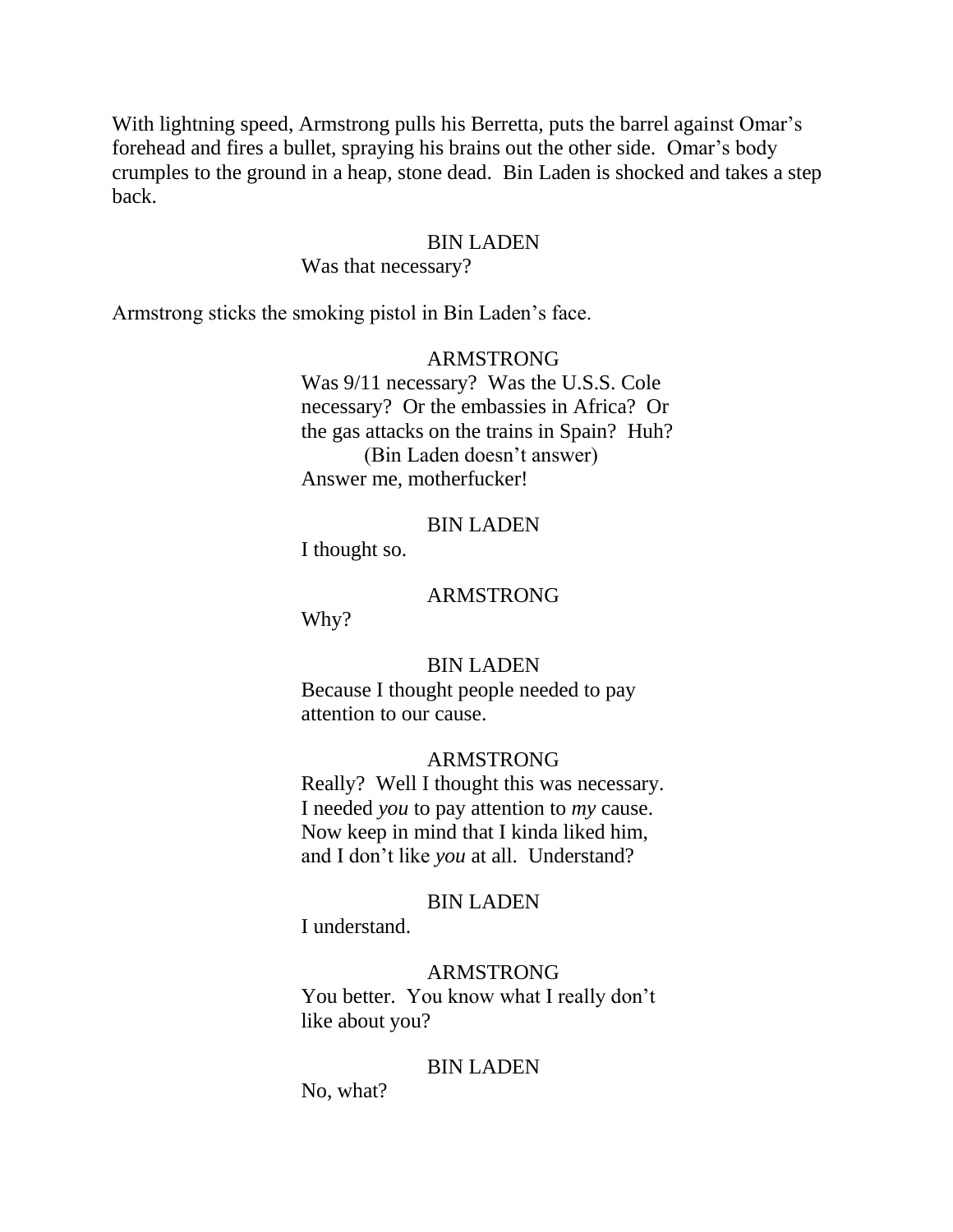That you think you know something I don't know. You know what I say to that?

#### BIN LADEN

What?

#### ARMSTRONG

 Fuck you. We both know exactly the same, which is nothing. Being a Muslim, a Christian, a Hindu, a Jew, it's all the same bullshit. Nobody knows any better than anybody else. If you think you know, you're wrong.

### BIN LADEN

But you know that?

### ARMSTRONG

 That I know! (pushes Bin Laden) Now move it!

Right at that moment bullets begin thumping into the ground around them. Armstrong grabs Bin Laden and pulls him behind some rocks. Bullets continue to hit the ground right in front of them.

### BIN LADEN

 I told you, my followers are everywhere. You'll never take me out of this valley alive. It is futile.

### ARMSTRONG

 Maybe so, but I assure you that if I die today, you die today.

### BIN LADEN

So it shall be.

## ARMSTRONG

Exactly.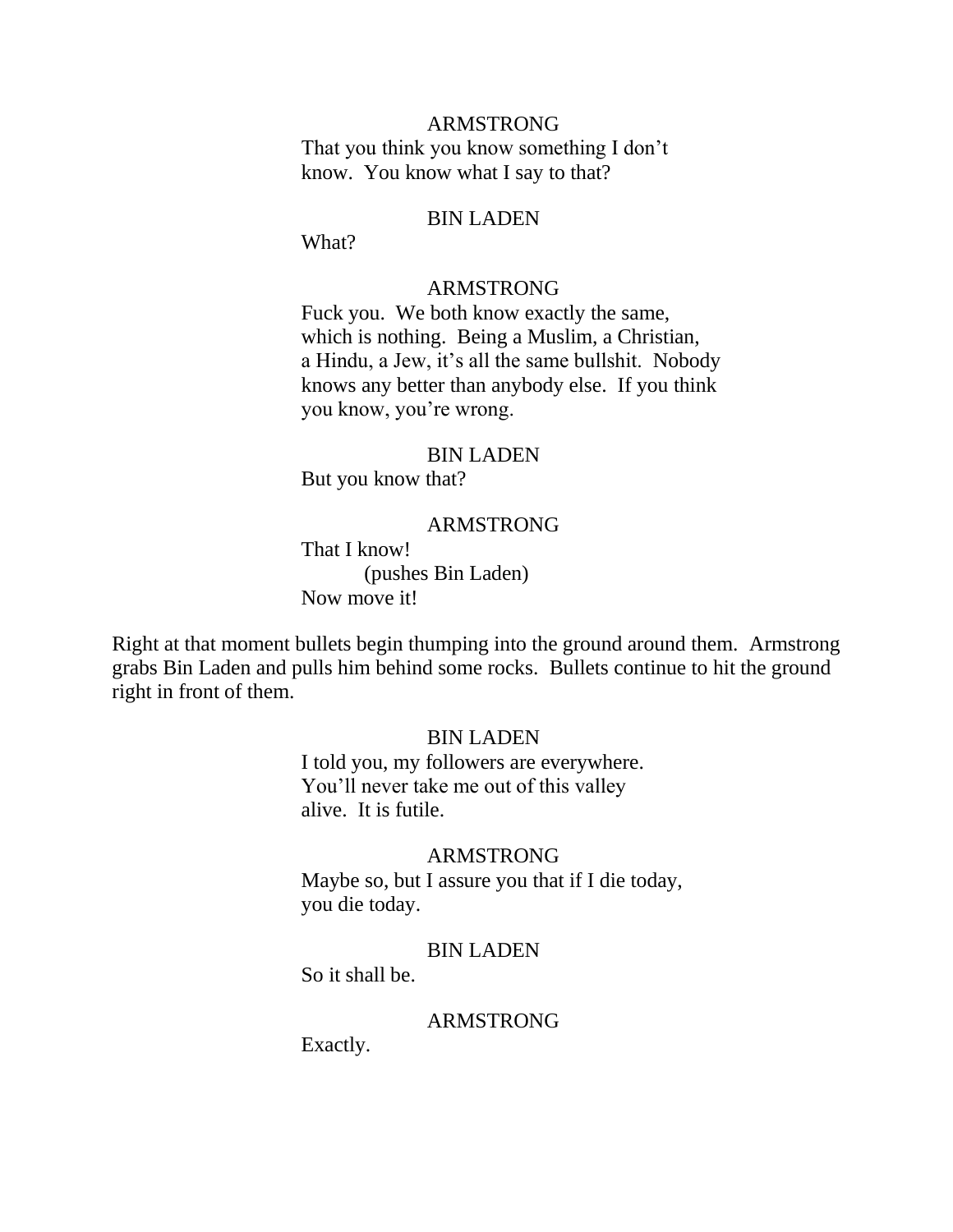And meanwhile the bullets just keep coming in from above hitting the ground and the surrounding rock walls. Finally, a bullet hits the rock wall beside them, ricochets off directly into Armstrong's side. He falls over, bleeding profusely.

Bin Laden looks down at the wounded Armstrong. He reaches for the Uzi, but Armstrong still has a hold on it and raises the barrel up toward Bin Laden's face. Bin Laden's hand stops halfway to the weapon. Just then another bullet hits Armstrong, this time in the thigh. He yells in pain and rolls over, still clutching his weapon.

Bin Laden sees his moment. He dashes out into the open with his hands in the air. He hollers up toward the ridgeline.

## BIN LADEN

 (in Pashto) *Rafiq! Zrrewer rafiq! Wrunna! Yem Bin Laden! Tsergandawem yem Bin Laden!*

A subtitle reads: ―Friends! Brave friends! Brothers! I am Bin Laden! I declare I am Bin Laden!"

The shooting stops. Suddenly there is an eerie silence. Bin Laden keeps his hands in the air while scanning the ridgeline above him.

Armstrong is still alive. He looks furious and begins to crawl toward Bin Laden, his Uzi still in his hand. As he nears Bin Laden and begins to raise his weapon another bullet hit's him in the back causing the Uzi to jerk out of his hand. Armstrong winces in terrible pain.

Bin Laden glances down and sees Armstrong lying there, bleeding from three different wounds.

## BIN LADEN

 You were right about one thing. Today is the day you're to die. It was a valiant attempt, Mr. Armstrong. You almost succeeded and you almost got rich and famous. But it was clearly not the will of Allah, blessed be his name.

Armstrong grits his teeth in excruciating pain as he glares up at Bin Laden with deep hatred.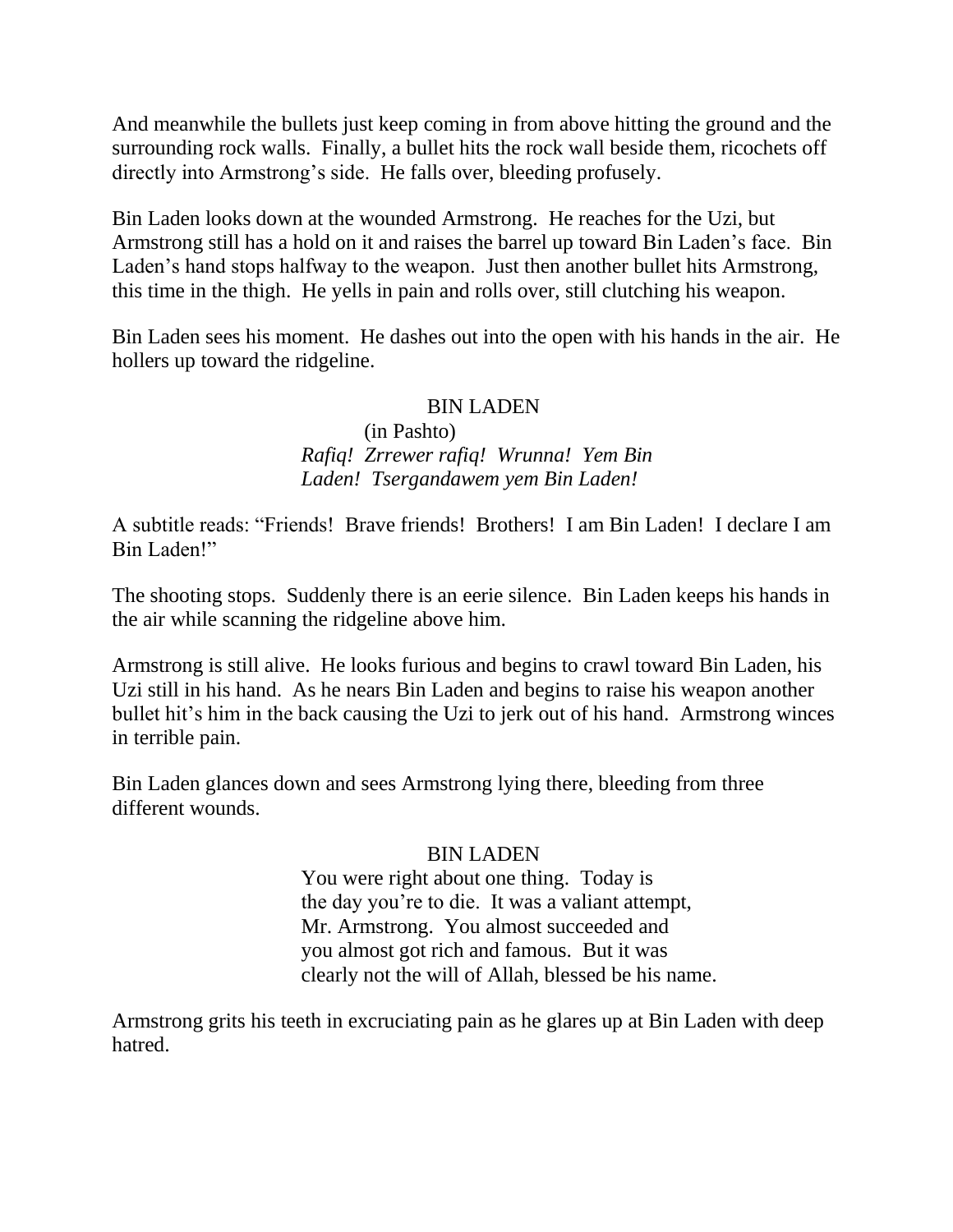Just then three native Afghani TRIBESMEN, all dressed in black robes and head scarves and carrying long, old-fashioned rifles, come walking slowly up.

Armstrong and Bin Laden both turn their attention to the tribesmen. Bin Laden smiles in relief. Armstrong's hand moves down to the pistol on his belt.

## BIN LADEN

 (in Pashto)  *Zmaa zrrewer wrunna. Peezhenem Bin Laden.*

A subtitle reads: "My brave brothers. Recognize me, I am Bin Laden."

The three tribesmen step up, their faces covered by black scarves, their long rifles held out in front of them.

Armstrong has his hand on his Berretta. Slowly and silently he slides the pistol out of the holster.

As the tribesmen get to within twenty feet of them, Bin Laden continues to smile.

## BIN LADEN

 (in Pashto)  *Zmaa rafiq. Shuker. Yem Bin Laden. Osama Bin Laden.*

Subtitle: "My friends. Thank you. I am Bin Laden. Osama Bin Laden."

The three tribesmen look at each other and shrug. Either they don't understand or they don't care.

## BIN LADEN

## (in Pashto) *Tana, tsergandawem yem Osama Bin Laden.*

Subtitle: "Men. I declare I am Osama Bin Laden."

The three tribesmen raise their long rifles, aim and all three shoot Osama Bin Laden. Three big bullets hit Bin Laden in the chest.